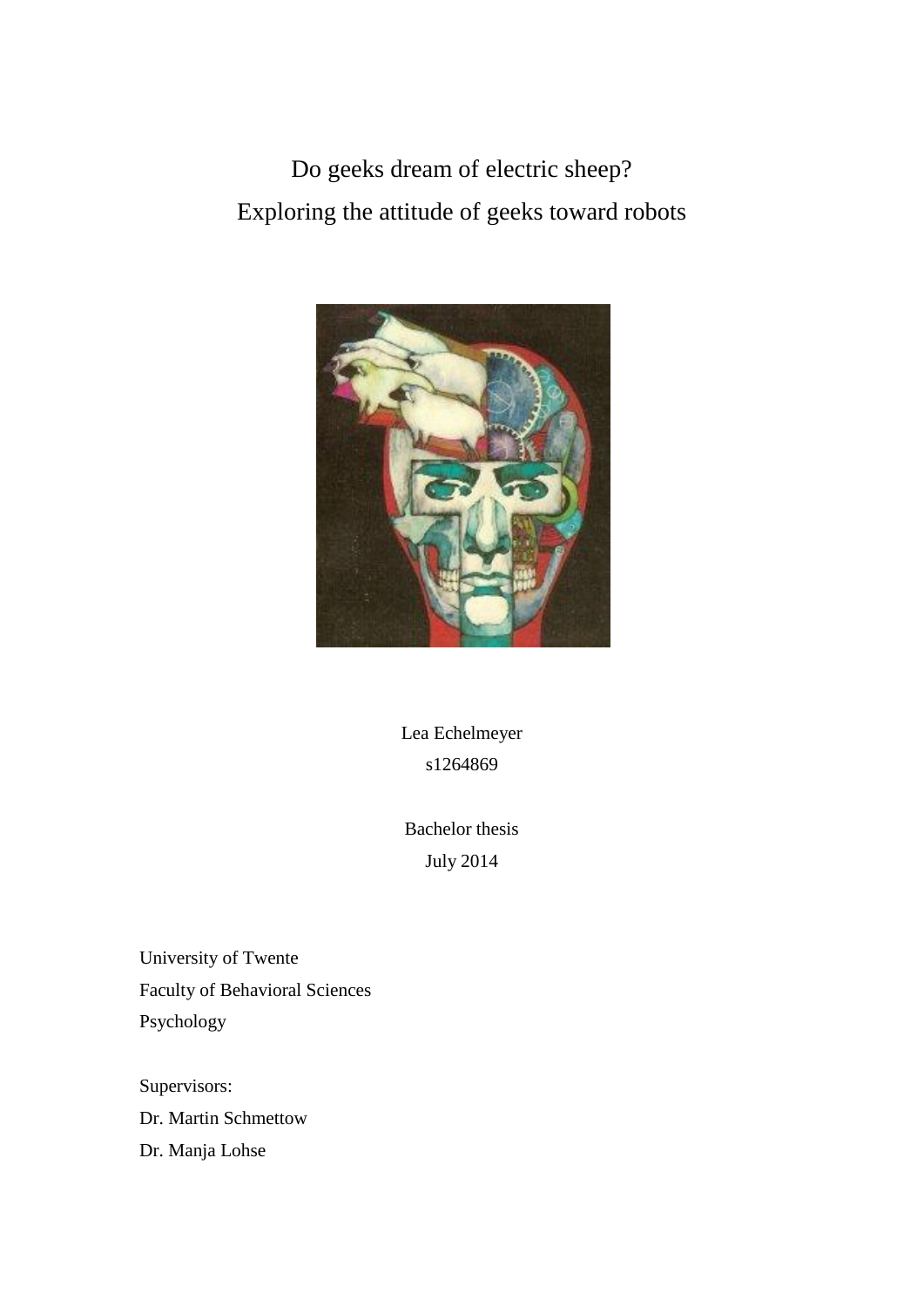### Abstract

Due to the improvement of the functions of humanoid robots, the concept of anthropomorphism is a relevant research topic in the field of human-robot interaction. In order to supplement the concept of 'geekism' – which is defined as the initial likelihood of an individual to intellectually delve into the underlying mechanisms of technological systems, based on a strong intrinsic motivation (Schmettow and Drees, 2014) – we tested the tendency of so-called 'geeks' to anthropomorphize robotic agents.

Implementations about a low tendency were based on the three-factor theory of anthropomorphism, developed by Epley, Waytz, & Cacioppo (2007) and tested by the means of the perceived humanness scale and an adaption of the Stroop priming task. Mixed-effects regression analysis revealed no statistically significant results.

In the scope of this study it could not be indicated that 'so-called' geeks have a tendency toward anthropomorphism that significantly differs from other people. Moreover, explanatory attempts of Epley et al. (2007) about the occurrence of anthropomorphism due to a complex inductive process could not be confirmed. Yet, correlational analysis between personality concepts revealed a moderate positive correlation between computer enthusiasm and need for cognition, supporting the assumption that those two features form the core of 'geekism'. Finally, although it could be shown that individuals with computer enthusiasm have no preference for order, the need for closure does not seem to be related to the concept of geekism.

Due to possible research limitations future studies on the relation between geekism and anthropomorphism should focus on the addition of sociality to the research model, which is one of the three factors within the theory of Epley et al. (2007), the use of a method that is able to detect whether anthropomorphic processing takes place on an automatic level, and an explicit measure of anthropomorphism that includes an affective component.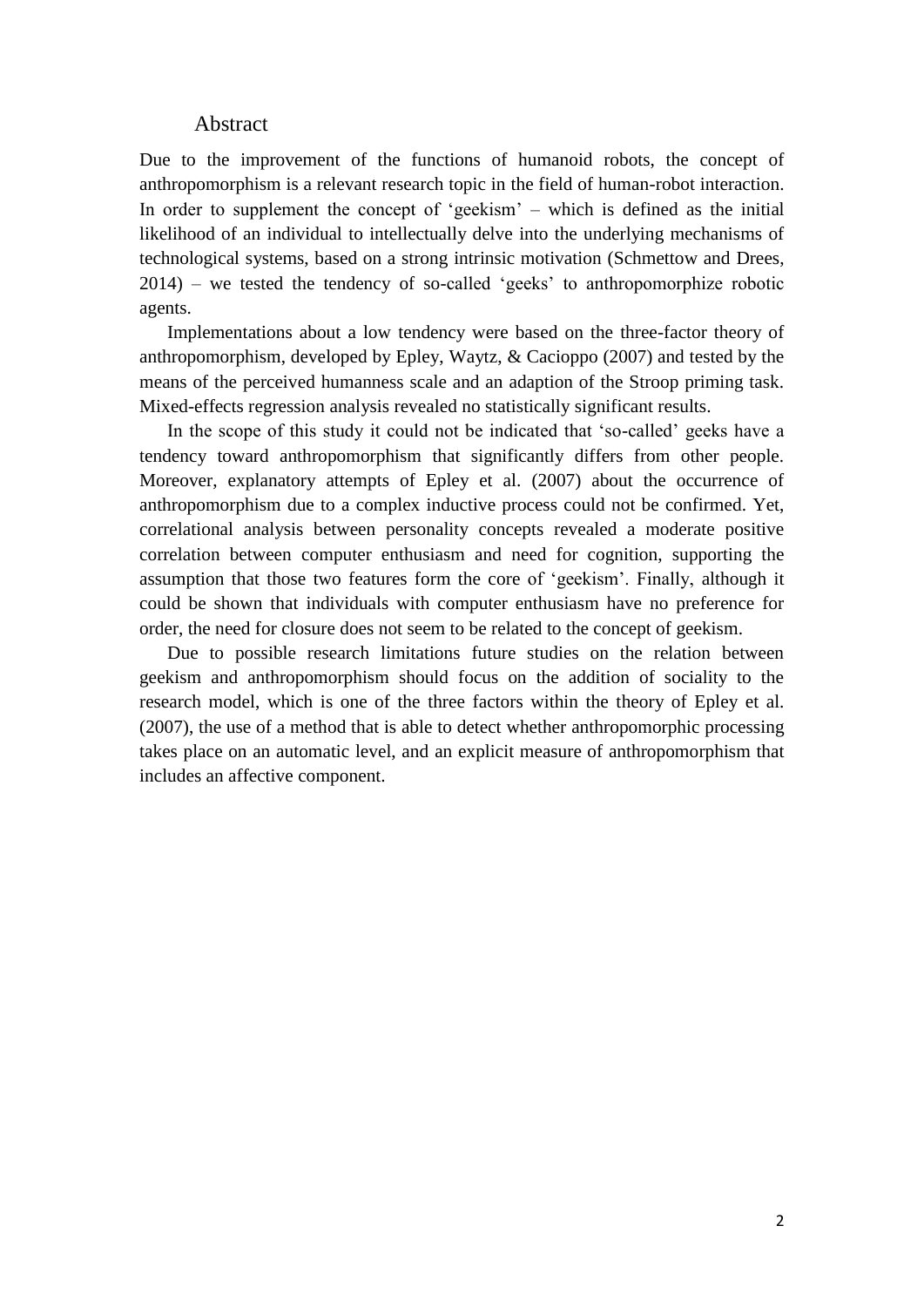### Samenvatting

Omwille van de verbetering en groeiend gebruik van humanoïde robots en hun functies, is het antropomorfisieren hiervan een relevant onderwerp in het onderzoek over de mens-robot interactie. Om het concept geekisme aan te vullen – wat gedefineerd kan worden als de individuele aannemelijkheid zich op basis van intrinsieke motivatie met technische systemen bezig te houden om diens onderliggende werking te begrijpen (Schmettow and Drees, 2014) – werd getoetst in hoeverre zogenaamde 'geeks' geneigd zijn om robots the antropomorfiseren.

De verwachtingen van een lage neiging zijn gebaseerd op de 'drie-factoren theorie van antropomorfisme', ontwikkeld door Epley, Waytz, & Cacioppo (2007) en werden door middel van de pereived humanness scale en een adaptie van de Stroop priming taak getoetst. Een mixed-effects regressie analyse van de data heeft geen statistisch significante resultaten opgeleverd.

In het kader van deze studie kon niet worden aangetoond dat zogenaamde 'geeks' zich significant van andere personen onderscheiden wat het antropomorfiseren van robots betreft. Bovendien kon de poging om antropomorfisme door een complex inductief proces te verklaren niet worden bevestigd. Echter, correctioneel onderzoek tussen geïnvolveerde persoonlijkheids-concepten toonde aan dat computer enthousiasme en need for cognition positief aan elkaar zijn gerelateerd, waardoor ondersteund wordt dat 'geekism' uit deze twee componenten bestaat. Hoewel individuen met computer enthousiasme geen neiging tot een preferentie voor orde schijnen te hebben, kon geen verband tussen 'geekism' en need for closure worden aangetoond.

Omwille van mogelijke limitaties wordt aanbevolen om in toekomstig onderzoek over geekisme en antropomorfisme erop te focussen om de derde factor 'sociality' aan het onderzoeksmodel toe te voegen, een methode te gebruiken die in staat is vast te stellen of antropomorfische informatieverwerking op een automatisch niveau plaatsvindt en een expliciete meting van antropomorfisme af te nemen die een affectieve component omvat.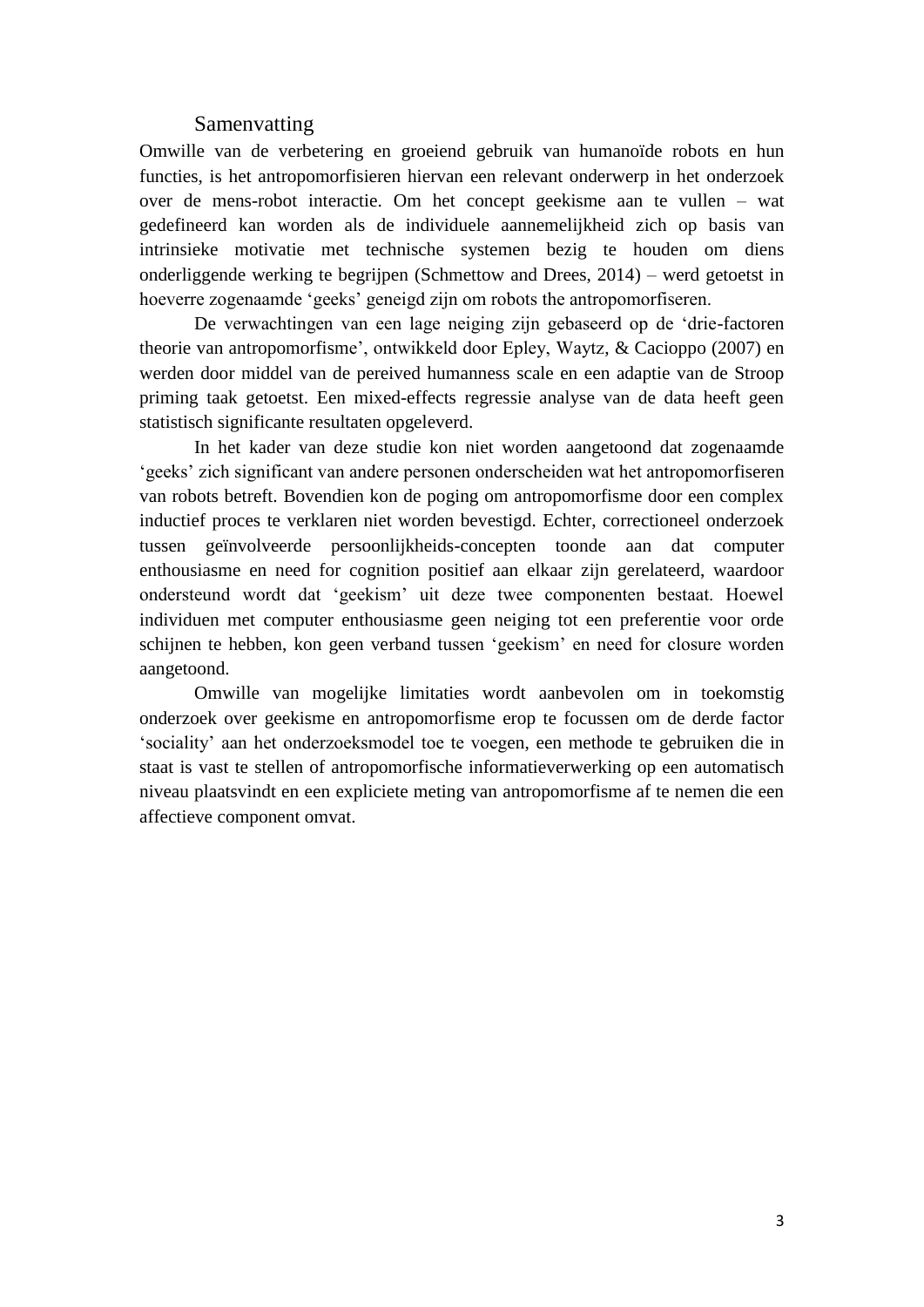# Index

| 1. Introduction                                       | p. 5  |
|-------------------------------------------------------|-------|
| 1.1 Geeks and geekism                                 | p. 6  |
| 1.2 Anthropomorphism                                  | p. 8  |
| 1.3 Inferences about the individual tendency of geeks |       |
| to anthropomorphize robotic agents                    | p. 9  |
| i. Elicited agent knowledge                           | p. 9  |
| ii. Effectance motivation                             | p. 11 |
| iii. Sociality                                        | p. 13 |
| 1.4 Concrete hypotheses                               | p. 14 |
| 2. Method                                             | p. 15 |
| 2.1 Sample                                            | p. 15 |
| 2.2 Material                                          | p. 16 |
| 2.3 Measures                                          | p. 16 |
| i. Assessment of personality                          | p. 16 |
| ii. Explicit measure of anthropomorphism              | p. 17 |
| iii. Implicit measure of anthropomorphism             | p. 18 |
| 2.4 Procedure                                         | p. 20 |
| 2.5 Data analysis                                     | p. 20 |
| 3. Results                                            | p. 21 |
| 4. Conclusion and discussion                          | p. 28 |
| 4.1 Conclusion                                        | p. 28 |
| 4.2 Discussion                                        | p. 28 |
| 4.3 Summary                                           | p. 32 |
| 5. References                                         | p. 33 |
| 6. Index                                              | p. 38 |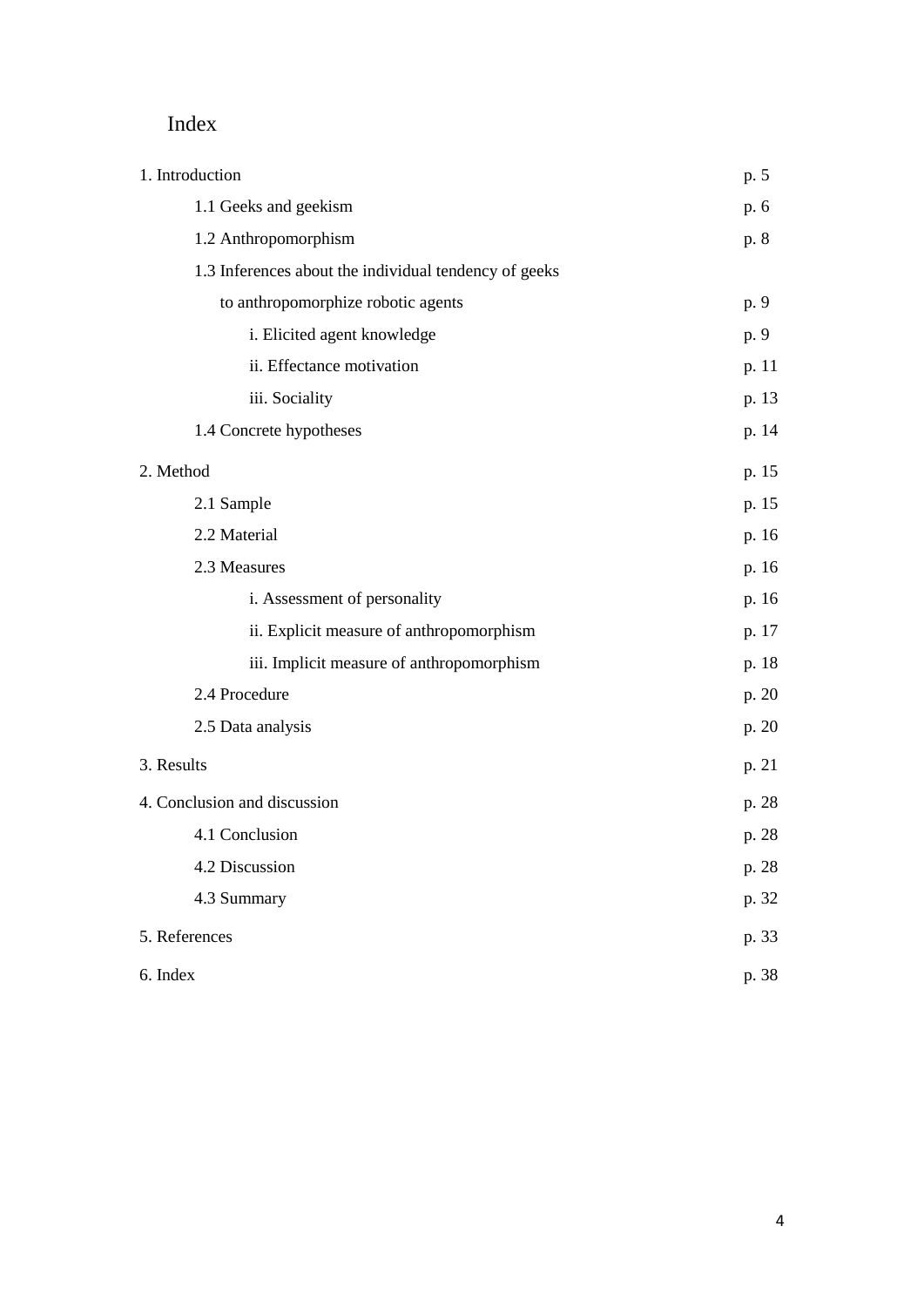### 1. Introduction

We occasionally describe our dog as being sad or disappointed as soon as we leave the house or accuse our computers as being stubborn when they do not work the way we want. We personify economic events and claim that we need to fight against them as if they were an enemy of flesh and blood and imagine our god as being wrathful when a hurricane or a flood destroys our houses. This phenomenon of attributing humanlike features to nonhuman agents is called anthropomorphism (Epley, Waytz, & Cacioppo, 2007).

Anthropomorphism has recently become more and more the focus of attention, especially when it comes to Human-Computer Interaction, a field that includes computer science, engineering, as well as artificial intelligence and its influence on the beliefs and actions of users (Waytz, Cacioppo, & Epley, 2010). The development of artificial intelligence in form of robotic agents has been immensely improving, presenting some complex human cognitive or physical capacities (Waytz et al., 2010). Some robotic devices are able to perceive and express emotions, to respond to spoken language, to develop social competencies through interaction with humans, to execute tasks without command, to identify and track people and to travel autonomously to destinations while avoiding hindrances (e.g. Fong, Nourbakhsh, Dautenhahn, 2003; Nourbakhsh, Bobenage, Grange, Lutz, Meyer, & Soto, 1999). Because of these accomplishments, robots are able to replace human beings, as well as to assist them in meeting certain goals. Professional service and domestic robots, for instance, are designed to help people in their work place or with tasks in the household (Fong et al., 2003). But the ability to socially interact with human beings has even broadened the scope in which robots are used, ranging from services as a museum tour-guide (Nourbakish et al., 1999) to an interactive partner for the elderly (Montemerlo, 2002) and even to a so-called 'persuasive machine', a robot that is used in therapeutic contexts in order to alter an individual's behavior or attitude (Werry, Dautenhahn, Ogden, & Harwin, 2001). But to ensure an effective interaction between humans and robots, the introduction of social robots asks for acceptance from the user, since the social engagement with and the reliance on a non-living agent might feel very strange or even uncomfortable. Anthropomorphism is expected to facilitate this acceptance (e.g. Nass, Moon, Fogg, Reeves, & Dryer, 1995; Duffy, 2003; Fong et al., 2003). Recently it has been suggested that people might differ individually in the extent to which they anthropomorphize.

The three-factor theory of anthropomorphism by Epley, Waytz, and Cacioppo (2007) suggests that we can talk of an individual tendency or likelihood to anthropomorphize non-human agents which is determined by three personal features. An investigation of these features may allow predictions about one's behavior towards non-human agents and since the anthropomorphism of non-human robotic agents might lead to some dangers (e.g. the allocation of responsibility (Culley and Madhavan, 2013)) as well as to benefits (e.g. more social and cooperative behavior when watched by human-like artificial eyes (Haley & Fessler, 2005)) we consider it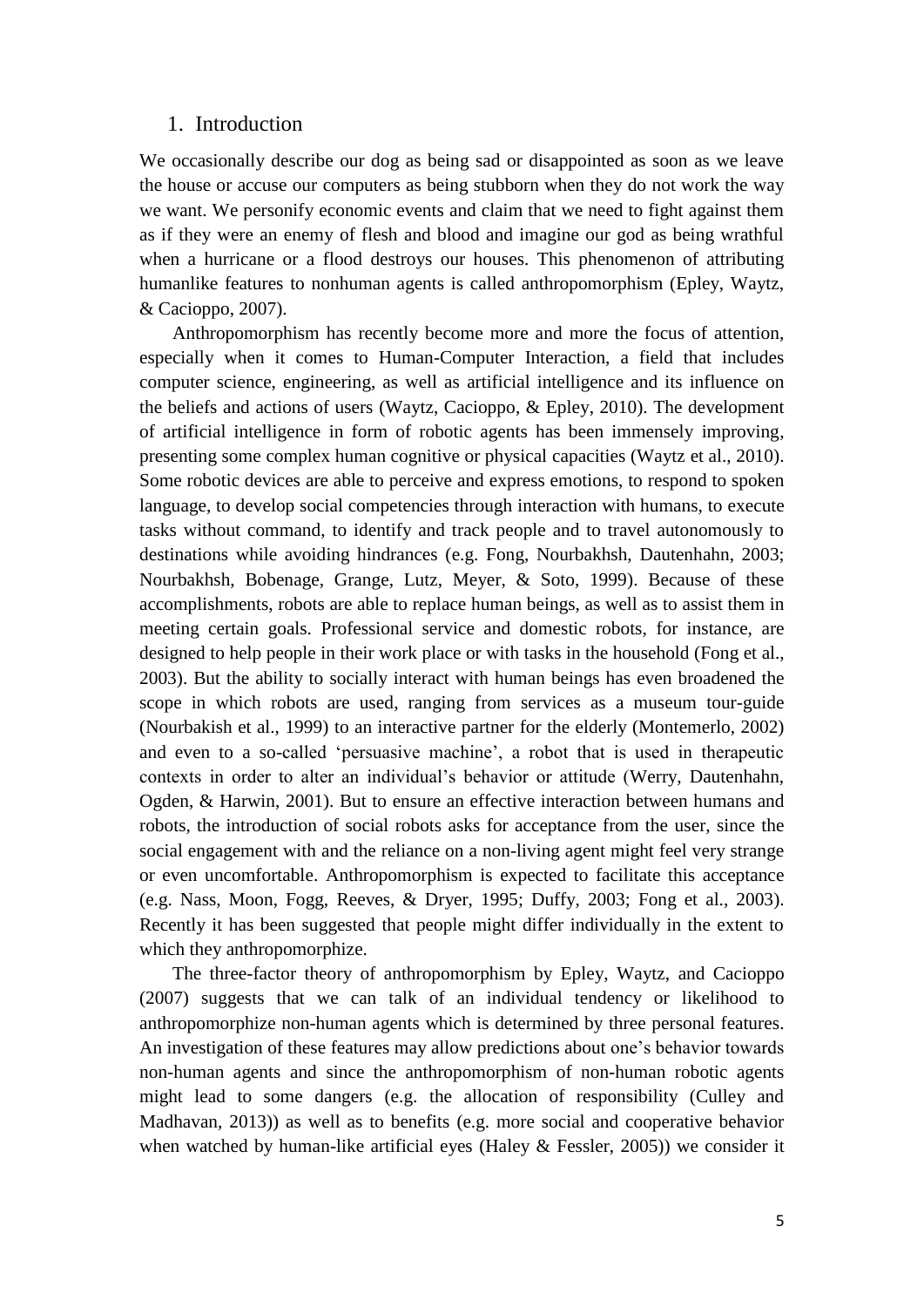important to investigate the extent of anthropomorphism of people that are most likely to be working with robotic agents: so-called 'geeks'.

The term 'geekism' has been defined as a continuous trait which represents the extent to which one is intrinsically motivated to intellectually delve into the functioning of technological systems (Schmettow & Drees, 2014). Yet, there is not much known about the concept of 'geekism', which is why an investigation of the initial tendency of anthropomorphism could add some important information to its understanding, especially with regard to the way so-called geeks perceive the technical devices they are engaged with.

Thus in favor to approach an answer to the question to what extent so-called 'geeks' tend to anthropomorphize, we will first discuss some findings about what is understood of being a 'geek' in psychological terms. Secondly, we will have a look on the concept of anthropomorphism and attempts of its definition. Finally we will try to formulate implications about the extent to which this group of individuals may anthropomorphize robotic agents, based on the three-factor theory of anthropomorphism by Epley et al. (2007).

#### *1.1 Geeks and geekism*

Once used as an insult to humiliate and play down intelligent outcasts that were strongly interested in certain and maybe unusual subjects, the term 'geek' has become more positive and richer in its meaning nowadays than in the past. Long stereotyped as having low social skills and being chronically lonely, the community of the socalled 'geeks' can be perceived as a thorough subculture (McArthur, 2008), providing the possibility to interact with likeminded peers (O'Brien, 2007; Schmettow & Passlick, 2013). O' Brien (2007) further states that most individuals in her multi sample interview study, who display Computer Technology Talent (CTT), demonstrate high verbal skills and due to the commercial character and rising popularity of digital communication nowadays, have more possibilities to combine their passion for technology with the engagement in social interactions. But more importantly than the compatibility between mainstream and personal interest, is that according to McArthur (2008), the label 'geek' has transformed from being a freak to being an *expert*. But what does the term 'geek' actually involve, if not the stereotype of the social inhibited youngster, and how does it relate to being an expert?

The 'geek'-subculture has its roots in the United States of the 1940s, when computer programming and hacking emerged (Raymond, 2002). 'Real programmers' or 'hackers', as they were called, typically had their background in engineering or physics (Raymond, 2002). Although often linked to computers, it has been pointed out that so-called 'geeks' may be interested in various fields ranging from comic books, over games to trivia, most of them being somewhat related to technology (McArthur, 2008; Schmettow and Passlick 2013). Despite of the numerous fields of interest, a central aspect of 'being a geek' seems to be that a person becomes an expert in one or more of these topics. In the scope of their interview study Schmettow and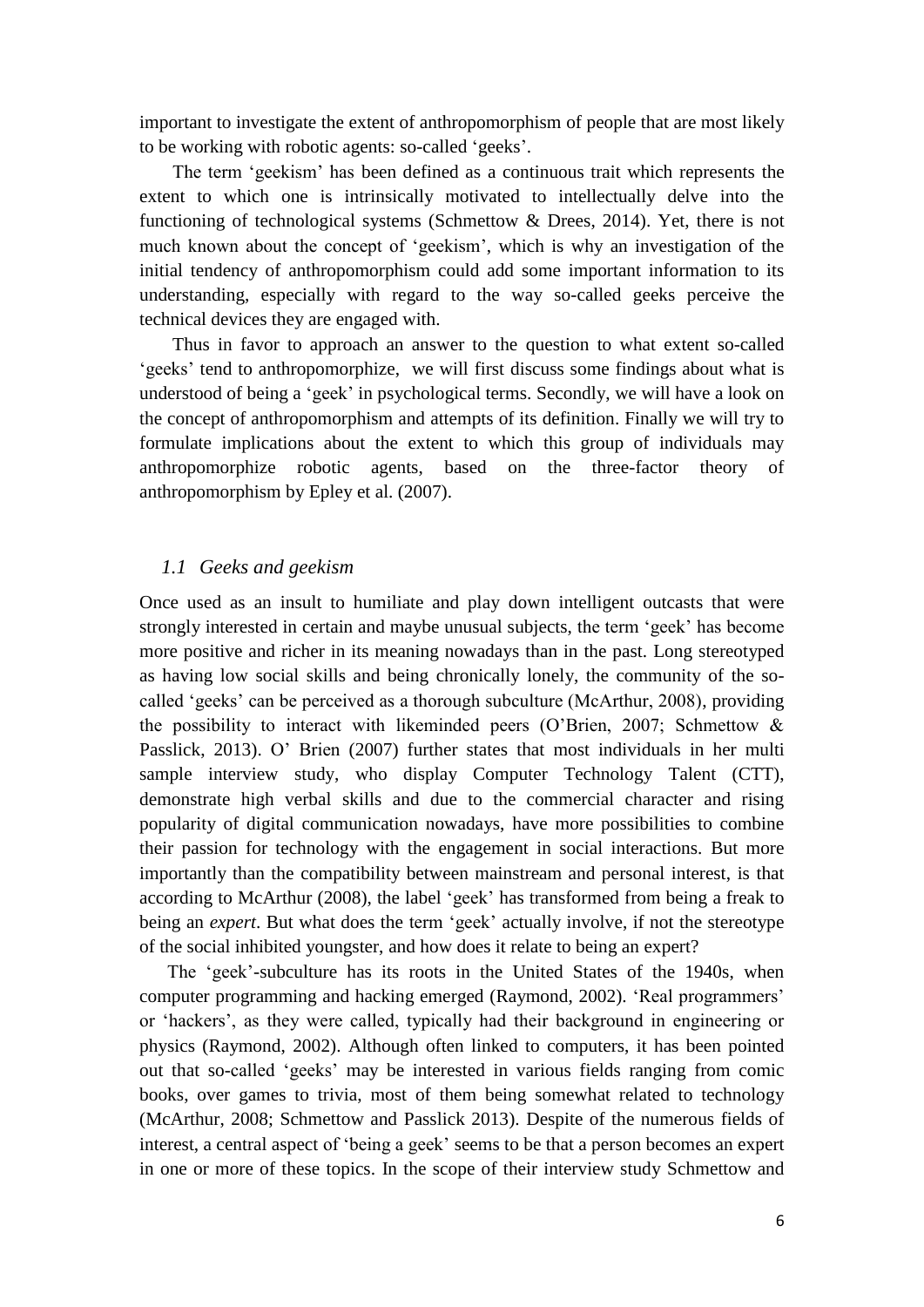Passlick (2013) indeed identified 'being an expert in a subject area' as one of the key characteristics for the interviewed self-proclaimed 'geeks'. Some of the interviewees described that they liked to use their technological expertise for the manipulation or improvement of devices. Diana (2008) also stated that this active engagement with technology may be one of the most characteristic features of so-called geeks.

At this point the question arises what psychological factors can account for a socalled 'geek' to become an expert in technology. Several studies support the idea that extrinsic as well as intrinsic motivational factors might be involved. Bitzer, Schrettl and Schröder (2006) for instance argue that private financial benefit and increasing chances on the job market are two extrinsic factors. In addition, in the scope of their interview study Schmettow and Passlick (2013) identified positive acknowledgement from like-minded experts as a factor that possibly facilitates extrinsic motivation to gain expert knowledge.

Although economic success and appreciation by peers are important benefits, the fact that 'geeks' are suggested to become experts due to an intrinsic motivation seems even more characteristic. According to the interview study of Schmettow and Passlick (2013), some of the self-proclaimed 'geeks' named aspects such as situations of accomplishment that are related to their field of expertise, being part of a community, exchanging knowledge, objectivity and the use of scientific standards (for instance while searching for topic-relevant information) motivational. Central to all this seems that so-called 'geeks' have a strong intrinsic interest in technology and, with a great deal of perseverance, desire to intellectually dive into the functioning of (technological) systems. Schmettow, Noordzij and Mundt (2013) coined this motivation as 'technology enthusiasm'. Moreover, Schmettow and Mundt (2012) found that students who participate in a technical study have, next to computer enthusiasm, a strong need for cognition.

Cohen, Stotland and Wolfe (1955) defined the need for cognition as "a need to structure relevant situations in meaningful, integrate ways. It is a need to understand and make reasonable the experiential world" (p. 291). Later Cacioppo, Petty and Kao (1984) additionally described need for cognition as "an individual's tendency to engage in and enjoy effortful cognitive endeavors" (p. 306). The technical students in the study of Schmettow and Mundt (2012) therefore seem to enjoy exploring and learning to a greater extent than other students. Moreover people high in need for cognition showed stronger associations with 'geekism'-related expressions (e.g. 'understand', 'configure') in an adaption of the Stroop priming task (Schmettow, Noordzij, and Mundt, 2013). Due to these findings, the two features computer enthusiasm and need for cognition are suggested to form the core of 'geekism' (Schmettow and Mundt, 2012; Schmettow and Passlick, 2013). Therefore Schmettow and Drees (2014) concluded, that geekism can be described as the likelihood to intellectually delve into the functioning of technical systems in order to understand them.

Within the scope of their interview study, Schmettow and Passlick (2013) moreover suggested that, next to need for cognition, geeks may experience curiosity and a desire or feeling of being in control while dealing with technological devices.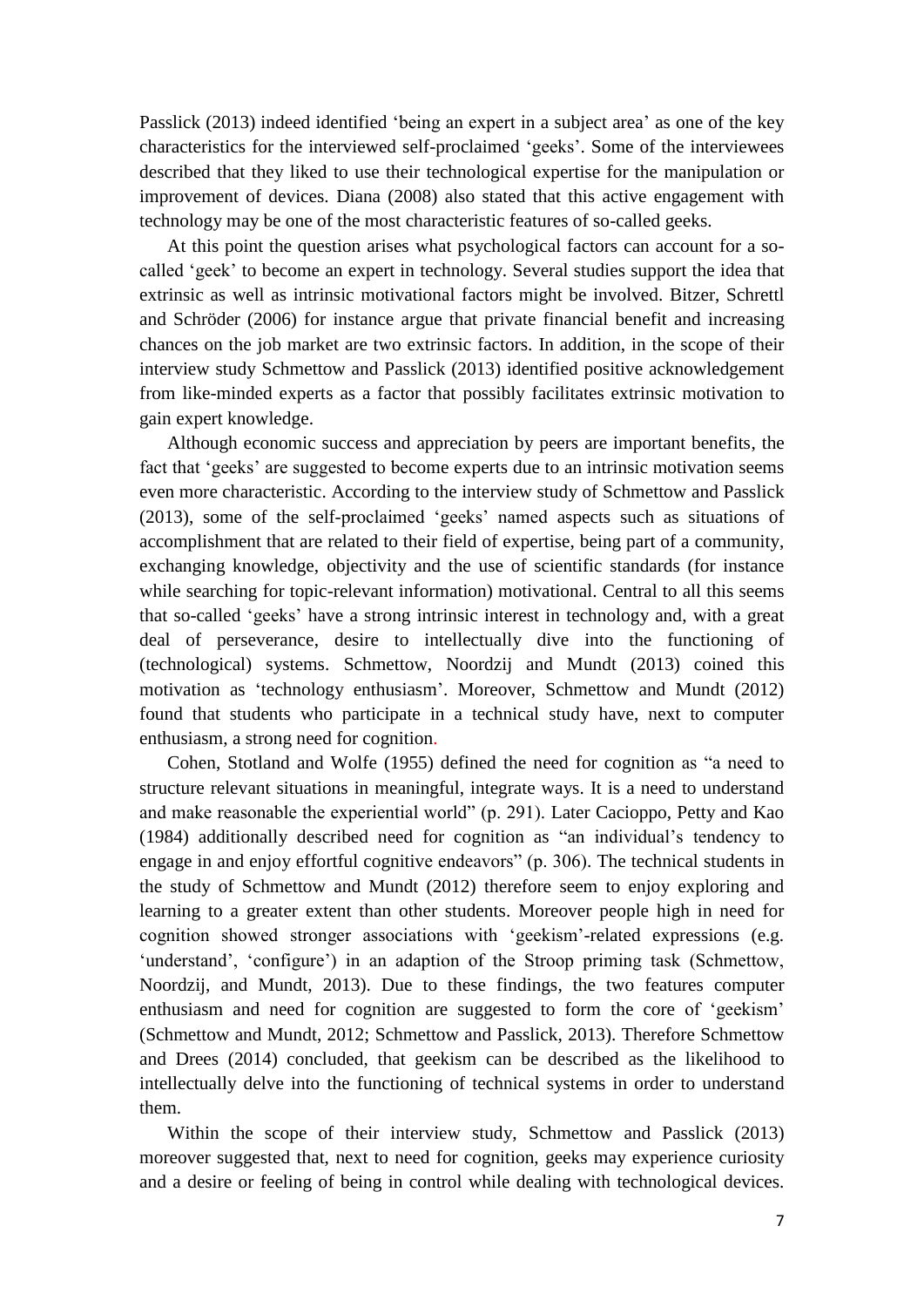Need for control is described as "the extent to which people generally are motivated to see themselves in control of the events in their lives" (Burger, 1992, p. 6, as cited in Epley et al., 2007). Some participants for instance claimed that control over situations and products have motivated them to engage in "challenging and eventually successful behavior" (p.20). Thus although no clear evidence could be found with regard to need for control, this could be another important factor that motivates 'geeks' to obtain expertise knowledge.

Summed up so-called geeks are thought to have gained their expertise especially due to the fact that they are intrinsically motivated to intellectually dive into the underlying technical systems in order to fully understand them. This much about the motivational factors that make 'geeks' obtain their expertise about technical devices. Yet, there is not much known about the way geeks *perceive* those technical devices, for instance when they resemble a human being, such as humanoid robots.

### *1.2 Anthropomorphism*

Anthropomorphism is not an effect recently discovered in the study of human-robot interaction, but is known since antiquity. Consisting of the Greek notions anthrōpos (human) & morphē (shape, form)*,* the effect is known to be first described by Xenophanes (ca. 560-478 B.C.) when he noticed that gods or supernatural agents commonly strongly resemble their believers (Hergenhahn, 2009). He based his notion on the observation that the gods of the Greeks feature the fair skin and bright eyes of the people who believe in them, whereas folks with dark-colored skin describe their gods as dark-eyed and dark-skinned. But the projection of humanlike features on agents actually goes beyond the outer appearance. Indeed research has shown, that gods (e.i. Barrett and Keil, 1996) and other nonhuman agents (Hergenhahn, 2009) might be expected to have character traits, attitudes and feelings. Epley et al. (2007) therefore widen the definition of anthropomorphism by claiming that it is more than a mere description of a nonhuman agent's behavior or its bodily features, but "a process of inference about unobservable characteristics of nonhuman agents" and therefore the attribution of humanlike character traits, mental and emotional states (p. 865).

Yet, a non-human agent may have bodily features or perform certain actions that result in a heavier anthropomorphic response than others. Bodily properties like two arms, two legs and detailed facial attributes are found to be such features (DiSalvo, Gemperle, Folizzi, & Kiesler, 2002). It seems that the ability to move autonomously also increases the extent to which one anthropomorphizes a robot. This suggestion is based on the 'uncanny valley' described by Masahiro Mori in 1970, which models the effect of autonomous movements and humanlike appearance on the emotional response of the perceiver (Mori, 1970). When it comes to the ability to move autonomously, Mori (1970) suggests that the emotional response of the observer towards the agent is even more exaggerated as if it was not moving, since movement is generally interpreted as a sign of life. This is in line with research from Salem, Eyssel, Rohlfing, Kopp and Joublin (2013), which indicates that the conductance of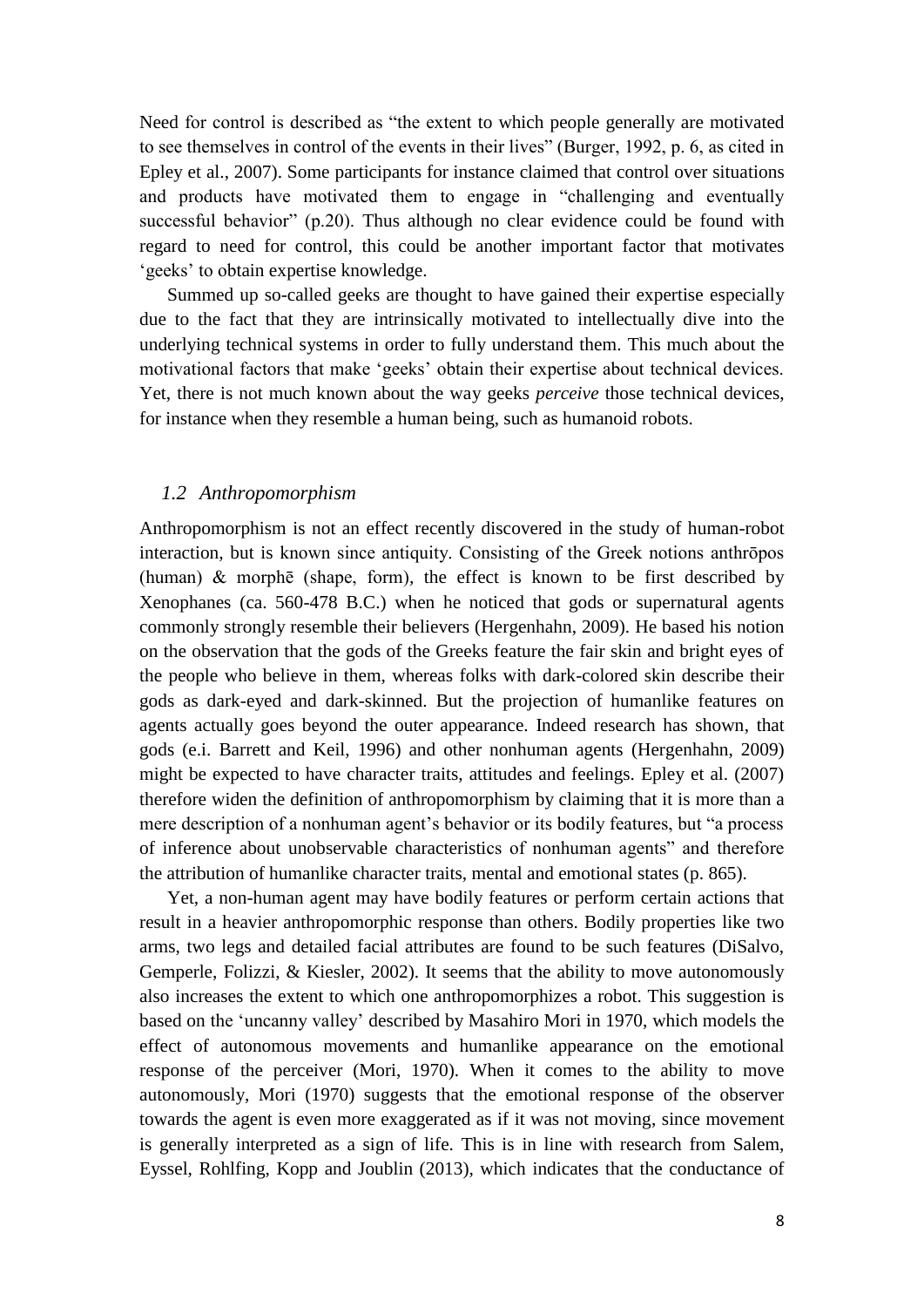gestures enhanced the degree to which participants perceived a robot as humanlike and even as likable.

Although it was already inferred that bodily features and autonomous movements that resemble those of human beings increase the anthropomorphic response, anthropomorphism was expected to be a process that happens to be invariant rather than individually different: It has been described as a common and chronic tendency of judging nonhuman agents that is taking place automatically (i.e.: Guthrie, 1993 and Mitchell, Thompson and Miles, 1997; cited in Epley et al. 2007). However Epley et al. (2007) have suggested that human beings also individually vary in the extent to which they anthropomorphize and therefore developed a three-factor theory of anthropomorphism. Consistent with Xenophanes' initial observation, Epley et al., (2007) assume that anthropomorphism is a form of generalization from human beings to nonhuman agents. According to their assumptions, this inductive process is determined by three psychological factors: elicited agent knowledge, effectance motivation and sociality motivation (SEEK). It is this theory that we will make use of in order to make inferences about the extent to which so-called 'geeks' anthropomorphize non-human agents.

## *1.3 Inferences about the individual tendency of geeks to anthropomorphize*

### *i. Elicited agent knowledge*

Elicited agent knowledge is the cognitive element of the three-factor theory of anthropomorphism and functions as the primary base for the inductive process about unknown non-human agents (Epley et al., 2007). The importance of 'elicited agent knowledge' for the individual extent to which one tends to anthropomorphize can be best introduced by the means of a short thought experiment.

When your new neighbor has neatly trimmed your hedge that marks the border between his and your garden without announcing it, you are wondering which reason he might have had to do so. Was he annoyed by single sticks of your hedge looming into his garden or did he just want to be nice and do you the favor of helping you with gardening? While thinking about which possibility is most likely, research suggests that you will rely on what you yourself would have thought in his position (Keysar & Barr, 2002; Epley, Keysar et al., 2004): because you lack information about the personality of your new neighbor, you are using yourself and your own mental states as a reference in order to make sense of his deeds. These egocentric representations about behaviors and their underlying intentions are described as very detailed, complete and readily accessible. Therefore the activation of the egocentric bias when making inferences about other agents is thought to be virtually automatic. According to Ames (2004) the probability that one will refer to egocentric knowledge is even higher, the more similarity one perceives between the other person and oneself. Here the question arises whether this also applies to the attempt of making sense of a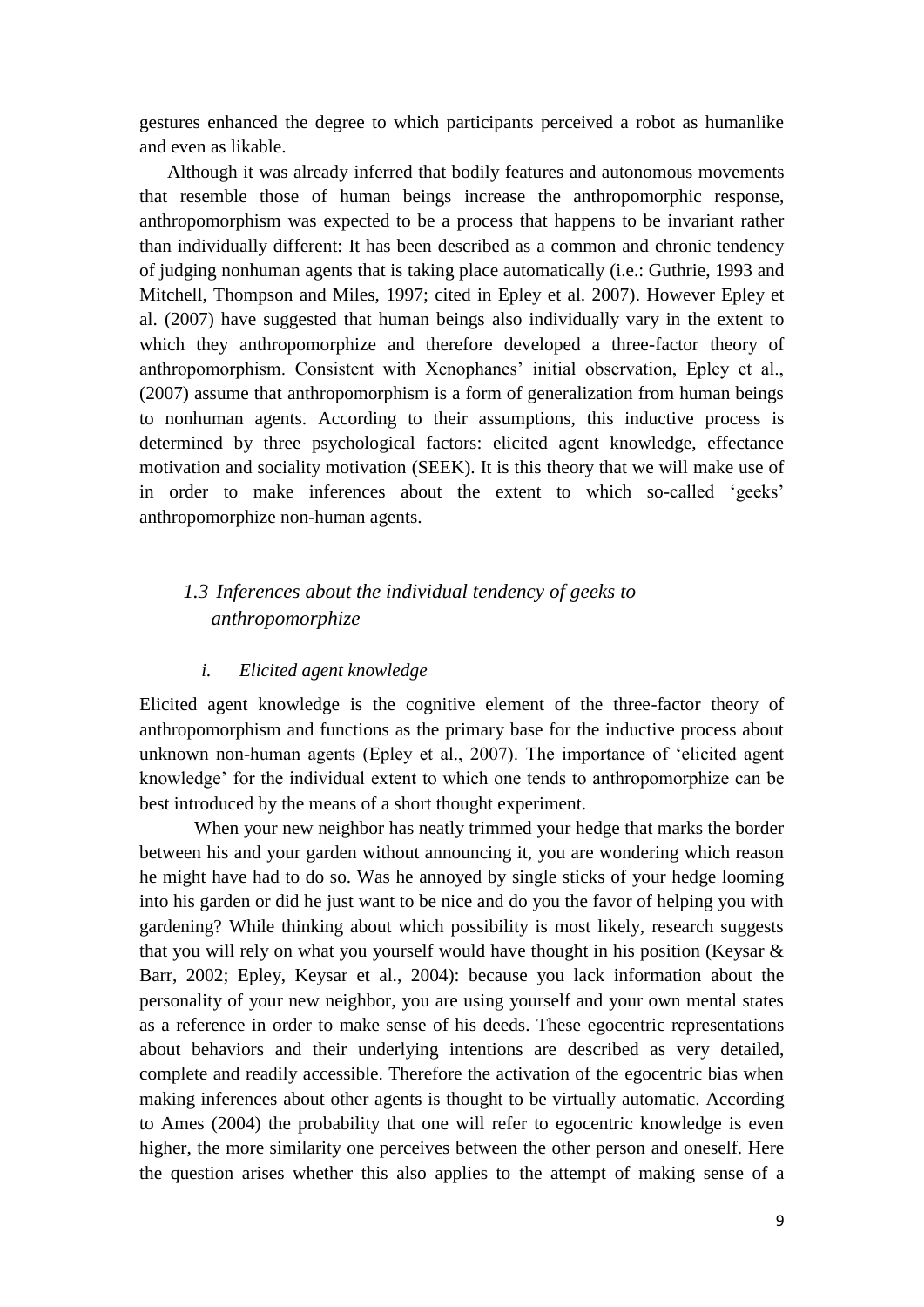humanoid robot that is conducting a very humanlike task, such as washing a window. In the scope of their three-factor theory, Epley et al. (2007) suggest that exactly this is the case. They assume that the inductive process based on egocentric representations does not only hold for other people, but is also taking place when somebody is anthropomorphizing a *nonhuman* agent. In agreement with this assumption, Iacoboni, Lieberman, Knowlton, Molnar-Szakacs, Moritz, Throop, & Fiske (2004) have shown that when a person is making anthropomorphic judgments about a nonhuman agent, the same neural systems are activated as when making inferences about other human beings. Yet, as we have seen, human beings are expected to vary individually in their tendency to anthropomorphize nonhuman agents and thus in their tendency to rely on egocentric knowledge when judging them.

According to Epley et al. (2007) this variation is determined by the likelihood to which the three inductive phases *activation*, *amendment* and *application* might occur. To give an example, the inductive process could for instance start off with the initial situation of perceiving the humanoid robot that executes the very humanlike task of washing a window. As we have seen, the strong resemblance to a human being and the high accessibility of egocentric representations are anticipated to result in a rapid *activation* of these very same representations. In other words we are trying to make sense of the robot and the way it neatly cleans the window without missing any stain by referring to ourselves, when performing the same task. In the second phase of the inductive process the anthropomorphic representations one has made on the basis of egocentric knowledge might be *amended* due to the co-activation of alternative knowledge. In the case of our window-washing robot, the idea that we are dealing with an autonomous being that consciously perceives the stains might for instance be accompanied by information about sensory detection systems in cameras. Finally, in the third phase, the activated representations of conscious perception and technical detection systems might be integrated and thus lead to a corrected explanation which is *applied* to the agent. In other words the alternative explanation of sensory detection systems in cameras, has led to the correction of the initial anthropomorphic response towards the robot: due to active reasoning about the two possible explanations, we do not think that its ability of detecting all stains on the window is based on conscious perception after all. Thus, as the second and third phase of the process indicates, the anthropomorphic inferences about the nonhuman agent might be corrected under the influence of alternative knowledge and an effortful reasoning process. Indeed it has been shown that the correction of initial inferences about unknown agents leads to the reduction of egocentric biases (Epley, Keysar, et al., 2004). This requires however that alternative knowledge is available.

Epley et al. (2007) connect the availability of alternative models of agency to the extent to which one has been exposed to these or similar agents. Children that live in industrialized cultures for instance would, as they suggest, tend to anthropomorphize animals more than technical devices and robots, due to a lack of experience with them in daily life contexts. As we have seen earlier in this essay, the key feature of 'geekism' is expected to be the strong likelihood of frequent engagement (or experience) with and expert knowledge in the field of technology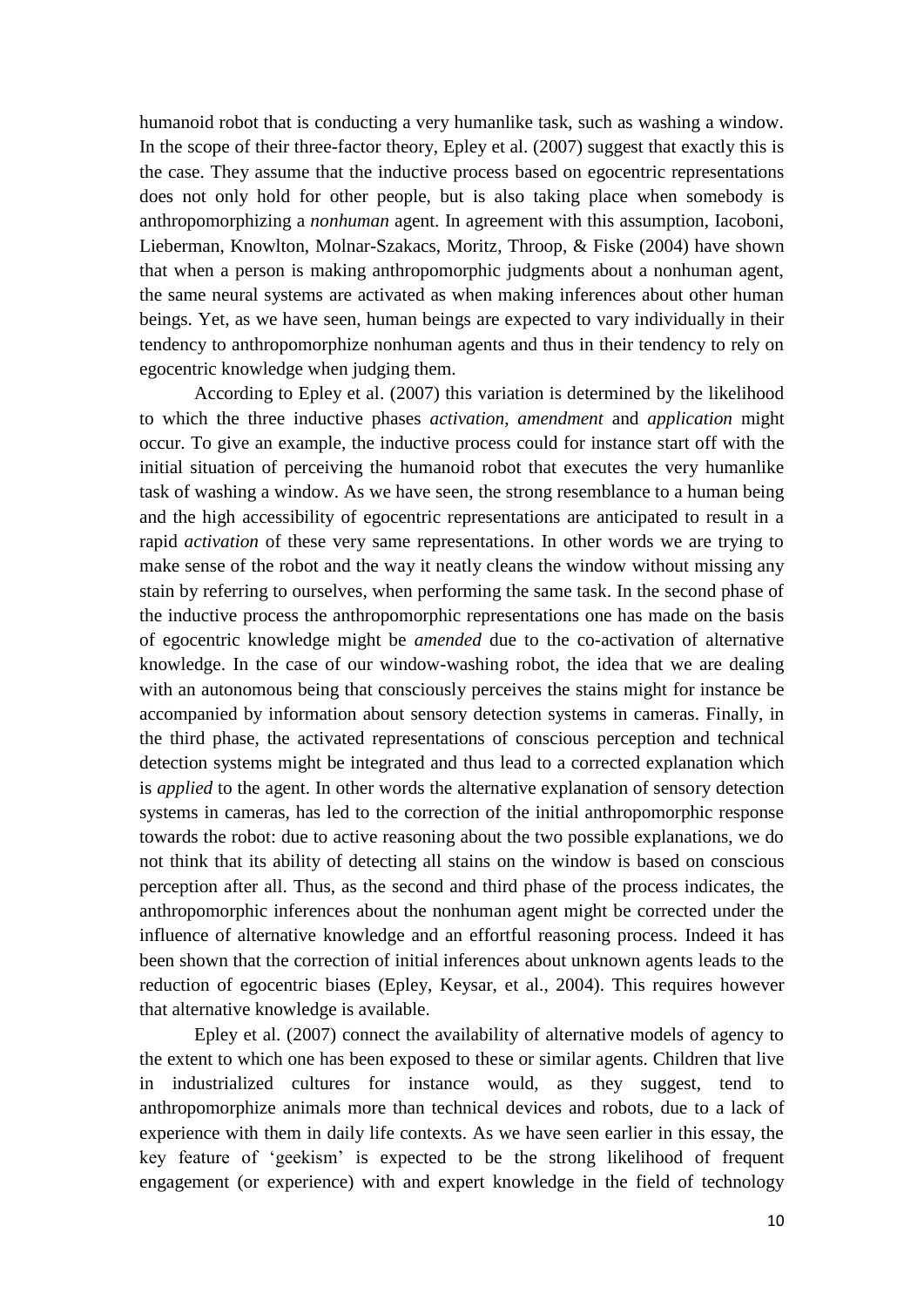(e.g.: Schmettow and Passlick, 2013). This leads us to the assumption that individuals with a tendency toward 'geekism' probably have better access to alternative information about the functioning of technical agents such as robots and therefore have the possibility to correct the anthropomorphic inferences through a process of reasoning. As we have seen in the description of the second and third inductive phases, alternative knowledge however, needs to be co-activated and integrated by an effortful reasoning process in order to alter anthropomorphic assumptions. A determinant that heightens the likelihood of this co-activation and integration is according to Epley et al. (2007) the need for cognition.

In their three-factor theory of anthropomorphism Epley et al. (2007) claim 'need for cognition' to be the dispositional determinant of elicited agent knowledge. Based on research of Cacioppo, Petty, Feinstein, & Jarvis (1996) it has been shown that people who are high in the need for cognition and therefore enjoy effortful thinking, are more likely to correct readily available prejudices. Epley et al. (2007) assume that individuals scoring high in the need for cognition, would show "less reliance on readily accessible anthropomorphic information and instead […] an increased activation of alternate representations" (p.). As we have seen earlier 'geekism' is expected to partly consist of the 'need for cognition' (Schmettow and Mundt, 2012). On the basis of these findings and inferences we suggest that people who show a high tendency towards geekism are more likely to correct anthropomorphic representations about an agent through engaging in an effortful reasoning process.

In sum the availability of expert knowledge in the field of technology and the profound likelihood of engaging in effortful thinking, is expected to make so-called 'geeks' less likely to anthropomorphize robotic agents.

#### *ii. Effectance motivation*

The first motivational factor that Epley et al. (2007) introduce in the scope of their theory is effectance motivation. It describes the desire to reduce the uncertainty about one's environment and unknown agents and to be able to understand and make predictions about those. In a quite recent study of Waytz, Morewedge, Epley, Monteleone, Gao, and Cacioppo (2010) it has been shown that anthropomorphism enhances this ability, regardless of whether the assumptions one is making about the agent are correct or not. So instead of providing individuals with some sort of heuristic that increases the probability of formulating a correct explanation or prediction, effectance motivation rather increases the *confidence* one perceives in understanding and predicting. In this context anthropomorphism can be seen as a tool for having the feeling of understanding 'the un-understandable' (Hebb, 1946; Epley et al., 2007;). At the same time, showing strong effectance motivation is expected to result in an increase of the anthropomorphic response, whereas weak effectance motivation would lead to a decrease. The likelihood of having the desire to enhance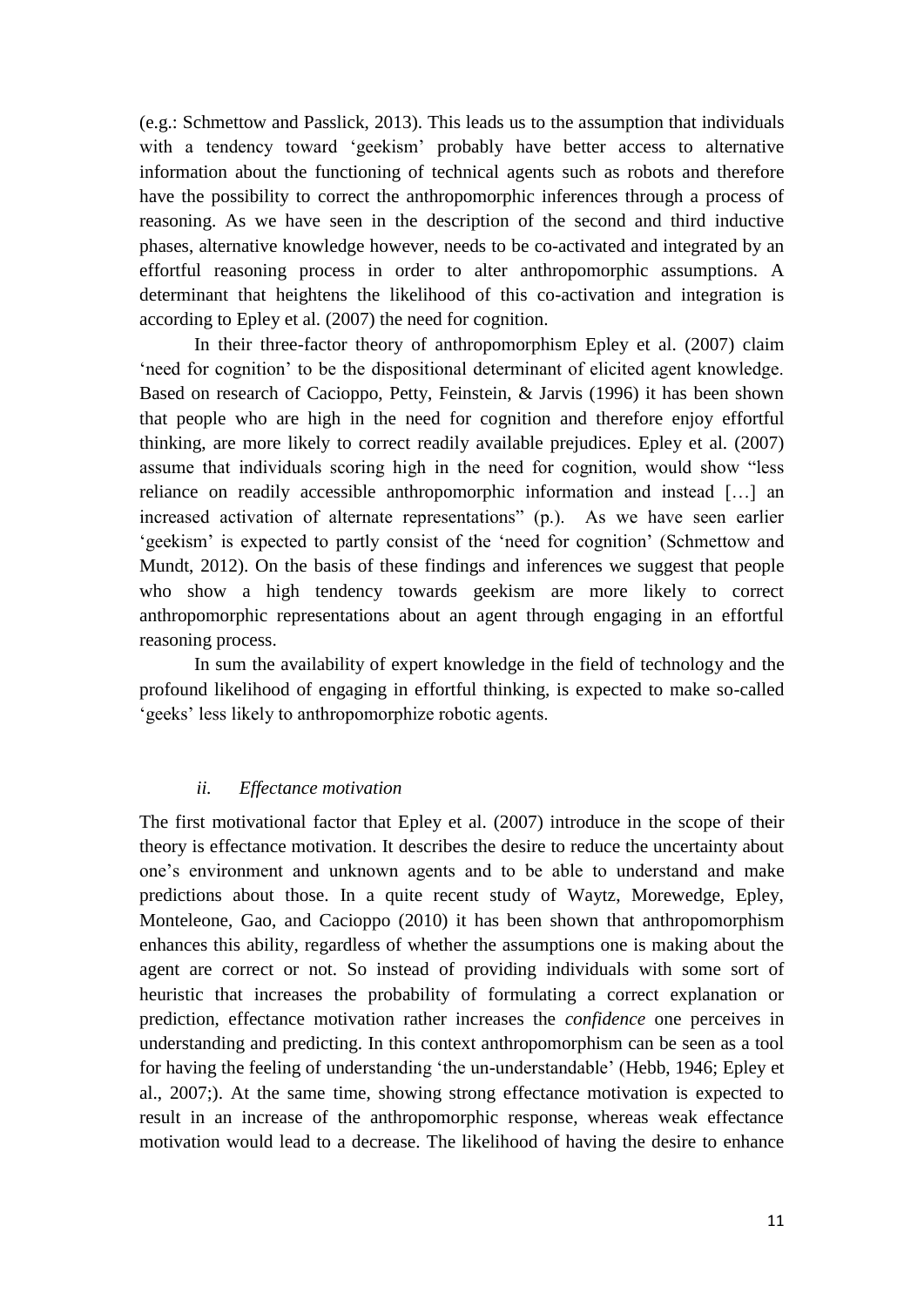the confidence about one's explanations and predictions can, according to Epley et al. (2007), be predicted by the occurrence of two dispositional determinants.

The two dispositional determinants of effectance motivation are suggested to be 'need for closure' and 'need for control'. Need for closure has been described as the individual tendency to desire *any* answer in order to avoid a state of ambiguity or uncertainty, when faced with a problem or decision (Webster and Kruglanski, 1994; Roets and Van Hiel, 2007, 2011). This desire is assumed to consist of two phases. The first phase is labeled *'seizing'* and consists of the individual tendency to urgently find an answer to escape ambiguity. An individual scoring high on this tendency thankfully accepts the first solution, or in this case model of agency, that is readily accessible. The second phase on the other hand is labeled '*freezing*', implying the tendency of rigidly sticking to this answer. This phase entails that once an explanation is found, the individual tends to keep it, even if alternative, contradictory explanations become available. In accordance to this, people high in need for closure have shown to exhibit primacy effects in forming impressions of stimuli and to rely on early information when making judgments about other people, instead of reconsidering their reasoning by integrating more recent information (Kruglanski & Webster, 1991). Based on these findings, Epley et al. (2007) expect people high in need for closure to rely also on readily available egocentric information and therefore to demonstrate a stronger anthropomorphic response, than people low in need for closure. But what inferences can we make about a 'geek's' tendency toward need for closure?

Assumptions can be made on the basis of research between the need for closure and cognitive motivation. According to Kruglanski, Peri, & Zakai (1991) the 'freezing' tendency co-occurs with a lowered motivation to search for information. Moreover Roets and Van Hiel (2011) have shown that the need for closure is significantly negative correlated with the need for cognition. Therefore, we infer that the 'geekism' (consisting of need for cognition and computer enthusiasm) will be negatively correlated with need for closure, too. This seems to be in accordance with common sense, since someone who enjoys effortful thinking, will not be content, not to mention desire the first available explanation, no matter if it is right or wrong. Due to these findings and assumptions so-called 'geeks' are expected to show low need for closure.

Research findings concerning the need for control and its role in anthropomorphism seem to be rather surprising. Epley et al. (2007) assume 'need for control' to be the second dispositional determinant of effectance motivation. They found the construct on the definition "the extent to which people generally are motivated to see themselves in control of the events in their lives" (Burger, 1992, p. 6, as cited in Epley et al., 2007). Based on research findings which suggest that those with a strong desire for control usually focus on intentions and desires in order to explain other's behavior (e.g. Burger & Hermans, 1988), they infer that those with a strong desire for control should rely more on egocentric representations and therefore demonstrate a higher anthropomorphic response. What is quite peculiar is the fact that the desire for control has been shown to correlate positively with the need for cognition (Thompson, Chaiken, & Hazelwood, 1993, as cited in Cacioppo et al. 1996)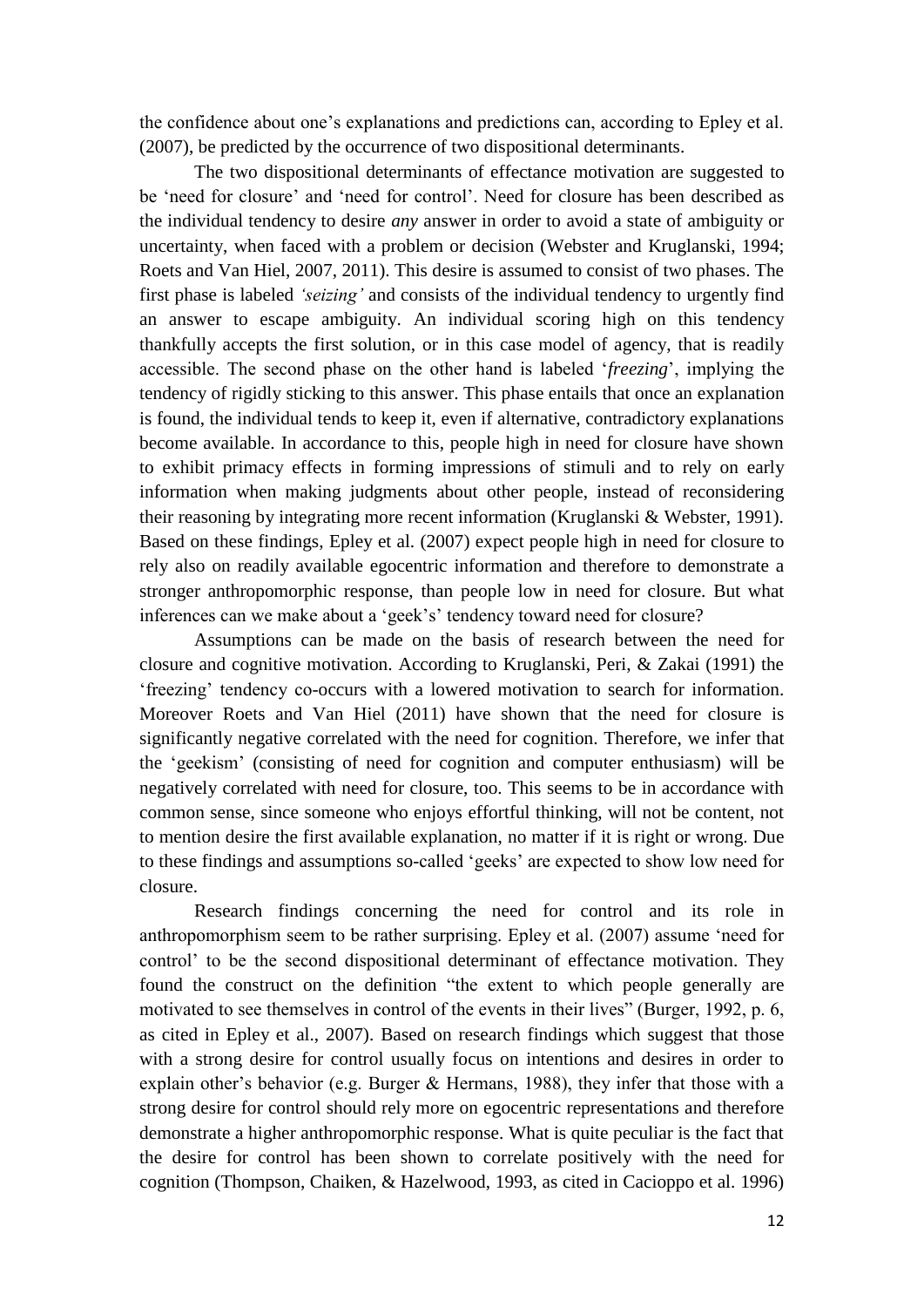which is expected to result in a decreased likelihood of anthropomorphizing a nonhuman agent. In addition to the need for cognition, it has further been suggested that need for control itself could be part of 'geekism' (Schmettow and Passlick, 2013). If this is true, this should heighten the likelihood of people that tend to 'geekism' to anthropomorphize non-human agents.

This assumption conflicts with the suggestion that expertise in technology, high need for cognition and low need for closure should lead to an effortful correction process of the egocentric bias and subsequently result in the decrease of a 'geek's' tendency to anthropomorphize. So, what can we expect to happen? In their theory of anthropomorphism of Epley et al. (2007) present a suggestion that might solve the conflict between those two assumptions.

Epley et al. (2007) point out that an interaction between the cognitive determinant 'elicit knowledge' and the motivational determinant 'effectence motivation' could very presumably result in a decrease in the tendency to anthropomorphize. They offer the possibility that, if a person feels uncertain about a non-human agent, effectance motivation is likely to enhance the use of alternative explanations about the agent's behavior in order to make sense of it. That is, *if* those alternative explanations are available. If people with a tendency toward 'geekism' would be high in need for control and/or need for closure, the desire to be in control of and to urgently find an explanation about the functioning of a robotic agent would result in the reliance on the 'geek's' expertise in technology instead of the reliance on egocentric representations. This in turn would lead to a decrease in the anthropomorphic response.

#### *iii. Sociality*

The second motivational determinant of the three-factor theory of anthropomorphism is sociality. Epley et al. (2007) describe it as the desire to establish social connections with other human beings. The idea is that, in absence of other people, sociality increases an anthropomorphic response towards a nonhuman agent, in order to achieve satisfaction of their wish for social connection. According to them, this increase is based on the assumption that people high on sociality (due to their lack of social satisfaction) (1) have a higher accessibility of egocentric representations and (2) demonstrate a higher tendency to actively search for sources of social connection in one's environment. Epley et al. (2007) therefore suggest that individuals that perceive social disconnection are more likely to anthropomorphize a nonhuman agent, than people who feel socially fulfilled. Research on anthropomorphism of various nonhuman agents such as pets and socially interactive robots, has shown that anthropomorphism may indeed result in the satisfaction of the desire for social contact (e.g. Siegel, 1990).

The dispositional determinant that is expected to account for sociality is 'chronic loneliness'. As we have seen earlier, social disconnection or chronic loneliness could not be identified as a feature of 'geekism'. Due to the fact that the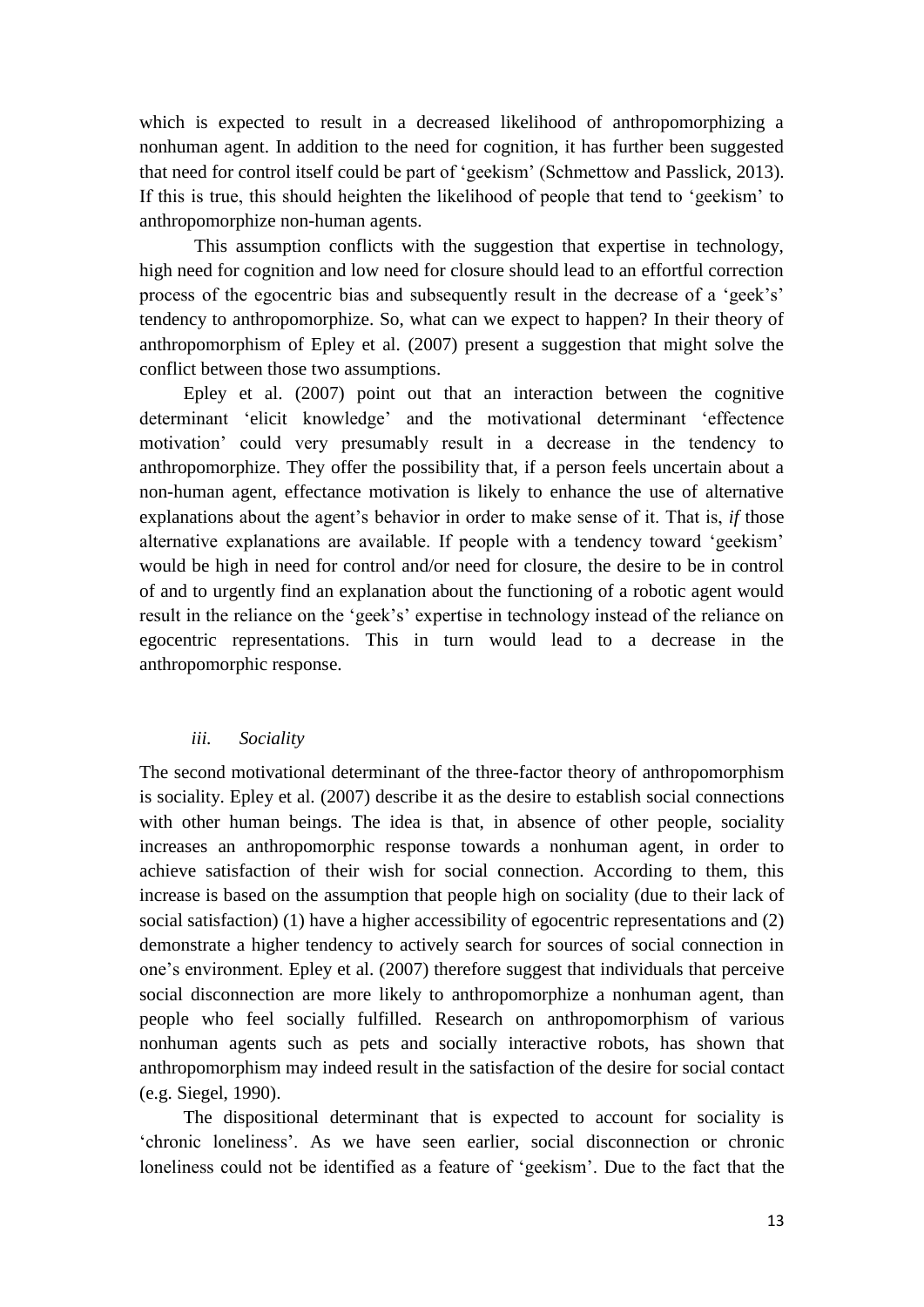subculture of so-called 'geeks' provides a community of like-minded peers and even enjoys a gain in common popularity since the commercial success of the internet and related technical devices, we do not expect those individuals to be high in sociality (e.g. O'Brien, 2007; McArthur, 2008; Schmettow & Passlick, 2013). Concluding, once again we assume that people that tend to 'geekism' do not seem likely to anthropomorphize robotic agents.

#### 1.4 *Concrete hypotheses*

In order to test the inferences about the likelihood to which people with a tendency towards geekism anthropomorphize a robotic agent, a number of concrete hypotheses was sat up. In preparation of an answer to this question, a number of specific subhypotheses on the concept of 'geekism' was formulated. First of all, we expect a positive association between computer enthusiasm and the participation in a technical study (a). Next, due to the fact that geekism is thought to consist of the tendency towards computer enthusiasm and need for cognition, we suggest that individuals with strong computer enthusiasm to show a strong need for cognition (b). Moreover we suggest a negative relation between computer enthusiasm and need for closure (c).

*a) Individuals participating in a technical study, show stronger computer enthusiasm than individuals participating in a nontechnical study.*

*b) Individuals with strong computer enthusiasm, show a strong need for cognition.*

*c) Individuals with strong computer enthusiasm, show a weak need for closure.*

The focus of this study lies of course on the extent to which people that tend to geekism anthropomorphize robotic agents. Expressed in concrete terms, our expectation with regard to this main research question is as follows:

*d) Individuals that show strong computer enthusiasm and need for cognition, exhibit a weak anthropomorphic response.*

Next to this main hypothesis we aim to provide a scientific approach for a full investigation of the three-factor theory of anthropomorphism of Epley et al. (2007). Therefore we examined interaction effects between technology expertise and need for cognition (e) as well as between technology expertise and need for closure (f) on the extent to which one anthropomorphizes robotic agents. Based on the argumentation in section 1.3.ii, expertise has been approximated by the participation in a technical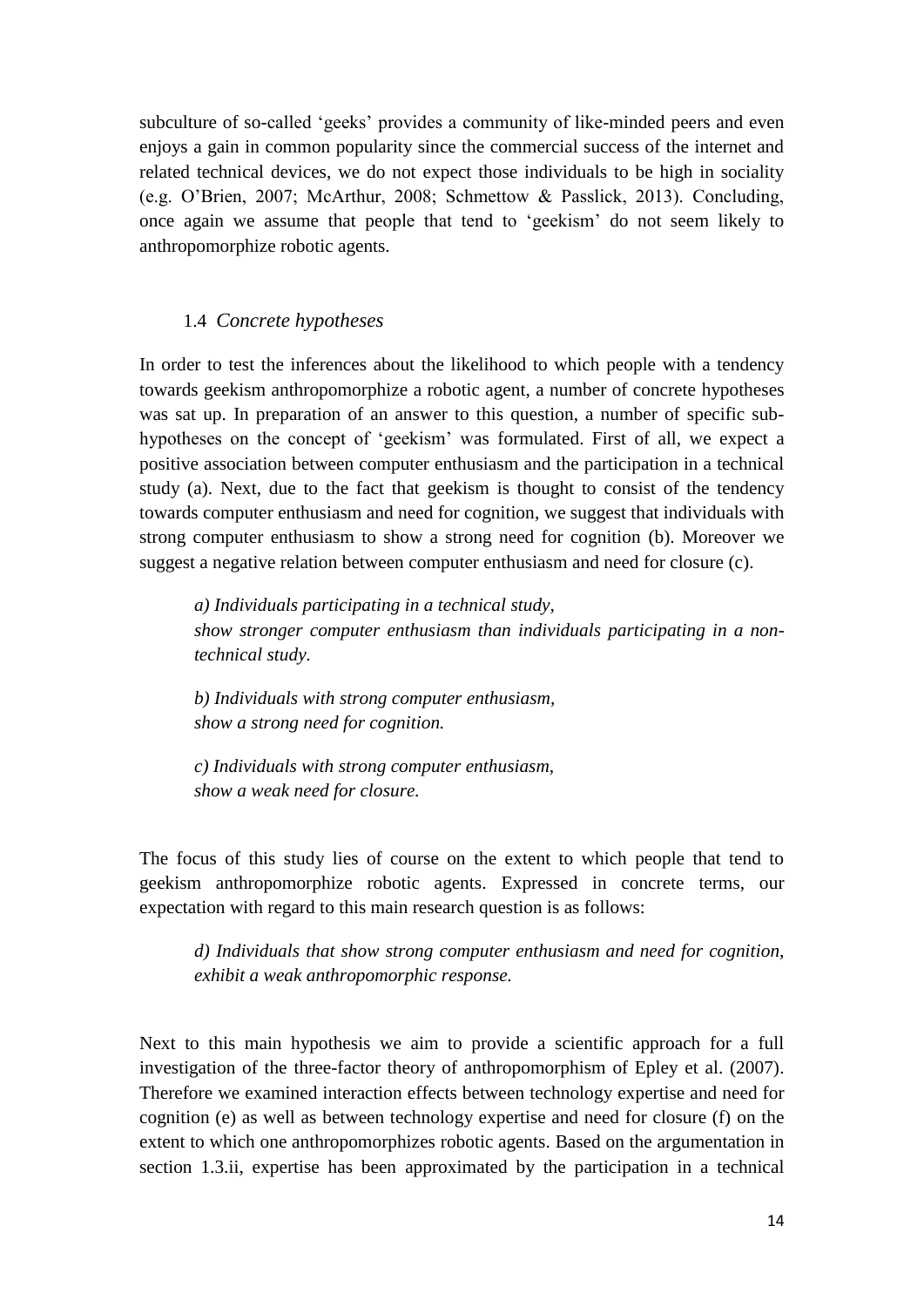study, acting on the assumption that subjects participating in a technical bachelor's or master's program have more knowledge about technological devices than subjects participating in non-technical programs, such as psychology.

*e) Technical students with a strong need for cognition, exhibit a weak anthropomorphic response.*

*f) Technical students with a strong need for closure, exhibit a weak anthropomorphic response.*

### 2. Method

#### *2.1 Sample*

In order to test our hypotheses, we drew a sample of  $N = 60$  participants. The sampled subjects were undergraduate students of the University of Twente, aged 19 to 29 ( $M =$ 22.25; SD = 1.962). The sample consisted of  $N_F = 34$  female,  $N_{NL} = 21$  Dutch and  $N<sub>DE</sub> = 39$  German students. Therefore all participants had a similar Western-European cultural background.

| Table 1      |    |       |           |
|--------------|----|-------|-----------|
| Descriptives |    |       |           |
|              | N  | Mean  | <b>SD</b> |
| Nationality  | 60 |       |           |
| German       | 39 |       |           |
| Dutch        | 21 |       |           |
| Gender       | 60 |       |           |
| Female       | 34 |       |           |
| Male         | 26 |       |           |
| Study        | 60 |       |           |
| Technical    | 21 |       |           |
| Other        | 39 |       |           |
| Age          | 59 | 22,25 | 1,962     |

The sampling of the subjects was done by a combination of convenience and snowball sampling (i.e. Dooley, 2009; Cohen, Manion and Morrison, 2011). To get access to people that potentially have a high tendency toward 'geekism', we approached students that are enrolled in technical studies, such as informatics, computer science and mechanical engineering. To obtain the necessary variance in the sample, students of non-technical faculties were added. Finally the sample consisted of  $N_T = 21$  technical students and  $N_Q = 39$  students of non-technical programs, mainly psychology.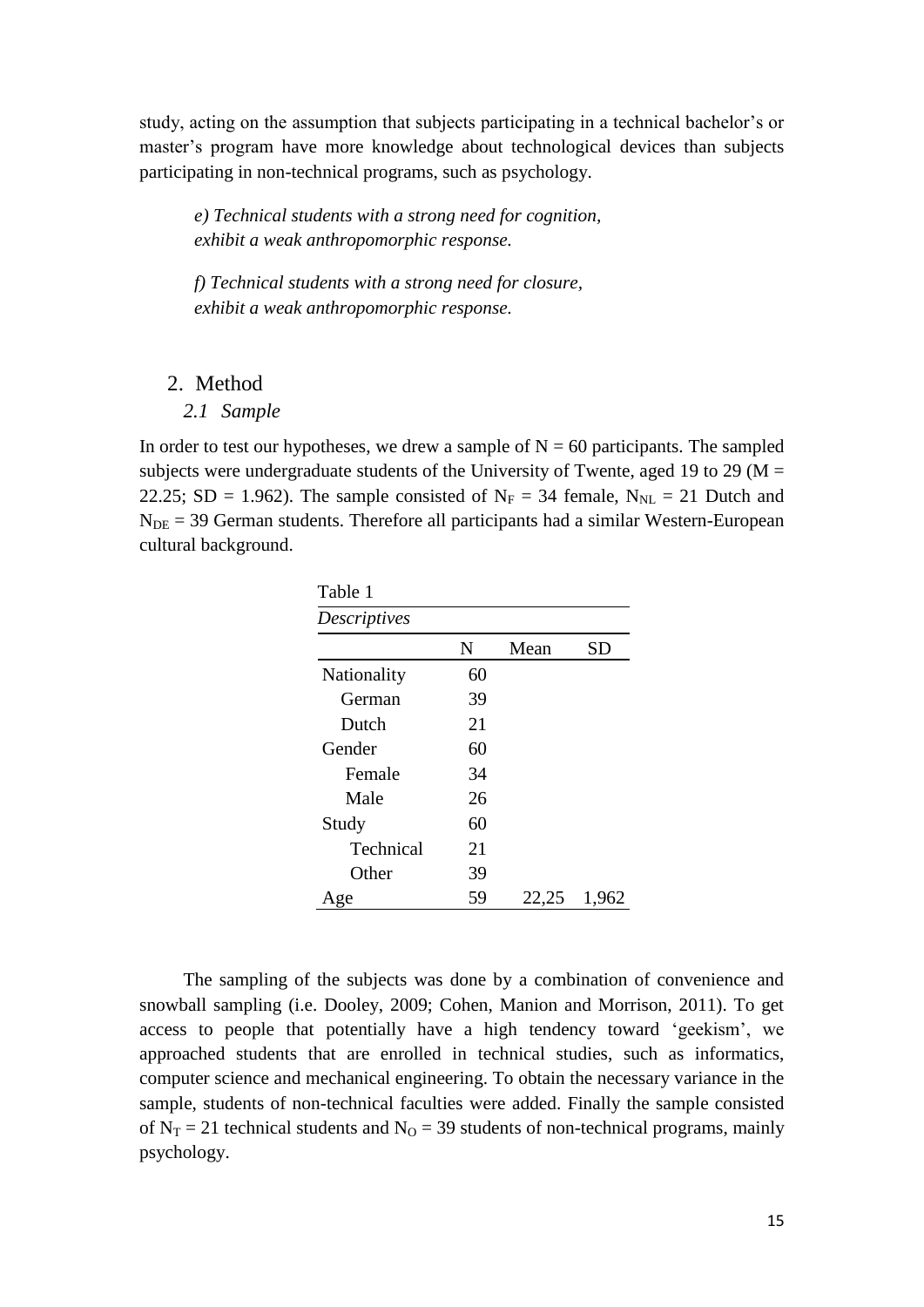All bachelor psychology students in this study participated as part of their course fulfillment, while non-psychology students earned a financial reward. The participation was voluntary and did not take place under compulsion. At the beginning of the experimental each subject signed an informed consent, knowing that they may withdraw from the experiment whenever they wish to, without having to state a reason.

### *2.2 Material*

In order to create an experimental condition under which the participants' extent of anthropomorphism could be assessed, twenty short video clips of moving robots were shown in random order. Each video clip had a length of 5 seconds and displayed only one robotic agent at a time, each conducting just one sort of movement. Possible sounds that came with the videos were removed, so that the videos could count as visual stimuli only. The videos have a resolution 1920x1080 (2.1 megapixel).

To gain variance, the amount to which the outer appearance and actions of the robots resembled human beings was diversified. The body of the robots differed from looking very mechanical with one or several wheels, no limbs, or even the shape of a disc, to the appearance of animals, such as a dog or a spider, to human-like, with having limbs, a head, hair or facial features. The movements that were shown varied from very simple and jerking forms of locomotion, such as rolling (9 videos), to more complex and smooth movements, like running, flying, balancing on rough ground or washing a window (11 videos). One of the videos showed a computer animated robot, while all the other 19 robots were existing technical devices.

#### *2.3 Measures*

#### *i. Assessment of personality*

In the scope of this study three different self-report instruments were used in order to identify the participant's computer enthusiasm, need for cognition and need for closure respectively. All of these questionnaires involve items in the shape of firstperson statements. To judge those statements, a 7-point Likert scale was chosen, ranging from 'strongly disagree' (1), to 'strongly agree' (7). In the end the total score of each questionnaire was calculated. The items of all three scales were randomly mixed together to one questionnaire.

To assess to which extent the participants tend to computer enthusiasm the GEX was used. The GEX (standing for geekism, explicit) is a questionnaire that is composed of 15 items (Schmettow and Drees, 2014). The GEX shows an excellent psychometric quality with a test-retest reliability of .96 and a Chronbach's alpha of .96 and good discriminant validity towards the Need for Cognition Scale (r = .357) (Schmettow and Drees, 2014).

The *Need for Cognition Scale* has been included in the study due to the expectation of being a part of 'geekism' and in order to assess the dispositional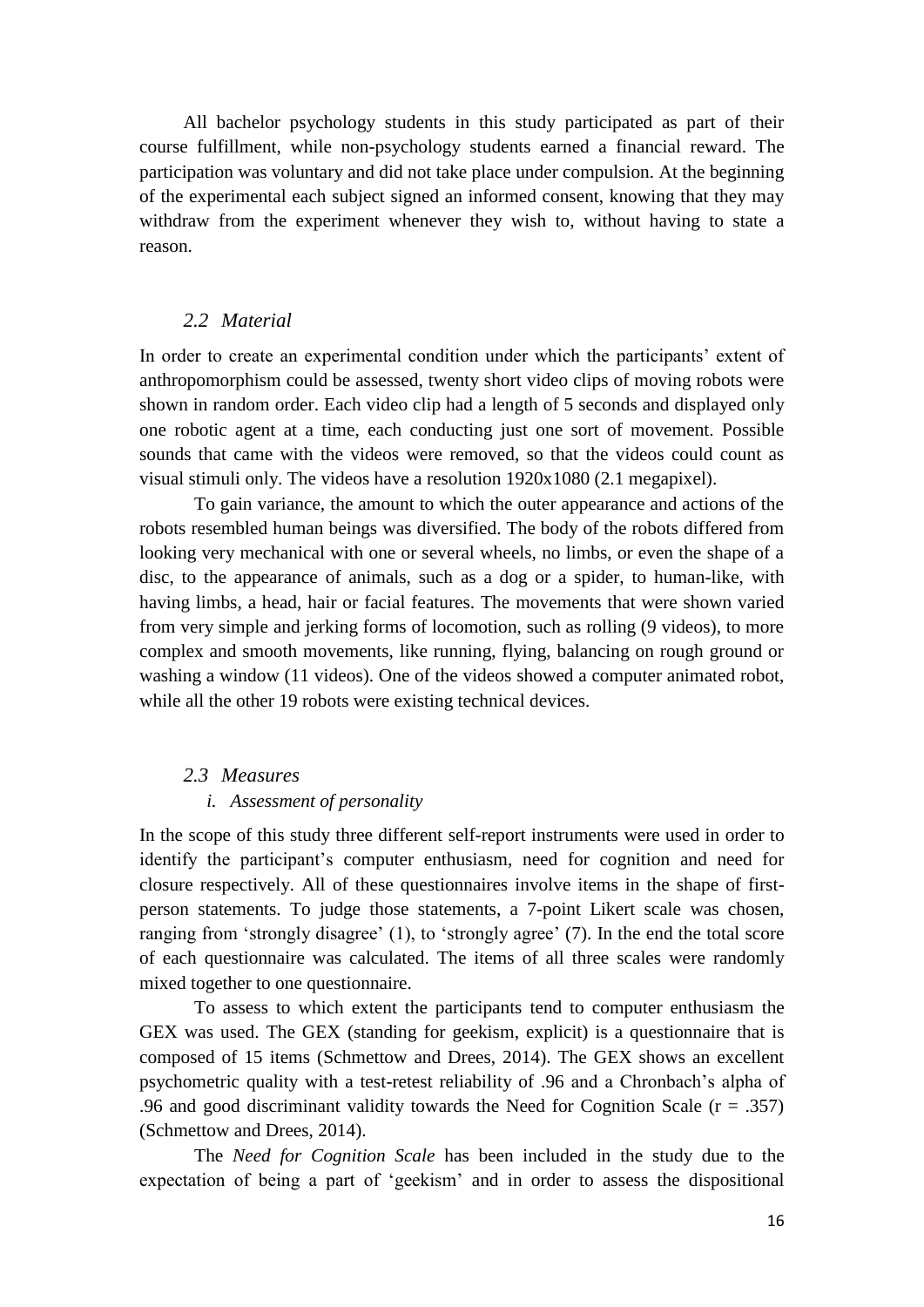determinant of the element 'knowledge' of the three-factor theory of anthropomorphism (Epley et al., 2007). The NCS is a unidimensional psychometric instrument that consists of 18 items and displays good reliability with a theta coefficient of .90 (Cacioppo, Petty and Kao, 1984).

In addition to the NCS, the *Need for Closure Scale* was used to measure one of the two dispositional determinants of yet another element of the three-factor theory of anthropomorphism: 'effectance motivation' (Epley et al., 2007). Originally developed by Webster and Kruglanski (1994), Roets and Van Hiel (2007) introduced a revised unidimensional version of the NFCS-R that consists of 41 items, divided into five subscales: discomfort with ambiguity, decisiveness, closed mindedness, preference for order and preference for predictability. The psychometric quality of the NFCS-R is acceptable due to an increased Cronbach's alpha from .85 to .87 (sample 1) and from .82 to .86 (sample 2), an increased median inter-item correlation from .14 to .16 (sample 1) and from .12 to .16 (sample 2) and high, positive correlations between the revised decisiveness scale and all other facet scales.

#### *ii. Explicit measure of anthropomorphism*

Within this study, anthropomorphism was measured by the means of both, an explicit and an implicit instrument. In the first experimental condition (A), the extent to which the participants perceive the robots in the video clips as more or less human was explicitly measured by the 'perceived humanness' scale. Developed as an alternative to the Godspeed indices (Bartneck, Kulić, Croft and Zoghbi, 2009), the PH-scale is a self-report instrument for judging robotic agents based on Mori's hypothetical graph of the 'uncanny valley effect' (Ho and MacDorman, 2010). Next to 'perceived humanness', other scales of this instrument are 'eeriness', 'attractiveness' and 'warmth'.

The 'perceived humanness' scale contains 6 bipolar items. Each item is composed of a word pair, one word representing a robotic feature, and one word representing the apposed human-like feature. Examples of word pairs are 'synthetic – real' and 'mechanical movement – biological movement'. To rate a robotic device on all six items, the subjects were asked to express their opinion on a semantic differential scale from 1 to 7. The use of a semantic differential scale instead of a Likert scale may effectively reduce acquiescence bias without diminishing the psychometric quality of the test (Friborg and Martinussen, 2006, retrieved in Bartneck et al., 2009). The 'perceived humanness' scale shows high internal reliability (Chronbach's  $\alpha$  = .92) and exploratory factor analysis with no iterations revealed that it items all loaded on a single factor that accounts for 68.96% of its variance (Ho and MacDorman, 2010). Another benefit of the 'uncanny valley' devices is that its scales are not limited to robots, but includes computer-generated agents, so that the animated mars rover in the video sample does not bear any problems (Ho and MacDorman, 2010).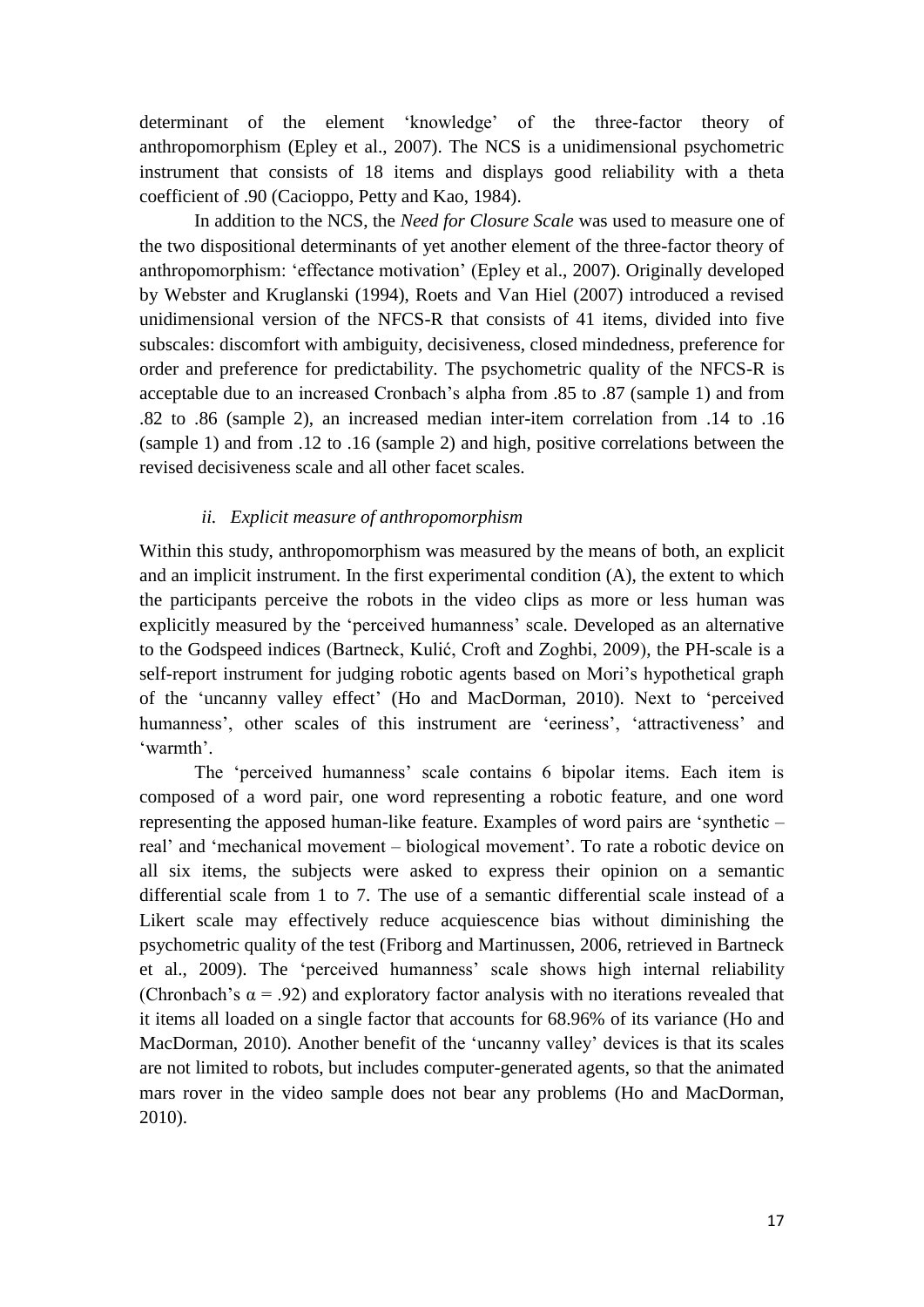#### *iii. Implicit measure of anthropomorphism*

Self-report instruments such as Likert-scales have been shown to have their limitations. As Bartneck, et al. (2009) mentioned, questionnaires are based on the principle of retrograde reflection and thus prone to for instance social acceptable responses. Initial attitudes towards events or objects are supposedly only scarcely measured. Due to this limitation an implicit measurement has been added to assess the participant's extent of anthropomorphism (subsample B). The chosen implicit instrument is an adapted form of the Stroop priming task and is strongly based on the alteration which was used by Schmettow, Noordzij and Mundt (2013).

Originally set up by J.R. Stroop in 1935, the Stroop task is a very influential implicit measure in the field of cognitive processes, being used in at about 400 studies (MacLeod, 1991). In the original Stroop task the participants are exposed to a number of color names. These color names are themselves written in different colors. It is the task of the participants to respond the color of the font as fast as they can. In the incongruent version of the Stroop task, the font of the color names does not coincide with their meaning. When conducting this task, participants happen to have difficulties in naming the color of the font: the naming of the color and the reading of the word's meaning interfere, with the result that the reaction time of the participant increases. This increase in reaction time is called Stroop effect (Schmettow, Noordzij and Mundt, 2013) and entails the conclusion that reading is an automated process and is therefore difficult to suppress. This conclusion has led to a variation of the original Stroop task, which is called the *Stroop priming task*.

The Stroop priming task assesses the associations that a person has with a priming stimulus (Schmettow, Noordzij and Mundt, 2013). In this version of the Stroop task the target words are neither congruent, nor incongruent, but neutral. This means that words are chosen which have nothing to do with color, but are expected to be related to a certain stimulus. Whether a participant strongly associates a word with a certain stimulus (in other words: whether the association between target word and stimulus is strong or not), can be assessed through the reaction time of the participant: the more time the subject takes to name the correct font color, the stronger is the association between the stimulus and the word meaning. Crucial in this procedure is that the stimulus is presented right before the conduction of the Stroop task, which means that the participants have to be *primed* (Stanovich & West, 1983).

The functioning of the Stroop priming task is based on the construct of 'spreading activation', which in turn is part of the network theory as a fundamental memory retrieval mechanism (Collins and Loftus, 1975). This theory holds that concepts are represented in memory as nodes and learned relations between those nodes are represented as associative pathways. As soon as a concept in memory is activated by for instance an incoming stimulus, activation spreads along associative pathways to concepts (nodes) that are related to the initially activated one. The principle of spreading activation thus makes associated concepts more readily available for further processing. In case of the three-factor theory, Epley et al. (2007) suggest that a non-human agent is anthropomorphized due to the virtually automatic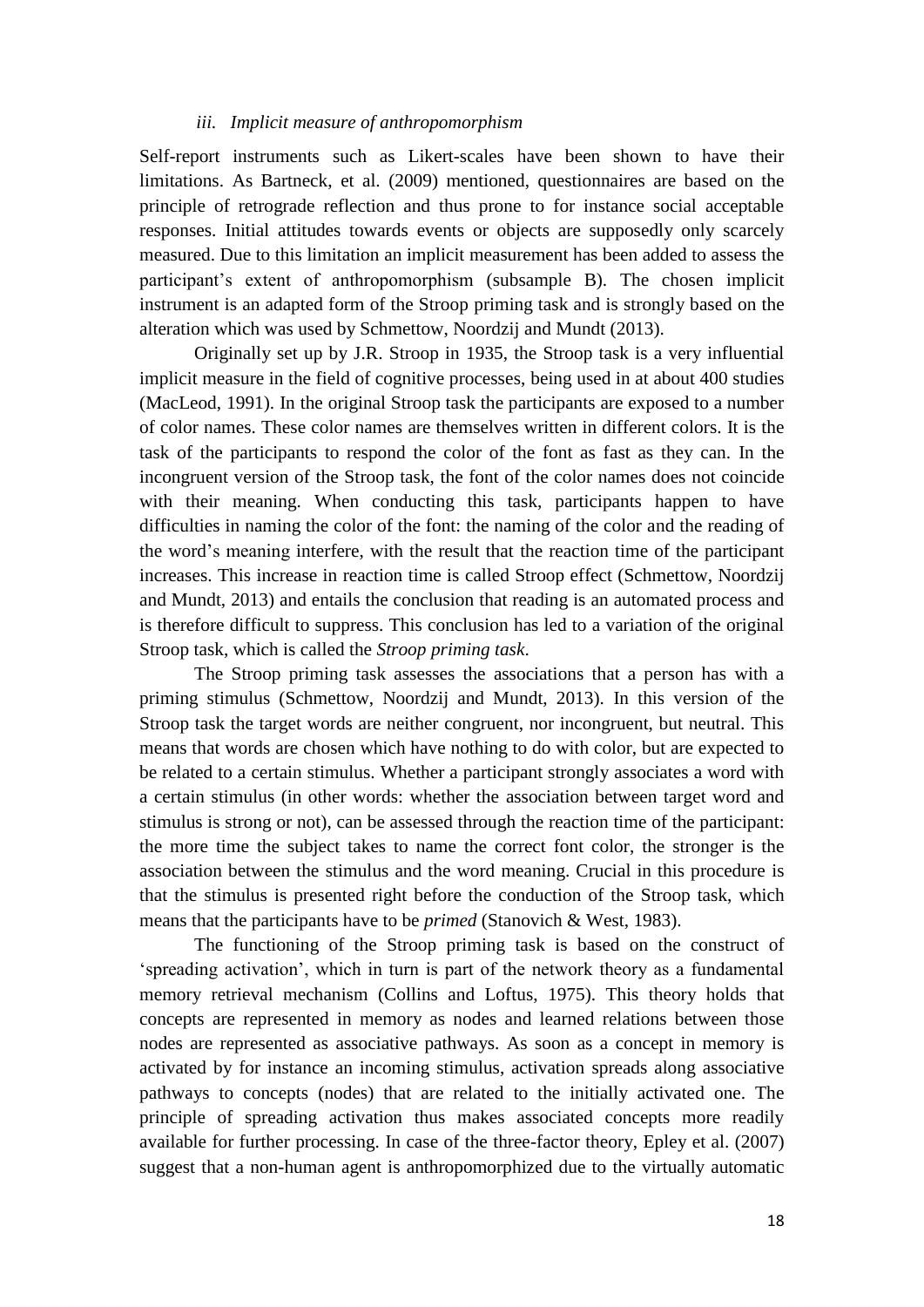activation of egocentric biases. If this is true, it must be possible to demonstrate the association between agent and egocentric biases by the means of the Stroop priming task. The necessary stimulation or priming in order to activate anthropomorphic or non-anthropomorphic associations took place in the form of the earlier described videos.

Due to the fact that the robots in the videos were carrying out some sort of movement at the moment they were presented, 40 verbs were generated as target words for the Stroop priming task (Table 2). To be able to discriminate whether a participant perceives a robot as human-like or as robotic, we tried to find corresponding verbs, so that each humanlike action had a mechanical equivalent. Moreover 9 non-personal, agent-independent verbs were added. In the English version of the tasks, the verbs were presented in present progressive, so that they can be more easily distinguished from their respective substantive (i.e. 'raining' and 'rain'). The target words of the Dutch and the German versions had the form of their infinitives, since these can be easily identified as verbs.

| Table 2                         |                                       |                                    |
|---------------------------------|---------------------------------------|------------------------------------|
| Target words                    |                                       |                                    |
| Neutral                         | Human                                 | System                             |
| raining<br>mizzeling<br>snowing | Movement<br>walking<br>Energy         | rolling                            |
| dabbling<br>overclouding        | eating<br>sleeping                    | recharging<br>shutting down        |
| flashing<br>darken              | waking up<br>recovering               | booting up<br>repairing            |
| thundering<br>occurring         | sweating<br>Cognition                 | airing                             |
| happening                       | remembering<br>forgetting             | loading<br>deleting                |
|                                 | thinking<br>speaking<br>internalizing | computing<br>paying back<br>saving |
|                                 | erring<br>deciding                    | disfunctioning<br>obeying          |
|                                 | unbridling<br>discovering             | decoding<br>detecting              |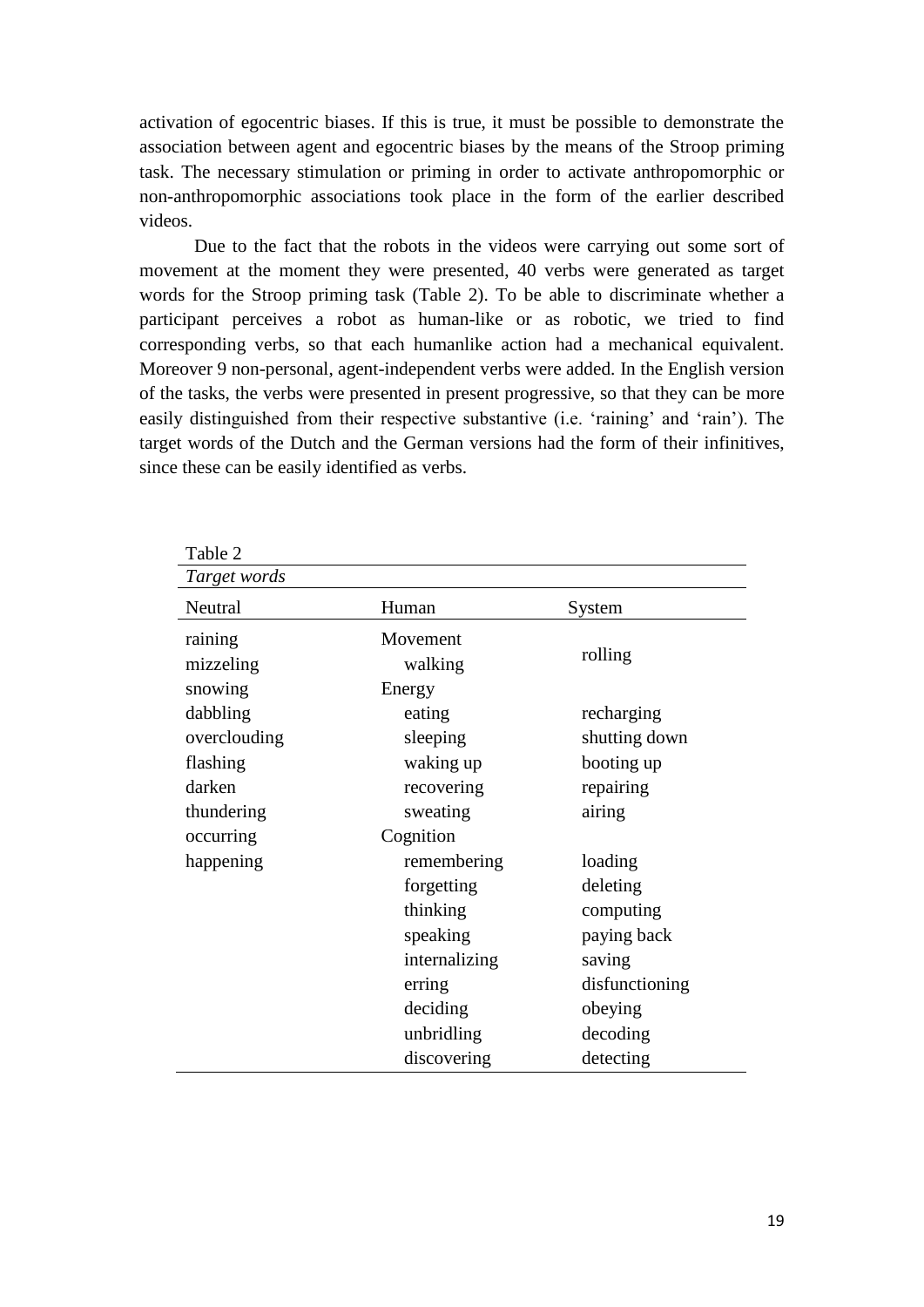### *2.4 Procedure*

At the beginning of the procedure, each participant was placed in an isolated, quiet room supplied with a chair, desk and laptop. As soon as the subject was welcomed properly and sat down behind the computer, he or she was handed the informed consent and was given an explanation of the procedure.

All of the  $(N = 60)$  participants underwent the explicit measure of anthropomorphism (subsample A). In this condition the video clips were put into a Word Power Point presentation. As the participant pressed the right arrow key, he or she was exposed to one video clip and then got a few minutes time to judge the perceived robot on the 'perceived humanness' scale, until he or she pressed the right arrow key again. After the participants had finished the explicit measure they were given the questionnaire randomly composed of the items of the GEX, NCS and NFCS, which they were asked to fill in a few hours after the experimental procedure, in order to avoid possible priming effects and cognitive exhaustion

Before undergoing the explicit measure, the twenty participants that were assigned to the implicit measure (subsample B) were exposed to the Stroop priming task. Before starting the measure with the real primes and target words, the participants got a first idea of the workings of the Stroop priming task by running some practice trials. The task was to press the correct button as soon as the target word was visible. Reaction times were measured from the onset of the target word until the button on the keyboard was pressed. After finishing the practice trials, the experimental task started. During this task the participants were alternately exposed to one video clip and a series of 20 target words in random sequence. The Stroop priming task consisted of eight phases, each entailing all 20 video clips and separated by three brakes of two minutes. Subsequent to this procedure the twenty participants took part in the explicit measure (subsample A) described above. The reason for this sequence is again, that priming effects due to the explicit measure and the questionnaires was aimed to be avoided.

### *2.5 Data analysis*

In order to investigate the sub-hypotheses whether computer enthusiasm, need for cognition and need for closure are associated with each other, Pearson correlations between the scores of the GEX, NCS, NFCS and the subscales of the NFCS were executed. The relationships between the scores of the personality scales and study type were estimated by the point-biserial correlation coefficient, which is used to compare a quantitative variable with a nominal or dichotomous variable (Di Lena, P., and Margara, L., 2010; Taylor, 1990).

To examine the hypotheses regarding the relationship between the predictors 'computer enthusiasm', 'need for cognition', 'need for closure' and the dependent variable perceived humanness (condition A) or Stroop-response time (condition B), we made use of a mixed-effects model. The Linear Mixed-effects model (LME) is a form of regression analysis which takes into account the variation that is not generalizable to the independent variables (Jiang, 2007). This is the case in repeated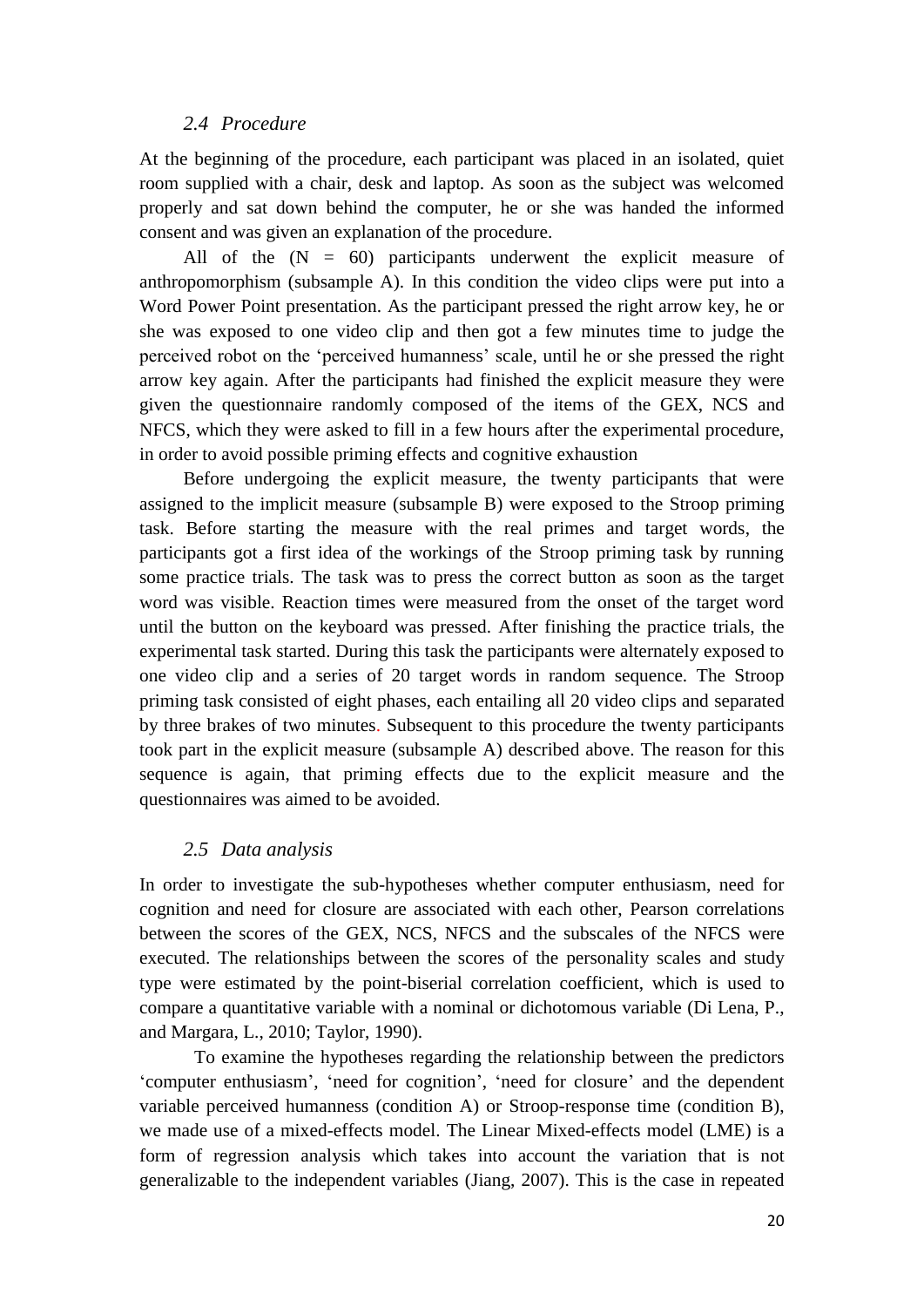measures designs where same statistical units are measured repeatedly. In the scope of this study these units are the participants, items and primes, since we have multiple subjects, repeatedly responding to multiple primes and items. The resulting difficulty of this design is that multiple responses from the same subject cannot be taken as independent from each other. A classical solution to this problem is averaging over subjects for an item-analysis or averaging over items for a subject-analysis. This approach however, entails the disadvantage that either by-item variation or by-subject variation is ignored (Jiang, 2007). In contrast to classical statistic analysis, Linear mixed models are not prone to this disadvantage. Summed up, mixed-effects models have several benefits, compared to classical ANOVA: absent homogeneity of the regression slopes, dependency of the measurements and missing data are not problematical (Jiang, 2007).

As mentioned above, the three intercept random effects in this study are one subject-level random effect for the overall perceived humanness (PH) score of a participant and two material-level random effects, one for the overall tendency of items and one for the overall tendency of primes. The fixed effects in this study are the scores of the GEX, NCS and NFCS. Fixed factors are gender (male/female) and type of study (non-technical/technical). In accordance to the in 1.4 described hypotheses, main and interaction effects were investigated.

In order to investigate the psychometric quality of the used primes, items and the Perceived Humanness Scale, its scores were compared to the response time of the Stroop Priming task, also by a mixed effects model. The between-subjects factors are the scores of the GEX, NCS, NFCS and the perceived humanness scale. The word category of the targets (human-like, system-like and neutral), gender and study type are fixed factors. In the scope of all statistic analyses in this study a confidence level of p-value  $= 0.05$  was maintained.

#### 3. Results

In the scope of this study a total of 7196 perceived humanness (PH) responses was measured, distributed over twenty primes and six items per subject. Four subjects were excluded due to missing values. Mean response was a PH-score of  $3.054$  (SD = 0.282). The sample's average score for computer enthusiasm was  $M = -0.3323$  (SD = 1.465). Subjects participating in a technical study scored significantly higher on the GEX than subjects participating in non-technical studies ( $t = -3.499$ ,  $p = 0.001$ ). Need for cognition ranged from  $-1.17$  to 2.28 (M = 0.667, SD = 0.819) and did not significantly vary across the technical and non-technical students. In the case of need for closure on the other hand, technical students scored significantly lower than nontechnical students (t = 2,475,  $p = 0.016$ ). For an overview of all means, standard deviations and ranges of the personality scales, please consider table 3.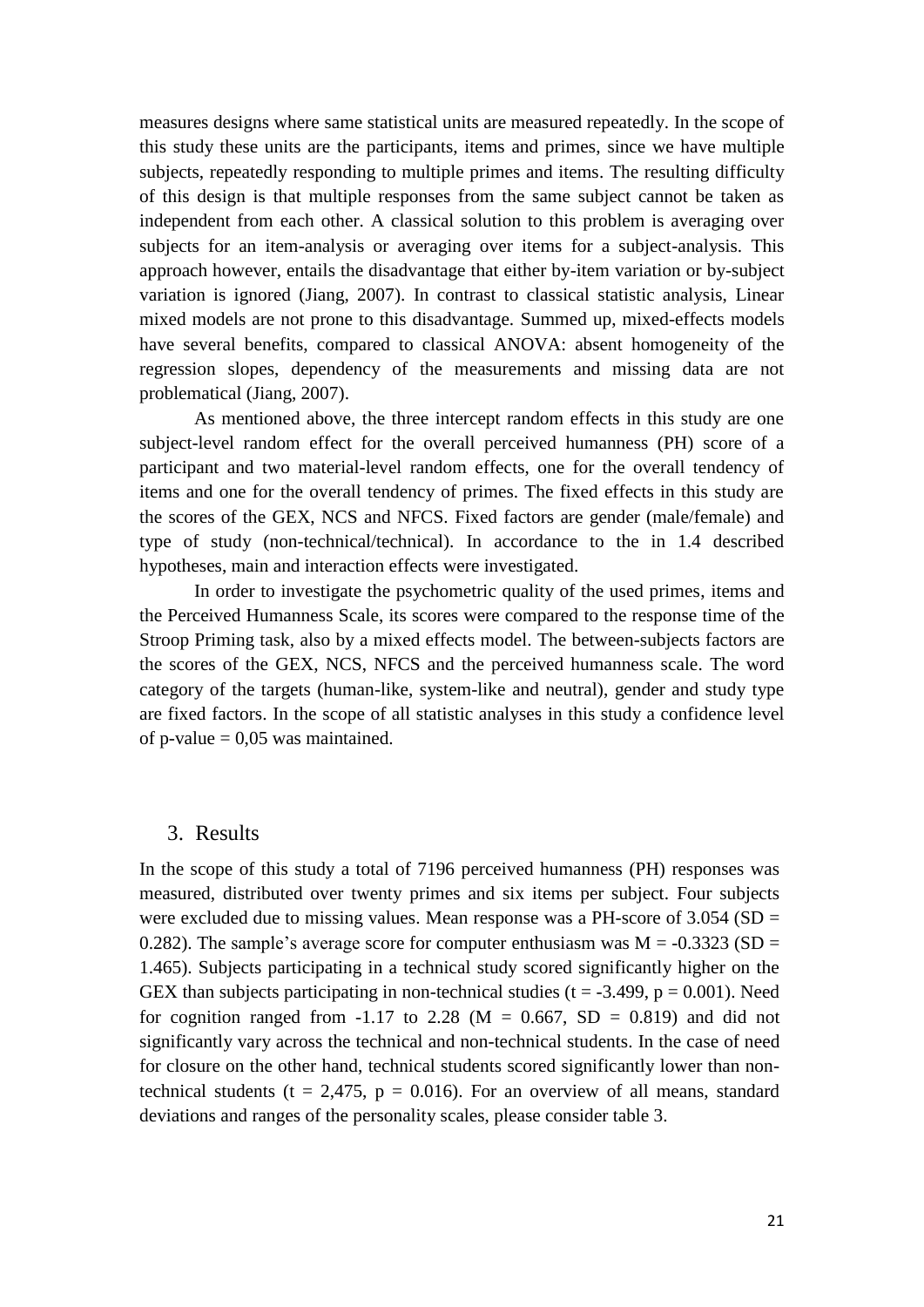Table 3

| <b>Descriptive Statistics</b> |    |           |           |         |         |
|-------------------------------|----|-----------|-----------|---------|---------|
|                               | N  | M         | <b>SD</b> | Minimum | Maximum |
| Gex                           | 60 | $-.3322$  | 1.4648    | $-2.89$ | 2.71    |
| <b>Technical studies</b>      | 21 | .4942     | 1.2719    | $-1.89$ | 2.71    |
| Other studies                 | 39 | $-0.7771$ | 1.3782    | $-2.89$ | 2.04    |
| <b>NCS</b>                    | 60 | .6667     | .8191     | $-1.17$ | 2.28    |
| <b>Technical studies</b>      | 21 | .8968     | .7130     | $-.33$  | 2.28    |
| Other studies                 | 39 | .5427     | .8539     | $-1.17$ | 2.28    |
| <b>NFCS</b>                   | 57 | .1910     | .5900     | $-1.16$ | 1.64    |
| <b>Technical studies</b>      | 19 | $-.0708$  | .5507     | $-1.16$ | .99     |
| Other studies                 | 38 | .3219     | .5715     | $-72$   | 1.64    |

In order to interpret the strength of the correlational coefficients the labeling system described by Dancey and Reidy (2007) was used, categorizing r values which are  $\langle 0.20 \rangle$  as weak, values  $\langle 0.50 \rangle$  as modest or moderate, values  $\langle 0.80 \rangle$  as strong and a value of 1.0 as perfect. For an overview of all correlation coefficients and p-values, please consider table 4.

Correlational analysis between computer enthusiasm and need for cognition has revealed a moderate positive correlation ( $r = 0.456$ ,  $p < 0.001$ ). As can be seen in figure 1, subjects high in need for cognition show a strong tendency toward computer enthusiasm. Secondly, a moderate negative correlation between need for cognition and need for closure was found ( $r = -0.273$ ,  $p = 0.040$ ). Individuals high in need for cognition, display low scores in need for closure (fig.2). Figure 3 displays that individuals high on need for closure by tendency show less computer enthusiasm. Yet, correlational analysis between these concepts did not yield a significant relation (*r* = - 0.208,  $p = 0.120$ ). Subdividing need for closure into the scores of the individual subscales, revealed a moderate negative correlation between computer enthusiasm and preference for order  $(r = -0.259, p = 0.049)$ . The subscales decisiveness, closed mindedness and preference for order have been shown to be insignificantly negative related to computer enthusiasm (all  $p > 0.102$ ), whereas discomfort with ambiguity and computer enthusiasm display an insignificant positive correlation ( $r = 0.024$ ,  $p =$ 0.855). Further correlational analysis between the personality scales and study type disclosed significant correlations. In accordance with the results of the independent sample t-tests, the association between participation in a technical study and computer enthusiasm is moderately positive  $(r = .417, p = .001)$ , whereas need for closure is modrately negative  $(r = -.317, p = .016)$  and need for cognition insignificantly positive correlated with the participation in a technical study.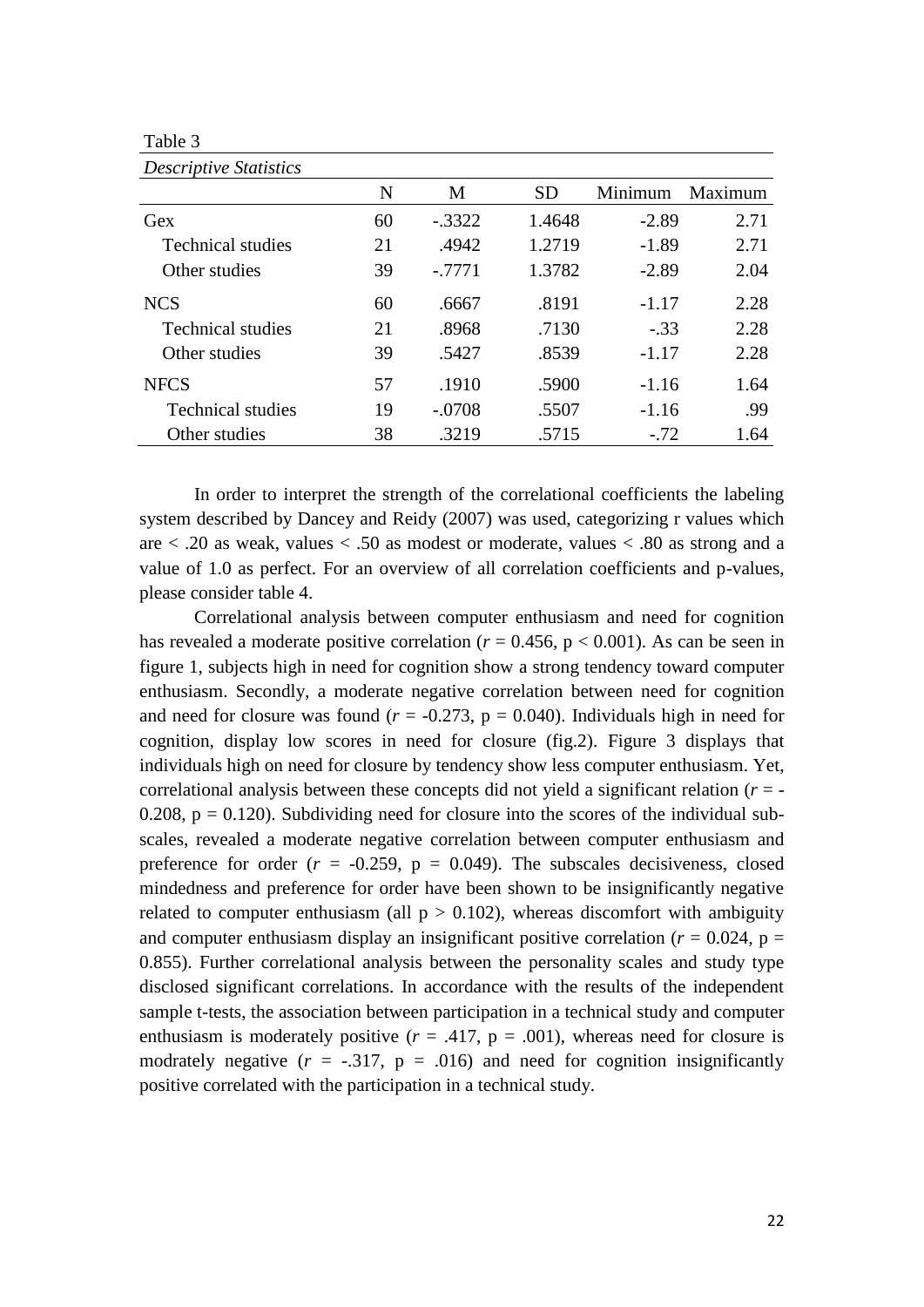





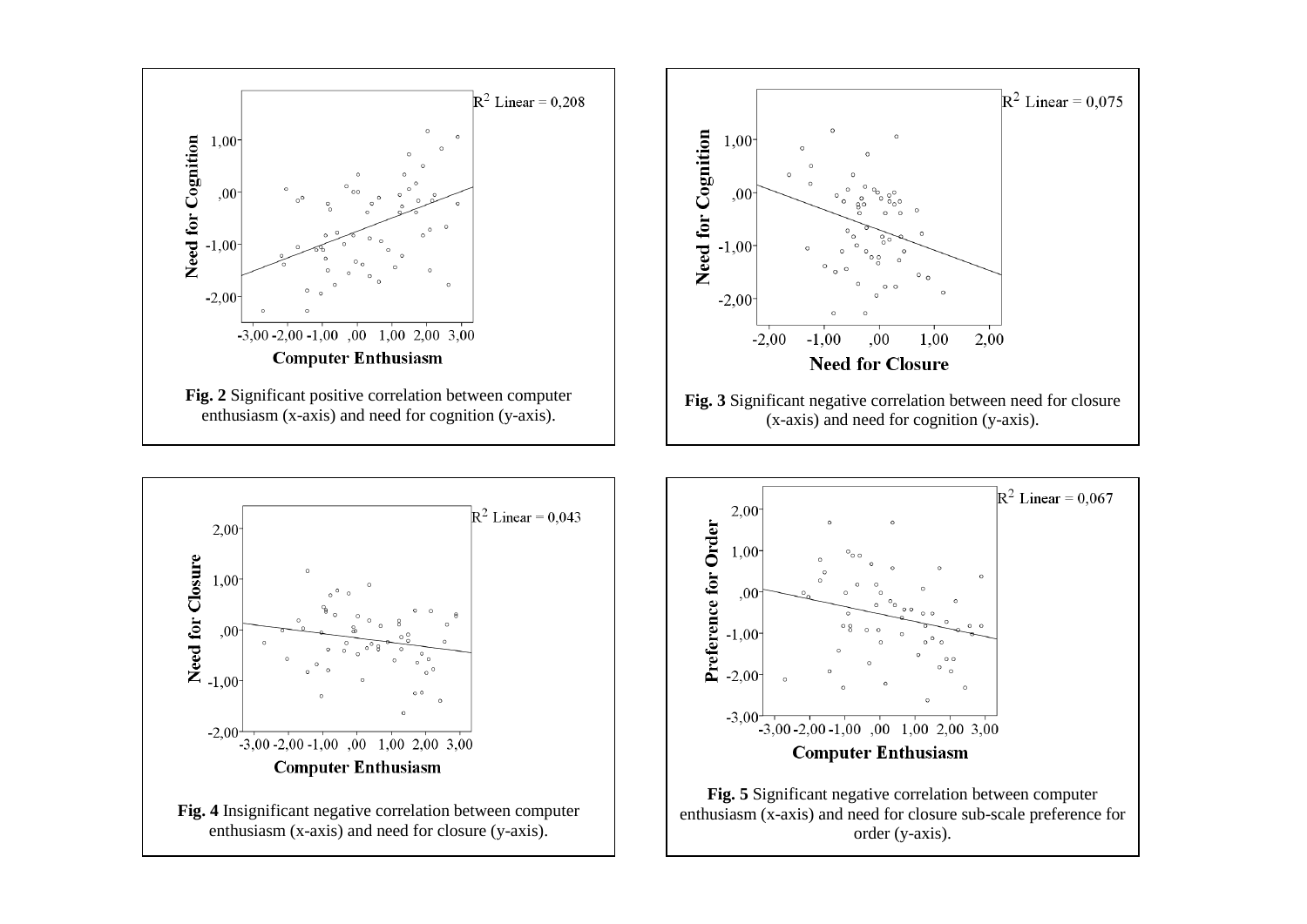| Correlations                     |                              |                        |                              |                        |                      |                    |                        |                      |                                                                     |
|----------------------------------|------------------------------|------------------------|------------------------------|------------------------|----------------------|--------------------|------------------------|----------------------|---------------------------------------------------------------------|
|                                  | Gex                          | Technical<br>study     | <b>NCS</b>                   | <b>NFCS</b>            | Closed<br>Mindedness |                    | with<br>Ambiguity      | for Order            | Decisiveness Discomfort Preference Preference for<br>Predictability |
| Gex                              | $---$                        |                        |                              |                        |                      |                    |                        |                      |                                                                     |
| Technical<br>study               | $.417**$<br>.001             |                        |                              |                        |                      |                    |                        |                      |                                                                     |
| <b>NCS</b>                       | 60<br>$.456***$<br>,000      | .208<br>.111           |                              |                        |                      |                    |                        |                      |                                                                     |
| <b>NFCS</b>                      | 60<br>$-208$<br>.120         | 60<br>$-.317*$<br>.016 | $-.273$ <sup>*</sup><br>.040 |                        |                      |                    |                        |                      |                                                                     |
|                                  | 57                           | 57                     | 57                           |                        |                      |                    |                        |                      |                                                                     |
| Closed<br>Mindedness             | $-.213$<br>.102              | .059<br>.652           | $-.442$ **<br>.000           | $.442**$<br>.001       |                      |                    |                        |                      |                                                                     |
|                                  | 60                           | 60                     | 60                           | 57                     |                      |                    |                        |                      |                                                                     |
| Decisiveness                     | $-.108$<br>.411              | $-.380$ **<br>.003     | .021<br>.876                 | $.672**$<br>,000       | .207<br>.113         |                    |                        |                      |                                                                     |
|                                  | 60                           | 60                     | 60                           | 57                     | 60                   |                    |                        |                      |                                                                     |
| Discomfort<br>with               | .024<br>.855                 | $-.222$<br>.088        | $-.003$<br>.983              | $.688**$<br>.000       | .116<br>.379         | $.361**$<br>.005   |                        |                      |                                                                     |
| Ambiguity                        | 60                           | 60                     | 60                           | 57                     | 60                   | 60                 |                        |                      |                                                                     |
| Preference for<br>Order          | $-.259$ <sup>*</sup><br>.049 | $-.237$<br>.073        | $-.162$<br>.225              | $.848**$<br>.000       | $.286*$<br>.030      | $.497**$<br>.000   | $.548**$<br>.000       |                      |                                                                     |
|                                  | 58                           | 58                     | 58                           | 57                     | 58                   | 58                 | 58                     |                      |                                                                     |
| Preference for<br>Predictability | $-.163$<br>.218<br>59        | $-.245$<br>.061<br>59  | $-.348**$<br>.007<br>59      | $.710**$<br>,000<br>57 | .154<br>.246<br>59   | .232<br>.077<br>59 | $.397**$<br>.002<br>59 | .519**<br>.000<br>57 |                                                                     |

\*\*. Correlation is significant at the 0.01 level (2-tailed).

\*. Correlation is significant at the 0.05 level (2-tailed).

Table 4

The mixed-effects regression analysis between the assumed predictors computer enthusiasm, need for cognition and need for closure of the dependent variable perceived humanness yields no statistically significant results (for an overview see table 5). Whereas the size of the coefficients of computer enthusiasm and need for cognition are practically zero ( $\beta$  = .048912 and  $\beta$  = -.041976 respectively), the coefficient of need for closure ( $\beta$  = .420042) seems to be of some practical relevance. Yet, none of these estimations is beyond chance level. With regard to the fixed factors study type and gender, only study type could be shown to have a coefficient of practical value ( $\beta$  = .420878). But also these effects were statistically insignificant.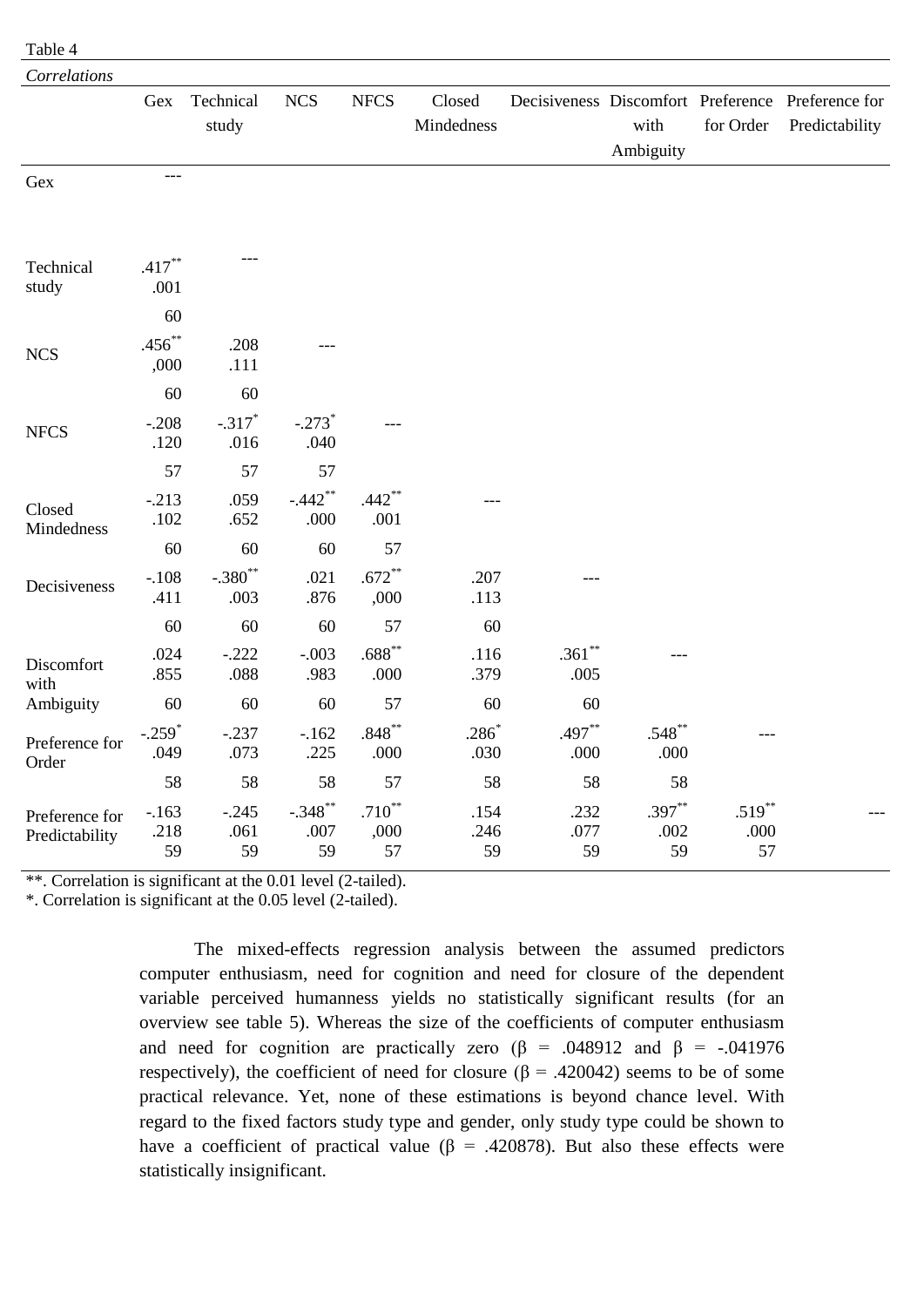Table 5

|                                      |             |              | 95% Confidence Interval |                    |  |  |
|--------------------------------------|-------------|--------------|-------------------------|--------------------|--|--|
| Source                               | Coefficient | $\mathbf{P}$ | Lower Bound             | <b>Upper Bound</b> |  |  |
| Main effects                         |             |              |                         |                    |  |  |
| Intercept                            | 3.3228      | .000         | 2.5705                  | 4.0751             |  |  |
| Gender (male)                        | $-.0359$    | .874         | $-.4875$                | .4157              |  |  |
| Type of study (technical)            | .4209       | .169         | $-.1858$                | 1.0275             |  |  |
| Gex                                  | .0489       | .965         | $-.2472$                | .3450              |  |  |
| <b>NCS</b>                           | $-.0420$    | .871         | $-.5003$                | .4163              |  |  |
| <b>NFCS</b>                          | .4200       | .158         | $-1826$                 | 1.0226             |  |  |
| Interaction effects                  |             |              |                         |                    |  |  |
| Gex by NCS                           | $-.0781$    | .316         | $-.2334$                | .0772              |  |  |
| Gex by NFCS                          | .1852       | .124         | $-.0528$                | .4233              |  |  |
| Gex by Type of study<br>(technical)  | .0891       | .579         | $-.2320$                | .4102              |  |  |
| NCS by Type of study<br>(technical)  | $-1273$     | .668         | $-.7207$                | .4660              |  |  |
| NFCS by Type of study<br>(technical) | .3152       | .388         | $-4135$                 | 1.0438             |  |  |
| Random effects                       |             |              |                         |                    |  |  |
|                                      | Coefficient | <b>SD</b>    |                         |                    |  |  |
| Subject                              | .3579       | .0788        |                         |                    |  |  |
| Item                                 | .0708       | .0459        |                         |                    |  |  |
| Prime                                | .9428       | .3078        |                         |                    |  |  |

*Fixed effects on perceived humanness*

The main hypotheses whether individuals that tend to geekism, show a higher anthropomorphic response, is expressed in an interaction effect between computer enthusiasm and need for cognition on perceived humanness. This interaction effect has been shown to be practically zero ( $\beta$  = -.078097) and not beyond chance level. Although displaying a quite relevant increase in the anthropomorphic response ( $\beta$  = .315158), an interaction effect between technical study and need for closure was not statistically significant. In addition, a relevant coefficient ( $\beta$  = -.127349) of an interaction effect between technical study and need for cognition, indicated a decrease in the anthropomorphic response, but as well, not beyond chance level. Finally, no relevant or statistically significant interaction effect between computer enthusiasm and study type on the perceived humanness could be found ( $\beta$  = .089100).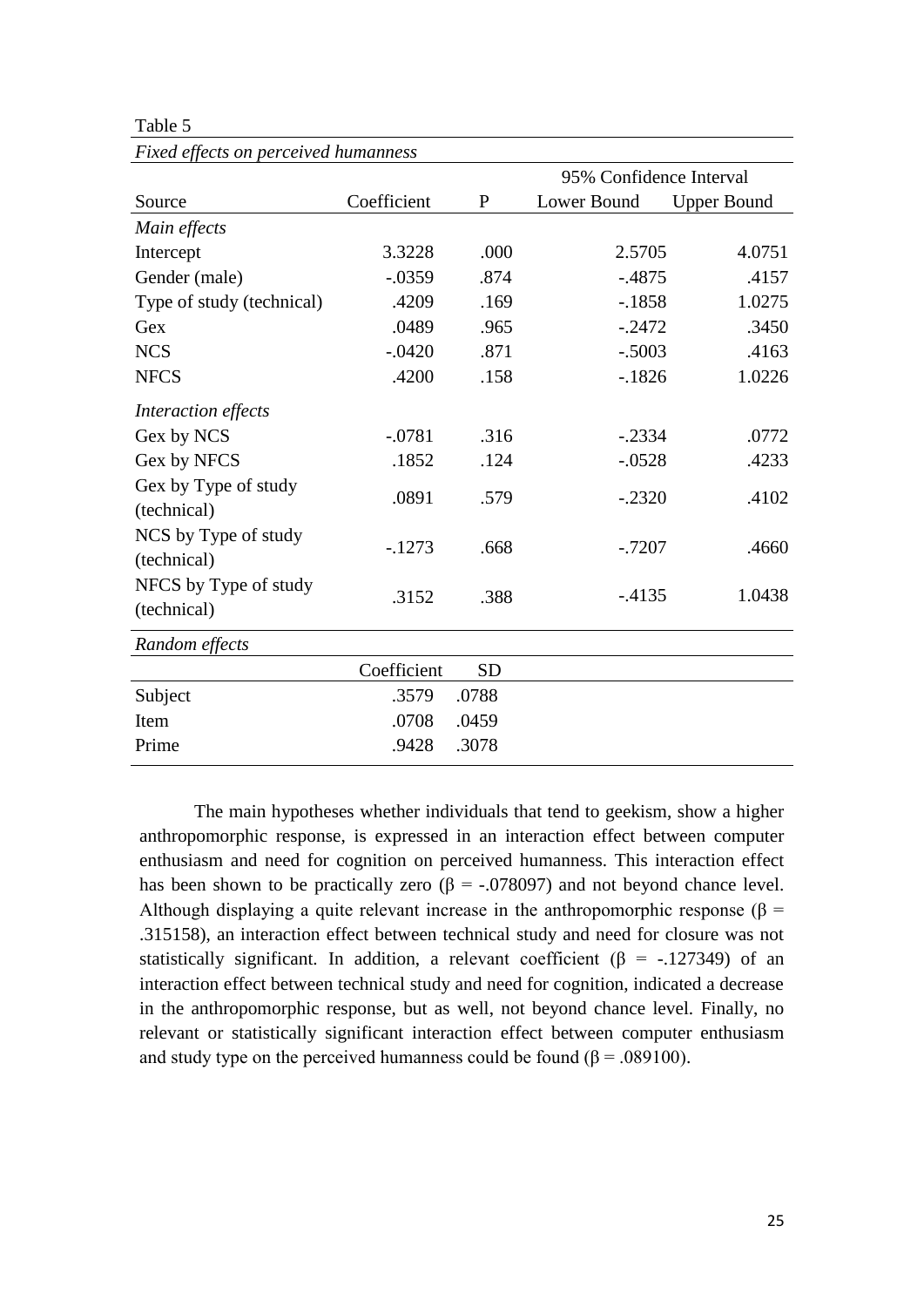### Table 6

*Fixed effects on Stroop response time*

|                                  |              |           | 95% Confidence Interval |                    |
|----------------------------------|--------------|-----------|-------------------------|--------------------|
|                                  | Coefficients | ${\bf P}$ | Lower Bound             | <b>Upper Bound</b> |
| Main effects                     |              |           |                         |                    |
| Intercept                        | .4289        | .000      | .2185                   | .6394              |
| Gender (male)                    | .2165        | .079      | .0152                   | .4178              |
| Gex                              | $-.0326$     | .764      | $-1546$                 | .0893              |
| <b>NCS</b>                       | $-.0386$     | .835      | $-1732$                 | .0960              |
| <b>NFCS</b>                      | .2578        | .286      | .0136                   | .5020              |
| Type of study (technical)        | $-.0660$     | .262      | $-.2702$                | .1381              |
| Perceived humanness              | $-.0007$     | .583      | $-.0095$                | .0110              |
| Word category (human)            | $-0.0179$    | .215      | $-.0600$                | .0242              |
| Word category (neutral)          | .0304        | .215      | $-.0172$                | .0851              |
| Interaction effects              |              |           |                         |                    |
| Gex by Word category (human)     | $-.0028$     | .470      | $-.0397$                | .0340              |
| Gex by Word category (neutral)   | .0003        | .479      | $-.0444$                | .0449              |
| NCS by Word category (human)     | .0200        | .549      | $-.0205$                | .0606              |
| NCS by Word category (neutral)   | .0466        | .549      | $-.0026$                | .0957              |
| NFCS by Word category (human)    | .0388        | .822      | $-0.0134$               | .0910              |
| NFCS by Word category (neutral)  | .0525        | .822      | $-.0100$                | .1150              |
| Type of Study by Word category   | .0023        | .253      | $-.0604$                | .0650              |
| (human)                          |              |           |                         |                    |
| Type of Study by Word category   | $-.0571$     | .253      | $-1327$                 | .0185              |
| (neutral)                        |              |           |                         |                    |
| Gex by NCS by Word category      | .1051        | .449      | $-.0544$                | .2647              |
| (human)                          |              |           |                         |                    |
| Gex by NCS by Word category      | .1206        | .449      | $-.0409$                | .2821              |
| (neutral)                        |              |           |                         |                    |
| Gex by NCS by Word category      | .1082        | .449      | $-.0513$                | .2678              |
| (system)                         |              |           |                         |                    |
| Gex by Type of study (technical) | $-.0594$     | .757      | $-.5029$                | .3841              |
| by Word category (human)         |              |           |                         |                    |
| Gex by Type of study (technical) | $-.0935$     | .757      | $-0.5665$               | .3207              |
| by Word category (neutral)       |              |           |                         |                    |
| Gex by Type of study (technical) | $-1229$      | .757      | $-0.5665$               | $-.3207$           |
| by Word category (system)        |              |           |                         |                    |
| NCS by Type of study (technical) | $-.1781$     | .545      | $-.5102$                | .1540              |
| by Word category (human)         |              |           |                         |                    |
| NCS by Type of study (technical) | $-.1400$     | .545      | $-.4759$                | .1958              |
| by Word category (neutral)       |              |           |                         |                    |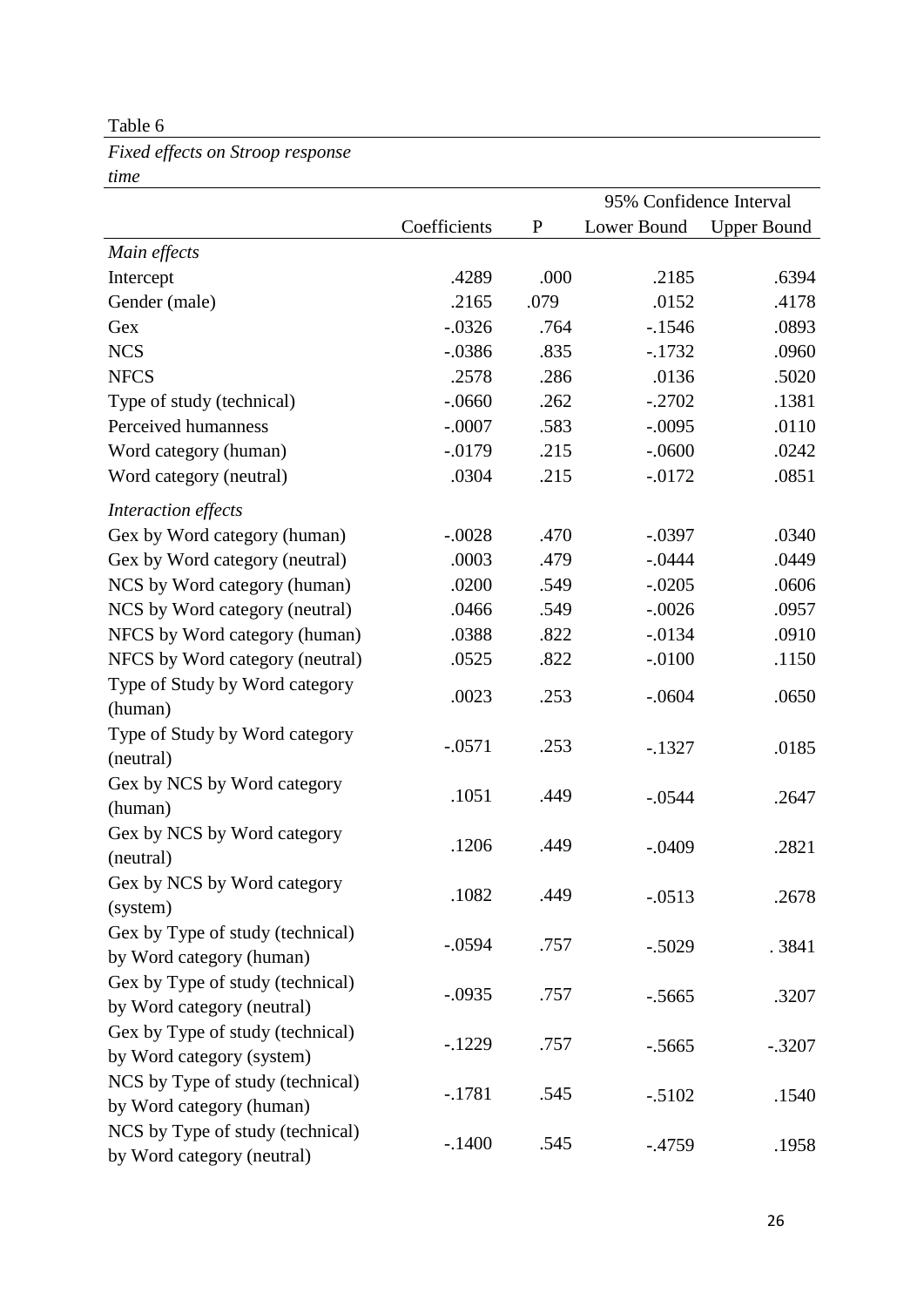| NCS by Type of study (technical)  | .1908       | .545      | $-.5228$  | .1411 |
|-----------------------------------|-------------|-----------|-----------|-------|
| by Word category (system)         |             |           |           |       |
| NFCS by Type of study (technical) | .2038       | .444      | $-0.4826$ | .8413 |
| by Word category (human)          |             |           |           |       |
| NFCS by Type of study (technical) | .1793       | .444      | $-0.4826$ | .8413 |
| by Word category (neutral)        |             |           |           |       |
| NFCS by Type of study (technical) | .0677       | .444      | $-.5883$  | .7236 |
| by Word category (system)         |             |           |           |       |
| Perceived humanness by Word       | .0040       | .585      | $-.0087$  | .0167 |
| Category (human)                  |             |           |           |       |
| Perceived humanness by Word       | $-0.0126$   | .585      | $-.0281$  | .0029 |
| Category (neutral)                |             |           |           |       |
| Random effects                    |             |           |           |       |
|                                   | Coefficient | <b>SD</b> |           |       |
| Subject                           | .0105       | .0051     |           |       |
| Target word                       | .0001       | .0002     |           |       |
| Prime                             | .0003       | .0002     |           |       |
|                                   |             |           |           |       |

Within mixed-effects regression analysis of the relation between the Stroop response time and the personality constructs, no statistically significant results could be found with regard to the hypotheses. Hypotheses (d) was tested by the means of a three-way interaction between computer enthusiasm, need for cognition and word category, while hypotheses (e) was tested by a three-way interaction between study type, need for closure and word category. The analysis yielded few if any coefficients of practical value and no statistically significant main effects of computer enthusiasm, need for cognition, need for closure and study type. The same holds for any interaction effects between these variables. For an overview of all regression coefficients, p-values and confidence intervals, please consider table 6.

By comparing the response times of the Stroop Priming task with the responses on the perceived humanness scale, we estimated the psychometric quality of the primes and the target words. Correlational analysis between the response time and the PHscore, resulted in a weak negative correlation for neutral words ( $r = -0.143$ ,  $p < 0.001$ ) and insignificant negative correlations for system ( $r = -0.042$ ,  $p = 0.142$ ) and human words ( $r = -0.011$ ,  $p = 0.689$ ). By means of mixed-effects regression analysis, no interaction effect of word category (human, neutral, system) and perceived humanness on response time could be found (see table 5). Thus both could not be shown to be of any predictive value for the response time on the Stroop priming task. The estimates of the random effects demonstrate that the variance in response times was stronger per subject ( $\beta$  = .010496), than per target word ( $\beta$  = .000114) or prime ( $\beta$  = .000264). The estimates indicate that the variation of the response time depends more on the variation between the subjects, than on the variation between the primes and the target words.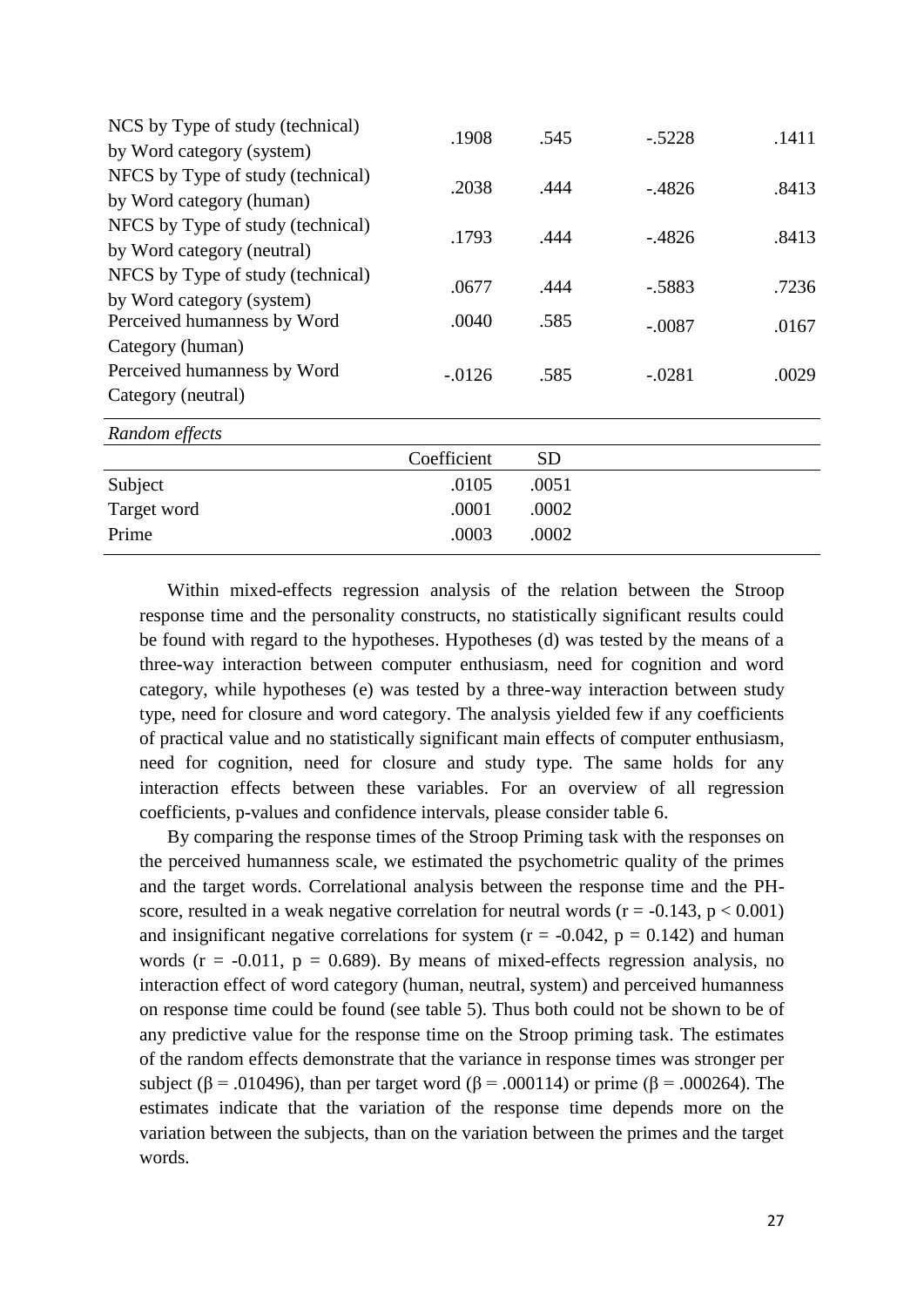### 4. Conclusion and Discussion

### *4.1 Conclusion*

In the scope of the explicit and implicit measure of anthropomorphism it could not be shown that individuals that tend to geekism exhibit a weaker anthropomorphic response than individuals who do not. Neither computer enthusiasm, nor need for cognition – whether isolated or in interaction – could be found to predict a decrease or increase in the extent to which the individuals anthropomorphized robotic agents. In addition, contrary to the three-factor theory of anthropomorphism of Epley et al. (2007) the assumption, that the presence of technology expert knowledge would result in a weaker anthropomorphic response, whether in interaction with or independent from need for closure, could not be confirmed.

With regard to the investigation of computer enthusiasm and possibly related concepts, two of three hypotheses could be confirmed. First of all and in accordance with common sense, the expectation could be approved that students participating in a technical study show high computer enthusiasm, and therefore enjoy the engagement in technology and its underlying systems more than non-technical students. Furthermore, a moderately positive correlation between computer enthusiasm and need for cognition supports the assumption that these two concepts form the basic components of 'geekism' (Schmettow and Mundt, 2012; Schmettow, Noordzij and Mundt, 2013). In line with research by Roets and Van Hiel (2011) high need for cognition has been shown to be related to a low need for closure, indicating that individuals who like to engage in effortful thinking are not likely to accept and keep the first accessible explanation in order to understand the 'un-understandable'. However, this does not seem to apply generally to individuals with high computer enthusiasm, which is why we cannot conclude that so-called geeks differ from other people if it comes to the need for closure. Yet, individuals with computer enthusiasm, showed a lower tendency toward preference for order, one of the sub-scales of the need for closure scale, meaning that they attach less importance to a neat surrounding and well-structured schedule. This in turn could not be found for individuals high on need for cognition. These findings also support the assumption that need for cognition and computer enthusiasm are closely related, but distinct from each other, forming the concept of 'geekism'. The need for closure does not seem to be an additional component of this concept.

As we have seen the assumption that so-called geeks tend to anthropomorphize less than other people – because of the presence of technological models of agency, and the enhanced likelihood to activate and integrate these due to a high need for cognition and a low or absent need for closure – could not be confirmed. This lack of any significant results with regard to these inferences raises several questions.

#### *4.2 Discussion*

Before engaging in a detailed discussion about the three-factor theory of anthropomorphism and the implicit as well as the explicit measure of the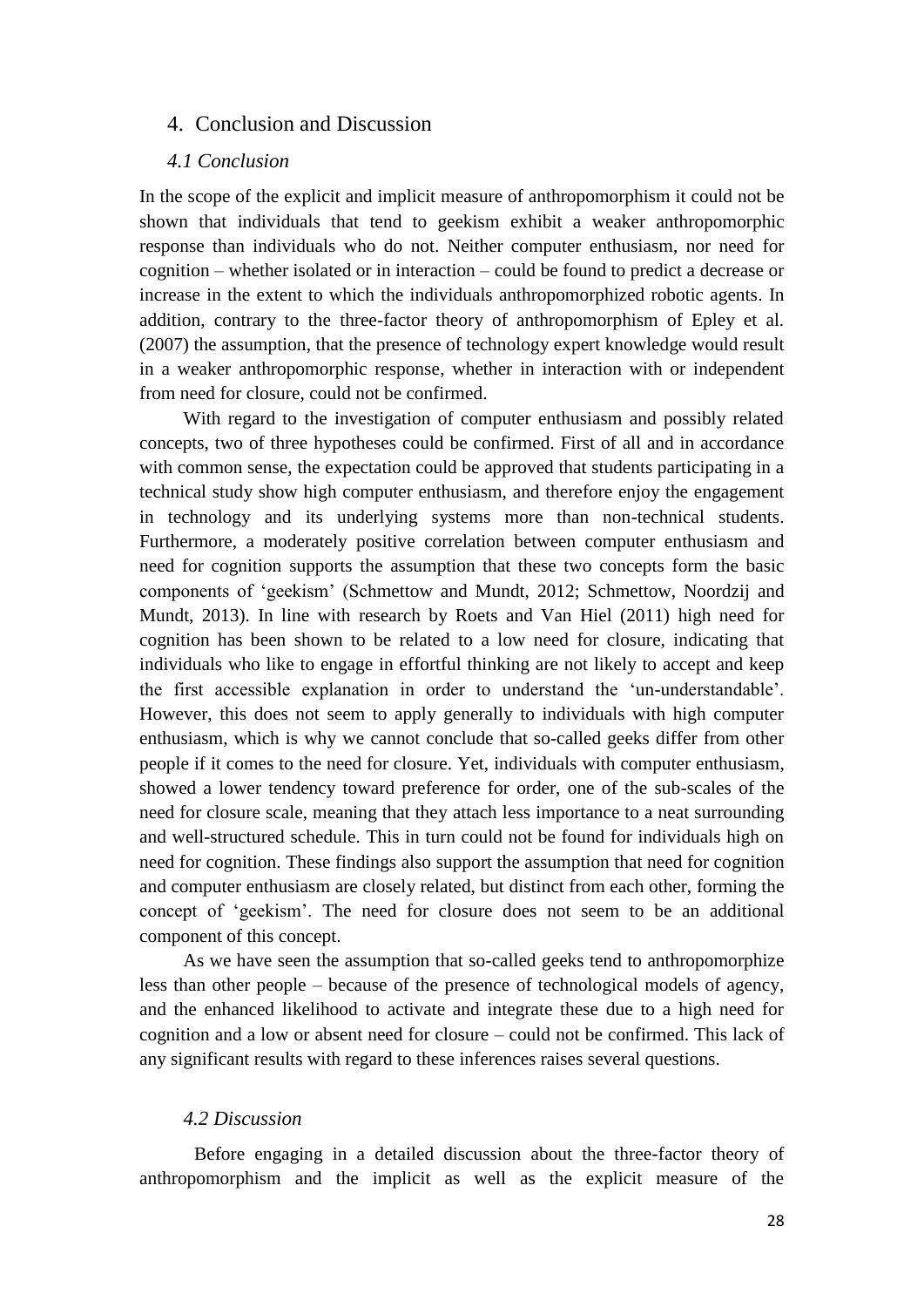anthropomorphic response, it must be mentioned that the absence of the third determinant of the three-factor theory of anthropomorphism might be responsible for the lack of any statistically significant results. Sociality, the supposed second motivational factor of anthropomorphism, has not been controlled in this study. This could be significant, because Epley et al. (2007) have suggested an additional interaction effect between sociality and expertise, expecting sociality to rule out the effect of expertise and resulting in a higher anthropomorphic response. As an example for this effect, they describe a computer technician who obviously has a lot of expert agent knowledge about computers, who would anthropomorphize his computer and treat it as a friend, in case he has strong feelings of loneliness and is longing for social contact. Although results of the interview studies of O'Brien (2007) and Schmettow and Passlick (2013) suggest that chronic loneliness and low social skills are not necessarily generalizable to the concept of 'geekism', a relation has not been investigated yet. Still, the possibility exists that some of the subjects participating in this study were experiencing feelings of loneliness at the time of the investigation, regardless of whether they tend to geekism or not. Therefore we advise to include sociality to all future studies that are based on the three-factor theory of anthropomorphism. Yet, some other explanations might account for the lack of any statistically significant effects.

First of all, the results of this study shed a skeptical light on the three-factor theory of anthropomorphism of Epley et al. (2007). Contrary to their expectations, in both measures the extent of expertise knowledge, need for cognition and need for closure was not able to predict the anthropomorphic responses of the participants.

The critical focus lies especially on the activation and integration of models of agency. As explained in section 1.3.i., this is expected to take place as part of an inductive process. If confronted with a non-human but very humanlike agent, Epley et al. (2007) assume that the activation of egocentric representations takes place virtually automatically, due to their high accessibility and rich detail. As a consequence, they claim, the agent is anthropomorphized. On the other hand they suggest that, nonanthropomorphic models of agency could be co-activated due to thorough experience with and expertise about the agent. The idea of activating egocentric or alternative representations seems to be in line with the network theory and the construct of 'spreading activation' (Collins and Loftus, 1975). Because of this accordance the Stroop priming task, which is thought to function on the basis of 'spreading activation', should have been able to test whether this part of the inductive process is actually taking place or not. Yet, neither associations between robotic agents and human-like target words (which would account for the activation of egocentric representations) nor system-like target words (which would account for the activation of alternative models of agency) could be found. At first sight this might suggest that the assumption of Epley et al. (2007) that an anthropomorphic response is based on an automatic activation of egocentric representations is not correct.

However, the Stroop priming task is not able to detect whether the activation of egocentric representations is automatic or not. The Stroop priming task operates on a semantic processing level, using verbal stimuli in order to detect associations with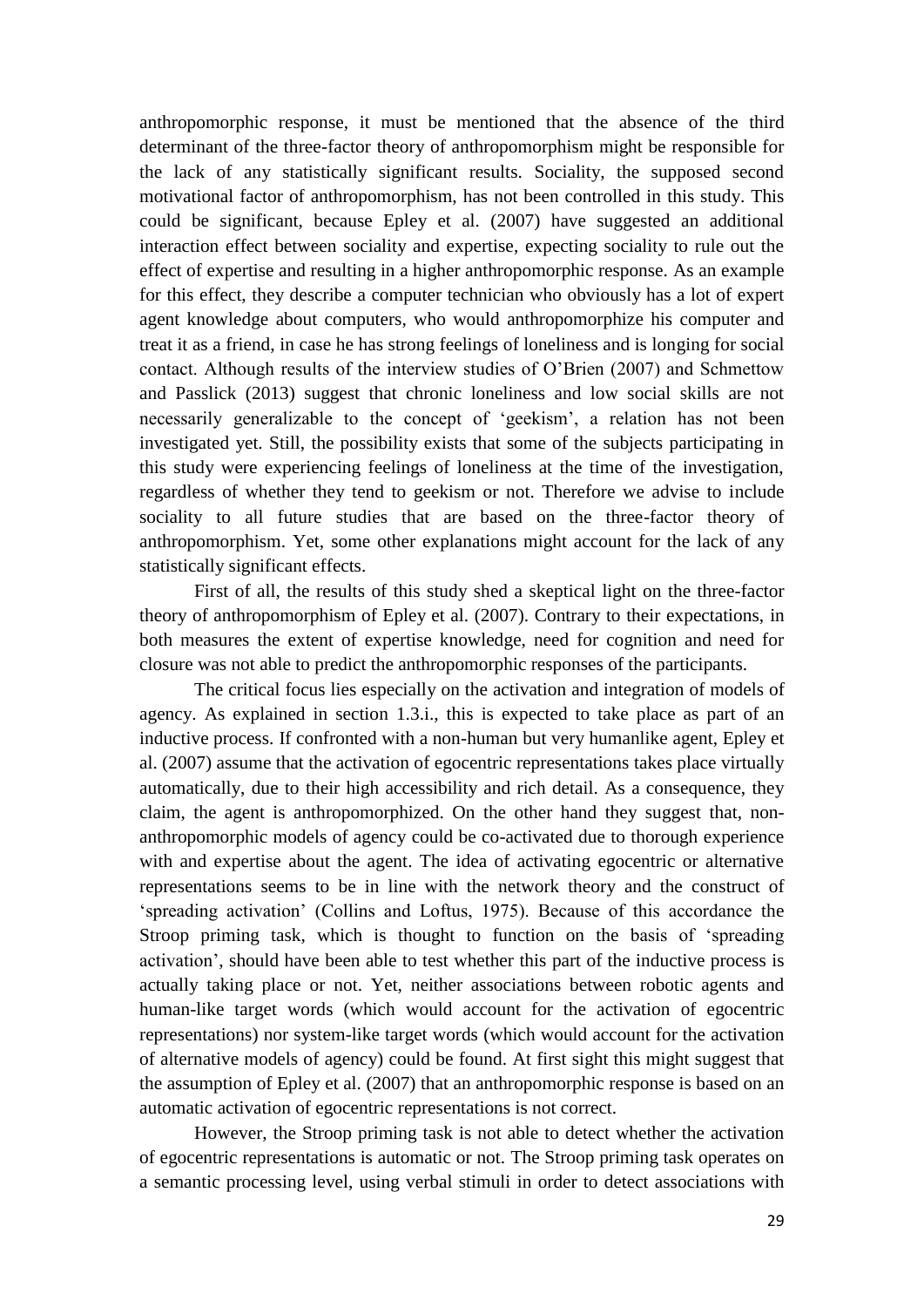preceding primes (Roelofs, J., Peters, M., Fassaert, T., & Vlaeyen, J., 2005). To figure out whether the activation of egocentric representations depends on automatic or semantic processing, one could use a setting in which the presentation times of robotic agents is manipulated. In this kind of experimental setting, a participant is exposed to a certain amount auf primes; in this case videos or pictures of robotic agents. In the beginning of the experiment, these primes are presented at a pace that does not allow conscious visual perception (Damian, 2001). With each completed trial, the presentation time increases, until the primes are eventually presented with a duration that allows thorough evaluation. Subsequent to each prime, the participant will be asked to fill in an explicit measure that assesses his or her anthropomorphic response. If egocentric representations really are automatically activated, the displayed response at the subliminal exposure may not statistically differ from the response at long duration times: in both cases an anthropomorphic response must be indicated (based on explanations in Damian, 2001). If, however, the responses on the explicit measure of anthropomorphism differ significantly, it cannot be concluded that the activation of egocentric representations is taking place on an automatic processing level. Next to the assumption of Epley et al. (2007) that an anthropomorphic response relies on the *automatic* activation of egocentric representations, the suggestion that those egocentric representations can be *corrected* by expert knowledge, may be able to test by the means of presentation time manipulation. This will be explained in the following.

Epley et al. (2007) stated that the correction of the egocentric bias, and a resulting reduction of the anthropomorphic response, might take place only in case of completing the application phase of the inductive process. During this phase, it is 'decided' whether co-activated alternative models of agency are integrated to the inferences about the agent or not. This 'decision' depends on the engagement in an effortful reasoning process, which, in turn, is the result of the need for cognition (Epley et al., 2007). The reason why effortful processing is thought to be necessary in order to alter one's inferences about the non-human agent, is based on the assumption that any alternative representations are too simple and difficult to access, compared to the dominant egocentric bias and are therefore not able to compete with it on an automatic processing level (Epley et al. 2007). The findings that the correction of initial inferences about unknown agents results in a reduction of egocentric biases (Epley et al., 2004) and that people are more likely to correct prejudices if they are high on need for cognition (Cacioppo et al., 1996), support the assumption of Epley et al. (2007) that the alternative representations might prevail over the egocentric bias through effortful processing. Therefore it is possible that the amount of time given to the participants in the Stroop priming task was not sufficient to facilitate a decrease in the anthropomorphic response, since the participants could not engage in an effortful thinking process. If the first assumption, that egocentric biases are taking place automatically, could be confirmed by the manipulation of presentation times (as described above), we may suggest that people with expertise about robots, will display a lower anthropomorphic response when exposed to long presentation times than when exposed to short or subliminal ones. Moreover, in order to achieve an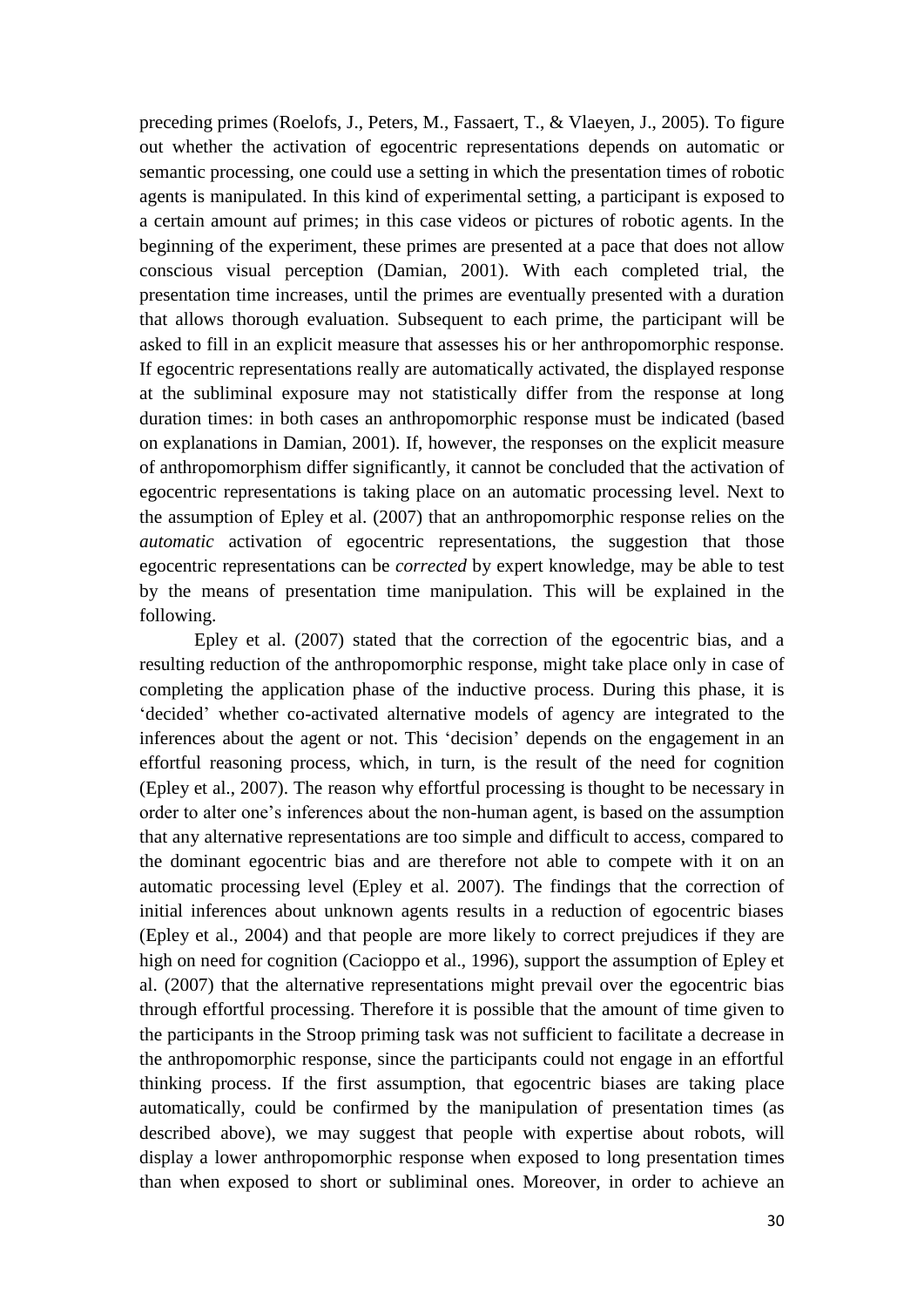accurate assessment, we advice to operationalize 'expertise' less broadly than has been done in the scope of this study. The used sample consisted of students from varying technical studies, such as mechanical engineering, technical informatics, computer science, biomedical technology, technical medicine, technical mathematics and electrical engineering. It is clear that not all of these students may have been equally exposed to robots and their functioning and therefore may strongly differ in their level of expertise. It is likely however, that explicit, thorough experience with robotic agents is necessary in order to create mental representations that are able to compete with egocentric biases.

Yet, even if the Stroop priming task was not able to detect any effects of the psychological determinants on the anthropomorphic response, it is still remarkable that neither the explicit measure of anthropomorphism did. Next to the assumption that the three-factor theory of anthropomorphism is completely wrong and not able to predict anthropomorphic responses, there are some reasons to assume that the use of the perceived humanness scale was erroneous. First of all, the semantic differential method as used for the perceived humanness scale, goes with the disadvantage that the meaning of adjectives chosen as anchors may be interpreted differently by individuals (Bartneck et al., 2009). Some subjects for instance, might interpret the feature 'without definite lifespan' as applicable to robots as well as to human beings. During the debriefing this has actually been reported by some participants: They found robots to be equally prone to a definite lifespan than human beings.

Moreover some participants in this study rated a robot relatively high on the perceived humanness scale, because they were delighted by its construction and functioning. At the same time they reported not to believe that the perceived robot was an independently acting agent, but saw it purely as a machine, lacking anything like character traits, let alone feelings. In contrast, several studies have shown that there is more to anthropomorphism than the description of an agent's behavior or outer appearance, but that anthropomorphism encompasses the attribution of character traits and mental and emotional states (e.i Barret and Keil, 1996; Hergenhahn, 2009). Thus, although good psychometric quality of the scale has been reported (Ho and MacDorman, 2010), the items of the perceived humanness scale seem to be a rather objective measure of how human-like a robotic agent appears with regard to its features and functions, than a 'proper' measure of anthropomorphism.

The key to an effective measure of anthropomorphism seems the inclusion of an affective component. As Mori (1970) suggested, the extent to which one perceives an agent as humanlike, is accompanied by an emotional response that varies from 'likable' to 'unpleasant' or even 'threatening'. As 'being in the Uncanny Valley', Mori (1970) described the state in which agents that are perceived as very humanlike (with regard to their outer appearance and functioning) evoke strongly negative feelings of unfamiliarity or even eeriness. Less perfect agents or agents that are even (almost) perfectly humanlike, on the other hand, are expected to produce a feeling of familiarity or even affection (Fig. 6). Even if there still exists controversy with regard to the Uncanny Valley, and no clear evidence could be delivered in order to explain its underlying mechanism, the importance of affect in anthropomorphism has been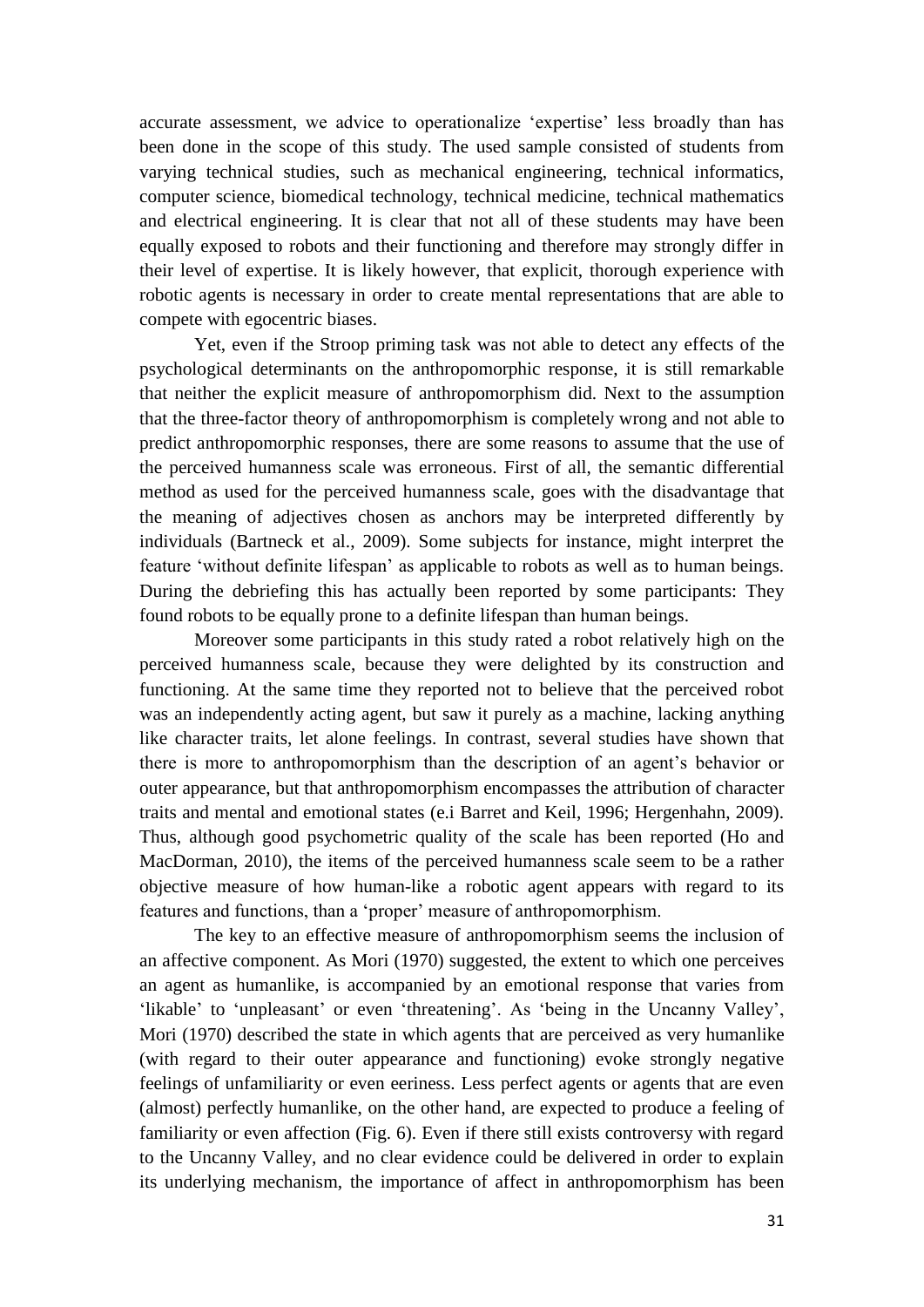indicated in several studies: Misselhorn (2009) for instance, showed that within the entertainment industry the facilitation of robots with faces evoked strong emotional responses and enhanced the feeling of being entertained (one might think of Pixar's Wall-E). Moreover, Slater (2006) indicated that human beings have feelings of empathy when virtual avatars were threatened or hurt, although they were aware of the fact that these persons were animated and did not really feel pain.

Even more importantly, research suggests that the emotional responses are not a mere by-product of the human-likeness of an agent: It has been shown that even simple geometric forms (Heider & Simmel, 1944) and other simple computer animations (Rickenberg and Reeves, 2009) that do not share any bodily features with human beings, can evoke the attribution of character traits, emotions and intentions as well as feelings of empathy towards the perceived agents. Misselhorn (2009) infers that, due to this, the occurrence of anthropomorphism can possibly only slightly be moderated by knowledge about the agent, since it is immediately recognizable that the geometric forms are only drawings. This suggestion either supports the idea of Epley et al. (2007) that alternative models of agency are only applied through a process of effortful thinking, or contradicts this assumption, by stating that egocentric biases cannot be overcome by alternative knowledge about the agent. This again, asks for a thorough investigation of the inductive process, as expected by Epley et al. (2007).

Anyway, all these studies suggest that emotion-inspired mechanisms of robots have a strong influence on the way they are perceived by human beings. Due to the influential role of affect in the concept of anthropomorphism, Ho and MacDorman (2010) included the affective components 'eeriness', 'attractiveness' and 'warmth' in the revised Godspeed indices, which seem to be necessary in order to investigate an anthropomorphic response and not the mere 'human-likeness' of a robotic agent. Therefore we suggest using all scales, when a person's anthropomorphic response shall be assessed. In addition, videos of robots chosen as primes should include more than mere movements, but behavior that expresses some kind of emotion, in order to enhance the likelihood of ascribing characteristic humanlike features to the agent.

#### *4.5 Summary*

In the scope of this study it could not be shown that so-called 'geeks' tend to anthropomorphize to a different extent than other people. Moreover no evidence could be found in favor of the three-factor theory of anthropomorphism. In order to investigate these topics in future studies, a few points should be taken into account. First of all, sociality should be added to the research model in order to control for possible interaction effects. Secondly, we advice to use the manipulation of presentation times in order to investigate the activation and integration of egocentric and alternative models of agency. Finally, due to the fact that anthropomorphism seems to be related to emotional responses toward the anthropomorphized agents, one should make sure to include an affective component to the explicit assessment of anthropomorphism.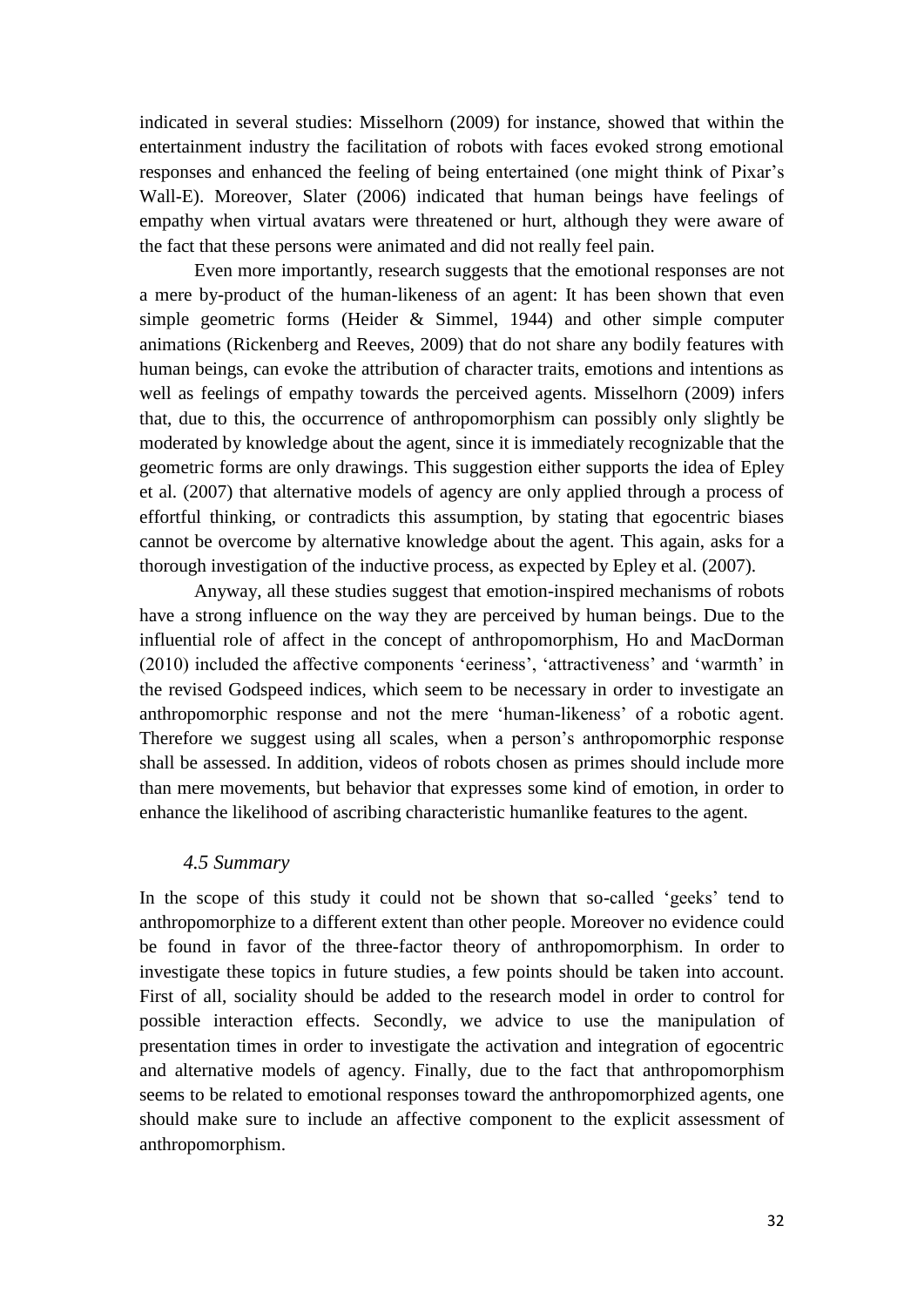- Ames, D.R. (2004). Inside the mind reader's toolkit: Projection and stereotyping in mental state inference. *Journal of Personality and Social Psychology*, 87, p. 340- 353.
- Barrett, J.L. & Keil, F.C. (1996). Conceptualizing a Nonnatural Entity: Anthropomorphism in God Concepts. *Cognitive Psychology*, 31(17), p. 219-247.
- Bartneck, C., Kulić, D., Croft, E., & Zoghbi, S. (2008). Measurement Instruments for the Anthropomorphism, Animacy, Likeability, Perceived Intelligence, and Perceived Safety of Robots. *International Journal of Social Robotics*, *1*(1), 71– 81. doi:10.1007/s12369-008-0001-3
- Bitzer, J., Schrettl, W., & Schröder, P.J.H. (2007). Intrinsic motivation in open source software development. *Journal of Comparative Economics*, *35*(1), p. 160–169. Doi:10.1016/j.jce.2006.10.001
- Burger, J.M., & Hemans, L.T. (1988). Desire for control and the use of attribution processes. *Journal of Personality, 56,* 531–546.
- Cacioppo, J.T., Petty, R.E., Feinstein, J.A., & Jarvis, W.B.G. (1996). Dispositional differences in cognitive motivation: The life and times of individuals varying in need for cognition. *Psychological Bulletin, 119,* 197–253.
- Cacioppo, J.T., Petty, R.E., & Kao, C F. (1984). The efficient assessment of need for cognition. *Journal of Personality Assessment*, *48*(3), 306–307. doi:10.1207/s15327752jpa4803\_13
- Cohen, L., Manion, L. and Morrision, K. (2011). *Research Methods in Education.* Routledge, Oxon.
- Cohen, A.R., Stotland, E., & Wolfe, D.M. (1955). An Experimental Investigation of Need for Cognition. *Journal of Abnormal and Social Psychology*, 51, p. 291-294.
- Collins, A.M., and Loftus, E.F. (1975). A Spreading-Activation Theory of Semantic Processing. *Psychological Review*, 82(6), p. 407-428.
- Culley, K.E., & Madhavan, P. (2013). A note of caution regarding anthropomorphism in HCI agents. *Computers in Human Behavior*, *29*(3), 577–579. doi:10.1016/j.chb.2012.11.023
- Dancey, C. P., & Reidy, J., (2007) *Statistics without Maths for Psychology*. Pearson Education Limited, 4(1), 168-212 ISBN: 978-0-132-05160-6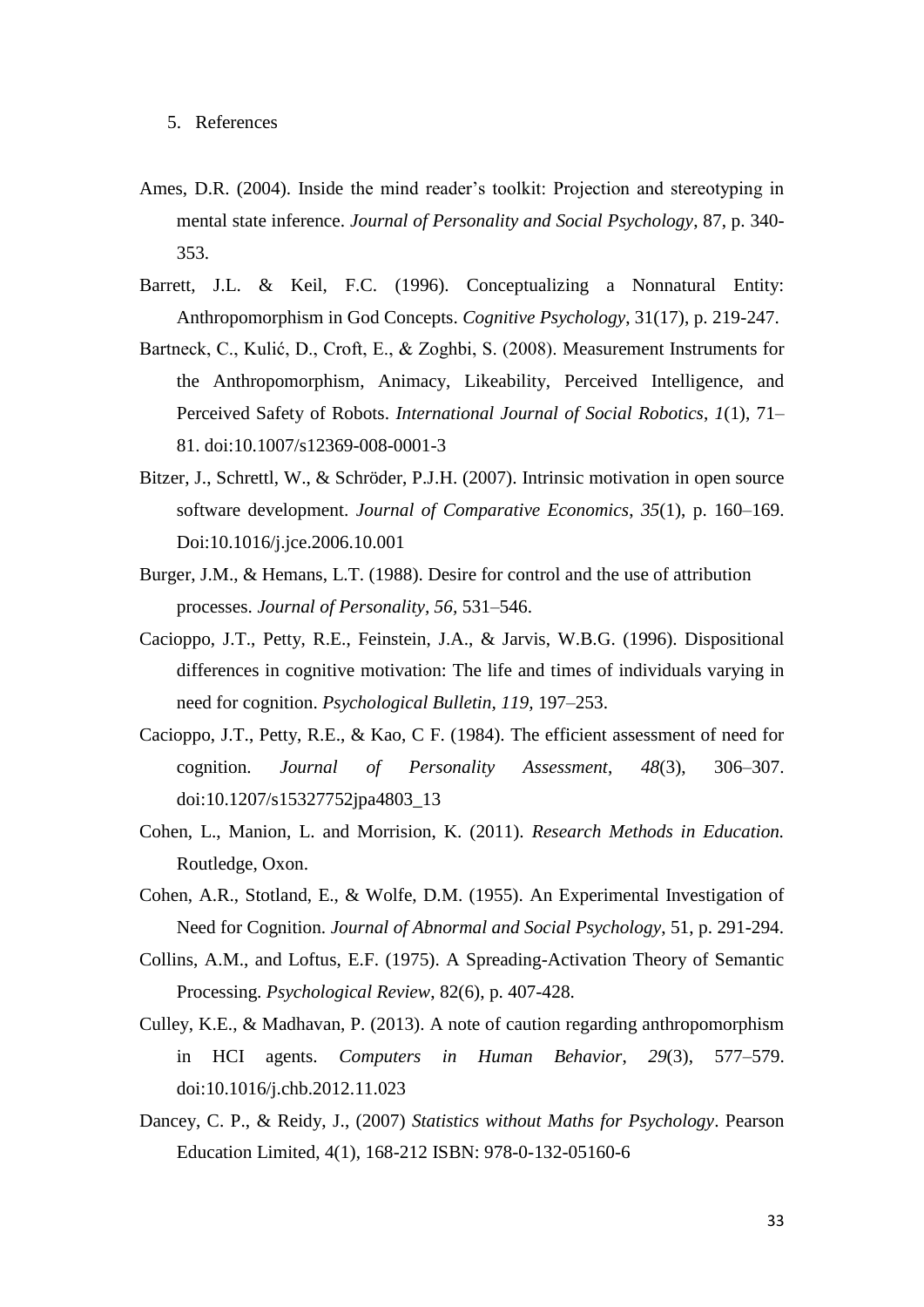- Diana, C. (2008). How I learned to stop worrying and love the hackers. Interactions, 15(2), p.46.
- Di Lena, P., & Margara, L. (2010). Optimal global alignment of signals by maximization of Pearson correlation. *Information Processing Letters*, 110(16), p. 679-686. Doi: 10.1016/j.ipl.2010.05.024
- DiSalvo, C.F., Gemperle, F., Forlizzi, J., & Kiesler, S.B. (2002). All robots are not created equal: The design and perception of humanoid robot heads. *Proceedings of the Designing Interactive Systems 2002 Conference*, 321–326.
- Dooley, D. (2009). *Social Research Methods*. Pearson Education Limited, New Jersey
- Duffy, B.R. (2003). Anthropomorphism and the social robot. *Robotics and Autonomous Systems*, 42, p. 177-190.
- Epley, N., Waytz, A., & Cacioppo, J.T. (2007). On seeing human: a three-factor theory of anthropomorphism. *Psychological Review*, *114*(4), 864–86. doi:10.1037/0033-295X.114.4.864
- Epley, N., Keysar, B., Van Boven, L., & Gilovich, T. (2004). Perspective taking as egocentric anchoring and adjustment. *Journal of Personality and Social Psychology*, 87, p. 327-339.
- Fong, T., Nourbakhsh, I., & Dautenhahn, K. (2003). A survey of socially interactive robots. *Robotics and Autonomous Systems*, 42, p. 143-166.
- Haley K.J, Fessler D.M.T. (2005). Nobody's watching? Subtle cues affect generosity in an anonymous economic game. *Evolution and Human Behavior*, 26, p. 245– 256. doi:10.1016/j.evolhumbehav.2005.01.002
- Hebb, D.O. (1946). Emotion in man and animal: An analysis of the intuitive processes of recognition. *Psychological Review*, 53, p. 88-106.
- Heider, F., Simmel, M., 1944. An experimental study of apparent behavior. *American Journal of Psychology*, 57, p. 243–259
- Hergenhahn, B.R. (2009). *An Introduction to the History of Psychology.* Wadsworth, Cengage Learning.
- Ho, C.-C., & MacDorman, K.F. (2010). Revisiting the uncanny valley theory: Developing and validating an alternative to the Godspeed indices. *Computers in Human Behavior*, *26*(6), 1508–1518. doi:10.1016/j.chb.2010.05.015
- Iacoboni, M., Lieberman, M.D., Knowlton, B.J., Molnar-Szakacs, I., Moritz, M., Throop, C.J., & Fiske, A.P. (2004). Watching social interactions produces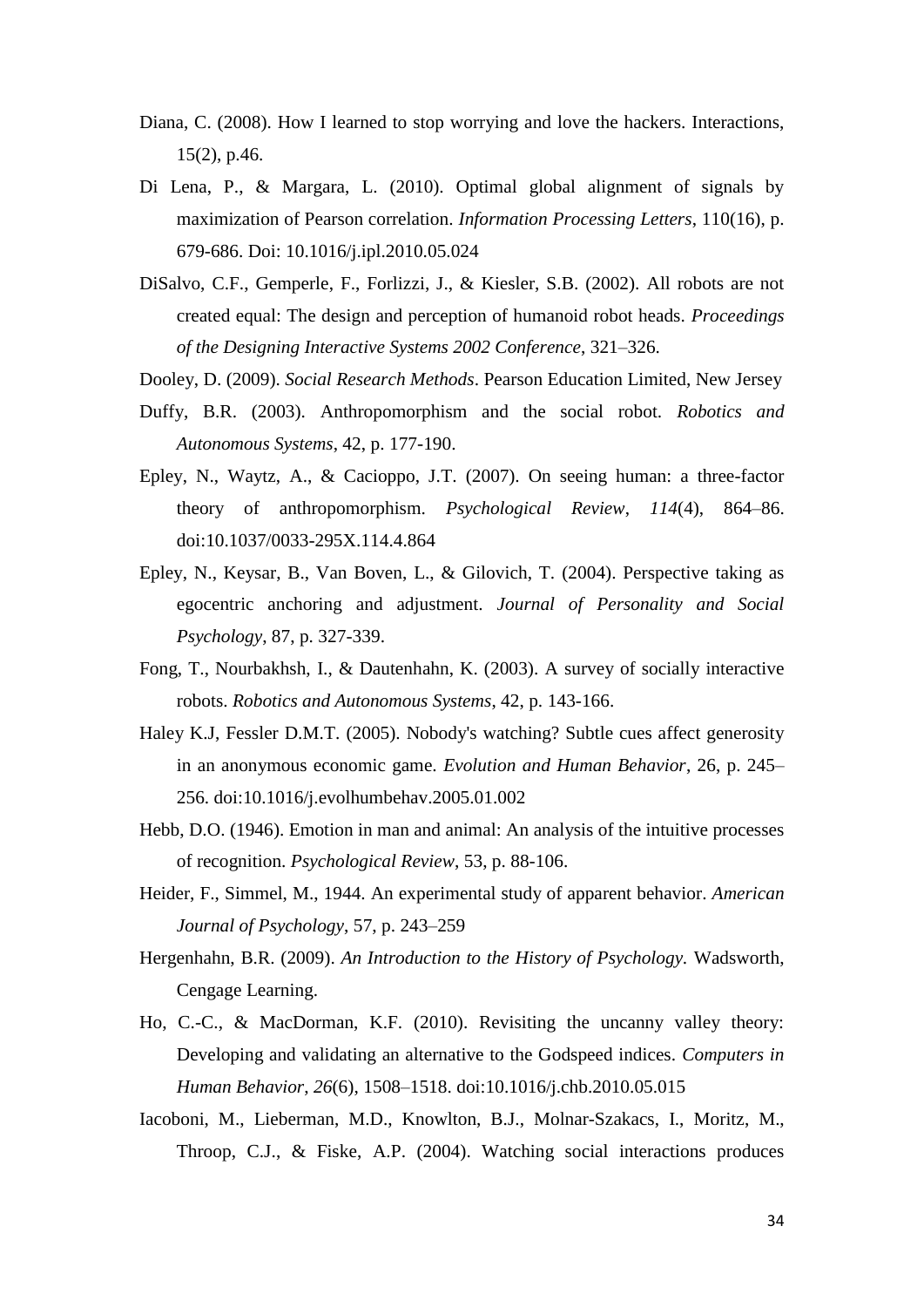dorsomedial prefrontal and medial parietal BOLD fMRI signal increases compared to a resting baseline. *NeuroImage, 21,* p. 1167–1173.

- Jiang, J. (2007). *Linear and Generalized Linear Mixed Models and Their Applications*. Springer New York. Doi: 10.1007/978-0-387-47946-0
- Keysar, B. & Barr, D.J. (2002). Self-anchoring in conversation: Why language users don't do what they "should". In T. Gilovich, D. Griffin, & D. Kahneman (Eds.), *Heuristics and biases: The psychology of intuitive judgement* (p. 150-166). Cambridge, England: Cambridge University Press.
- Kruglanski, A. W., & Webster, D. M. (1991). Group members' reactions to opinion deviates and conformists at varying degrees of proximity to decision deadline and of environmental noise. *Journal of Personality and Social Psychology, 61,*  212–225.
- Kruglanski, A.W., Peri, N., & Zakai, D. (1991). Interactive effects of need for closure and initial confidence on social information seeking. *Social Cognition*, *9*, 127- 148.
- McArthur, J.A. (2008). Digital Subculture: A Geek Meaning of Style. *Journal of Communication Inquiry*, *33*(1), 58–70. doi:10.1177/0196859908325676
- MacLeod, C.M. (1991). Half a Century of Research on the Stroop Effect: An Integrative Review. *Psychological Bulletin*, 109(2), p. 163-203.
- Misselhorn, C. (2009). Empathy with inanimate objects and the uncanny valley. *Mind Mach*, 19, p. 345-359.
- Montemerlo, M., Pineau, J., Roy, N., Thrun, S., & Verma, V. (2002). Experiences with a mobile robotic guide for the elderly. *Proceedings of the National Conference of Artifical Intelligence* (AAAI 02), Edmonton, AB, 2002.
- Mori, M. (1970). The Uncanny Valley. *Energy*, 7(4), p. 33-35. Retrieved from: [http://www.androidscience.com/theuncannyvalley/proceedings2005/uncannyvall](http://www.androidscience.com/theuncannyvalley/proceedings2005/uncannyvalley.html) [ey.html](http://www.androidscience.com/theuncannyvalley/proceedings2005/uncannyvalley.html)
- Nass, C., Moon, Y., & Fogg, B.J., Reeves, B., & Dryer, D.C. (1995). Can computer personalities be human personalites? *International Journal of Human-Computer Studies*, 43, p.223-239.
- Nourbakhsh, I.R., Bobenage, J., Grange, S., Lutz, R., Meyer, R., & Soto, A. (1999). An affective mobile robot educator with a full-time job. *Artificial Intelligence*, 114, p. 95-124.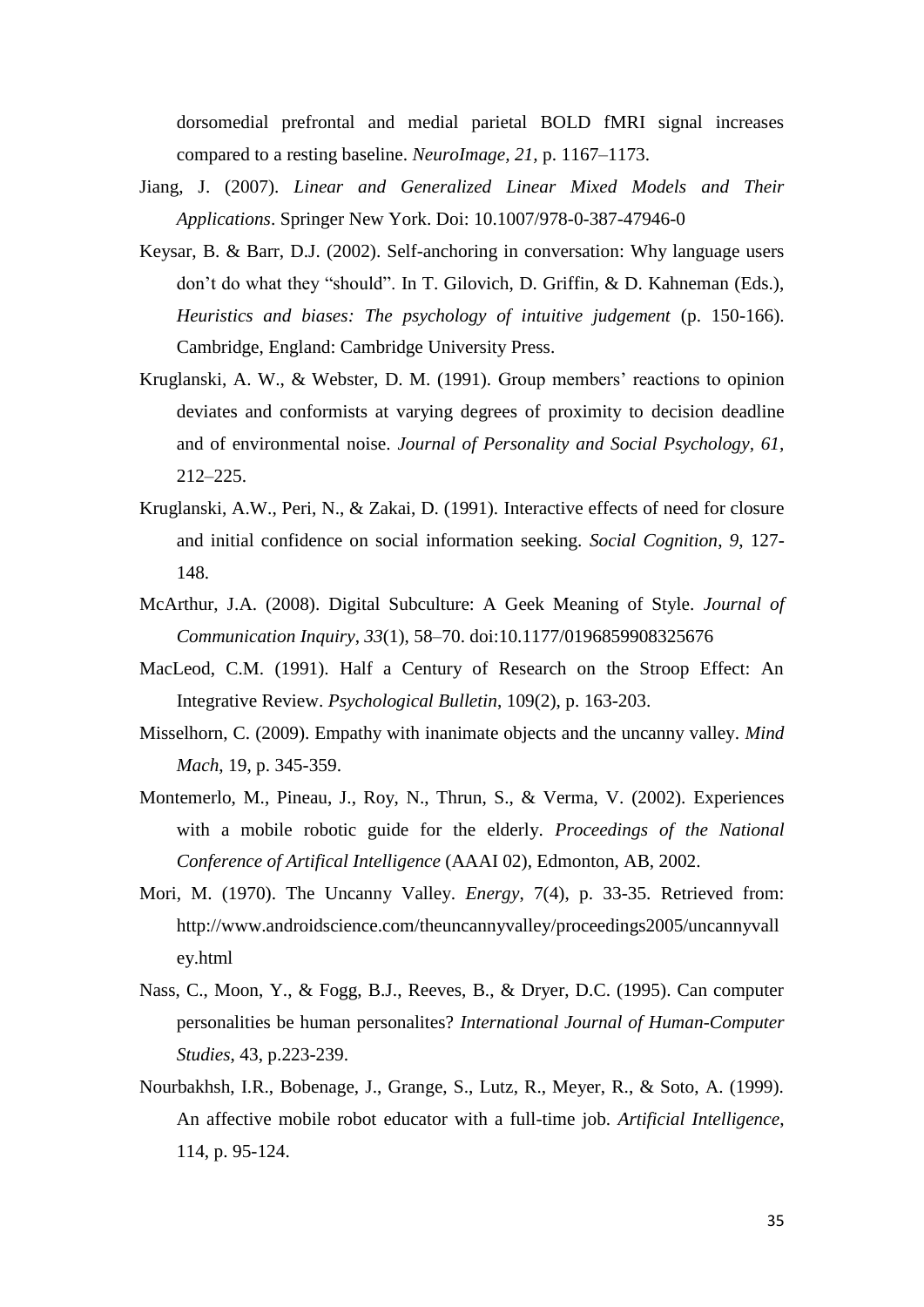- O'Brien, B. (2007). *Gifted geeks: The emergence and development of computer technology talent*. University of Kansas.
- Raymond, E.S. (2002). A Brief History of Hackerdom. *Open Sources Voices from the Open Source Revolution*.
- Rickenberg R, Reeves B (2000) The effects of animated characters on anxiety, task performance, and evaluations of user interfaces. *Proceedings of the SIGCHI'00 conference on Human factors in computing systems*. ACM, New York, pp 49–56
- Roets, A. and Van Hiel, A. (2007). Seperating Ability From Need: Clarifying the Dimensional Structure of the Need for Closure Scale. *Personality and Social Psychology Bulletin*, 33(2), p. 266-280.
- Roets, A. and Van Hiel, A. (2011). Item selection and validation of a brief, 15-item version of the Need for Closure Scale. Personality and Individual Differences, 50, p. 90-94.
- Salem, M., Eyssel, F., Rohlfing, K., Kopp, S. & Joublin, F. (2013). To Err is Human( like): Effects of Robot Gesture on Perceived Anthropomorphism and Likability. *Int J Soc Robot*, 5, p. 313-323. Doi: 10.1007/s12369-013-0196-9
- Schmettow, M., & Drees, M. (2014). What drives the geeks? Linking computer enthusiasm to achievement goals. Proceedings of BCS HCI 2014 - Sand, sea and Sky - Holiday HCI
- Schmettow, M., & Mundt, M. (2012). Differences in the perception of modern technological products*.* University of Twente.
- Schmettow, M., Noordzij, M., & Mundt, M. (2013). An implicit test of UX: individuals differ in what they associate with computers. *… on Human Factors in Computing …*. Retrieved from http://dl.acm.org/citation.cfm?id=2468722
- Schmettow, M., & Passlick, F. (2013). Being Geek An attempt at bulding a theory of geekism. University of Twente.
- Siegel, J. M. (1990). Stressful life events and use of physician services among the elderly: The moderating role of pet ownership. *Journal of Personality and Social Psychology, 58,* 1081–1086.
- Slater M, Antley A, Davison A, Swapp D, Guger Chr, Barker Chr, Pistrang N, Sanchez-Vives MV (2006) A virtual reprise of the Stanley Milgram obedience experiments. *PLoS ONE* 1:e39
- Stanovich, K. E., & West, R. F. (1983). On Priming by a Sentence Context. *Journal of Experimental Psychology: General*, 112(1)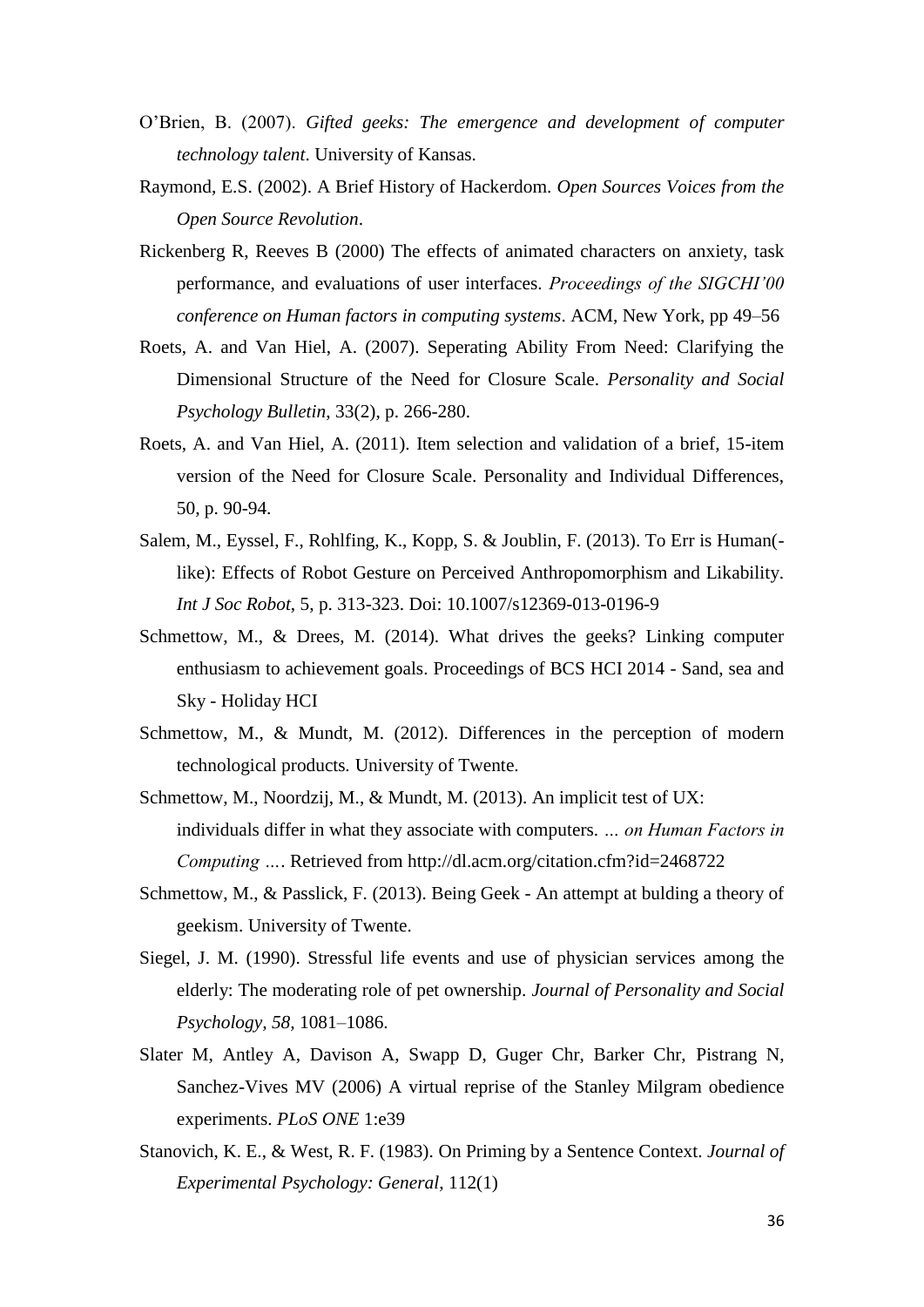- Taylor, R. (1990). Interpretation of the Correlation Coefficient: A Basic Review. *Journal of Diagnostic Medical Sonography*, 36(6), p. 35-39.
- Tulving, E. and Schacter, D.L. (1990). Priming and Human Memory Systems. *Science*, 4940(247), p. 301-306.
- Waytz, A., Morewedge, C.K., Epley, N., Monteleone, G., Gao, J.-H., & Cacioppo, J.T. (2010). Making sense by making sentient: effectance motivation increases anthropomorphism. *Journal of Personality and Social Psychology*, *99*(3), 410– 35. doi:10.1037/a0020240
- Waytz, A., Cacioppo, J., & Epley, N. (2010). Who sees human? The stability and importance of individual differences in anthropomorphism. *Perspectives in Psychological Science*, 5(3), p. 219-232.
- Webster, D.M., & Kruglanski, A.W. (1994). Individual differences in need for cognitive closure. *Journal of Personality and Social Psychology*, *67*(6), 1049– 1062. doi:10.1037/0022-3514.67.6.1049
- Werry, I., Dautenhahn, K., Ogden, B., & Harwin, W. (2001). Can social interaction skills be taught by a social agent? The role of a Robotic mediator in autism therapy. *Proceedings of the International Conference on Cognitive Technology*.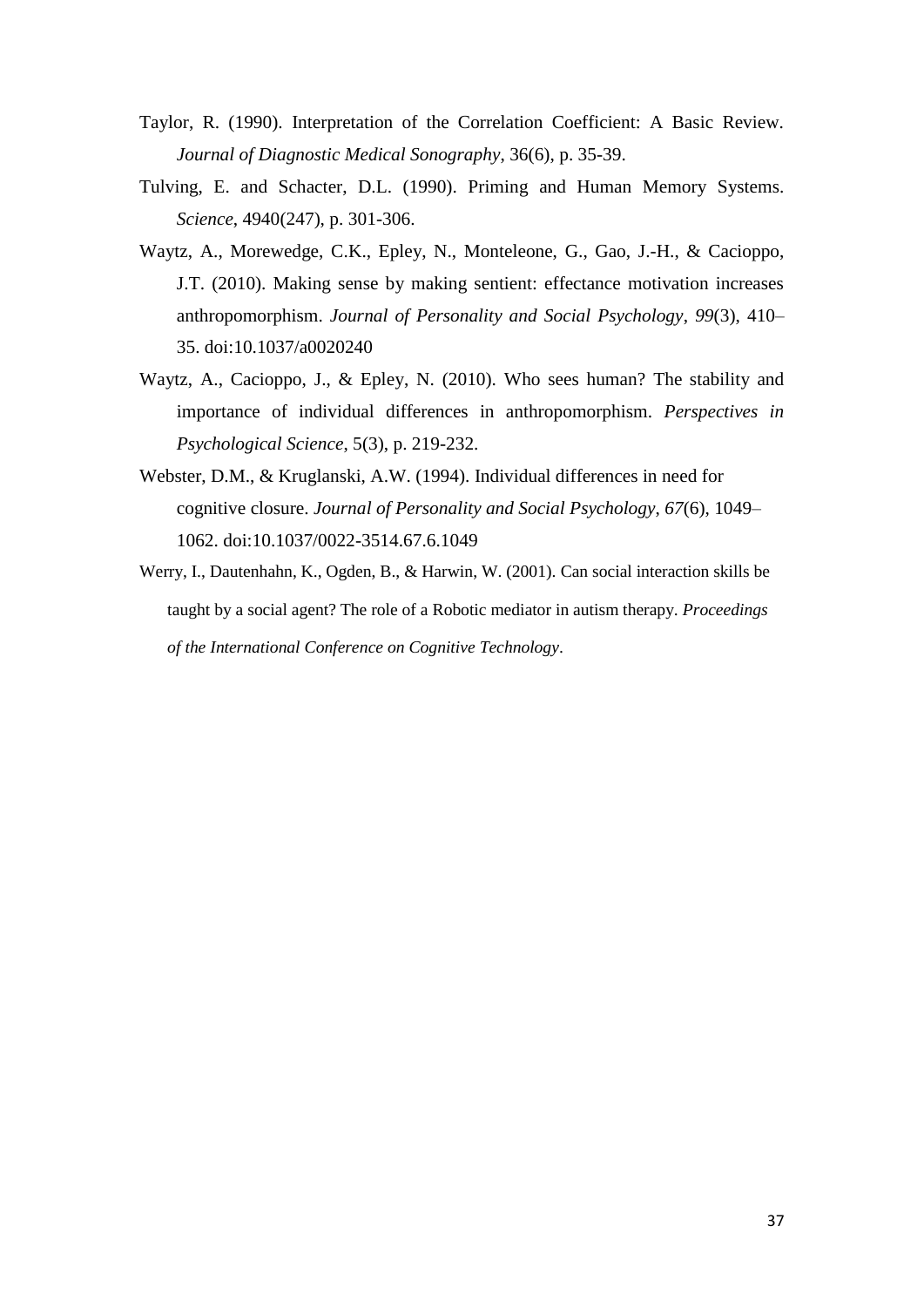# 6. Appendix

## DATASET ACTIVATE DataSet5.

## DESCRIPTIVES VARIABLES=Gex NCS NCCR

### /STATISTICS=MEAN STDDEV MIN MAX.

# **Descriptives**

|                        | <b>Notes</b>          |                                                                |  |
|------------------------|-----------------------|----------------------------------------------------------------|--|
| <b>Output Created</b>  | 10-JUN-2014 18:06:10  |                                                                |  |
| Comments               |                       |                                                                |  |
| Input                  | <b>Active Dataset</b> | DataSet5                                                       |  |
|                        | Filter                | $none$                                                         |  |
|                        | $none$                |                                                                |  |
|                        | <none></none>         |                                                                |  |
|                        | 60                    |                                                                |  |
| Missing Value Handling | Definition of Missing | User defined missing values<br>are treated as missing.         |  |
| Cases Used             |                       | All non-missing data are<br>used.                              |  |
| Syntax                 |                       | <b>DESCRIPTIVES</b><br><b>VARIABLES=Gex NCS</b><br><b>NCCR</b> |  |
|                        |                       | /STATISTICS=MEAN<br>STDDEV MIN MAX.                            |  |
| <b>Resources</b>       | Processor Time        | 00:00:00,00                                                    |  |
|                        | <b>Elapsed Time</b>   |                                                                |  |

### [DataSet5]

| <b>Descriptive Statistics</b> |    |         |         |          |                |  |
|-------------------------------|----|---------|---------|----------|----------------|--|
|                               | N  | Minimum | Maximum | Mean     | Std. Deviation |  |
| Gex                           | 60 | $-2,71$ | 2,89    | ,3322    | 1,46481        |  |
| <b>NCS</b>                    | 60 | $-2,28$ | 1,17    | $-.6667$ | ,81912         |  |
| <b>NCCR</b>                   | 57 | $-1,64$ | 1,16    | $-.1910$ | ,59003         |  |
| Valid N (listwise)            | 57 |         |         |          |                |  |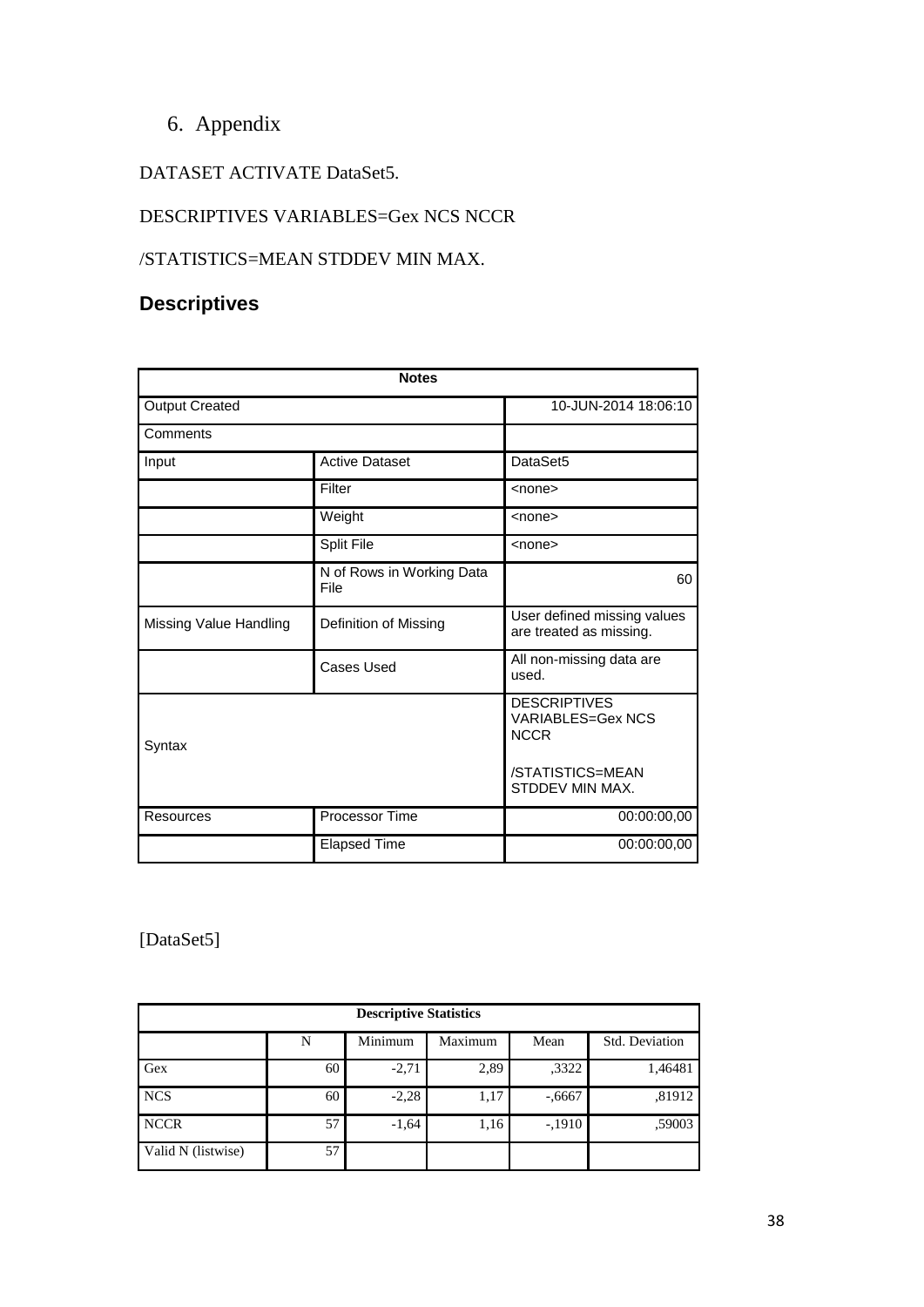# T-TEST GROUPS=TypeofStudy(1 2)

/MISSING=ANALYSIS

/VARIABLES=Gex

/CRITERIA=CI(.95).

# **T-Test**

| <b>Notes</b>                                    |                       |                                                                                                                                        |  |  |  |
|-------------------------------------------------|-----------------------|----------------------------------------------------------------------------------------------------------------------------------------|--|--|--|
| <b>Output Created</b>                           |                       | 27-JUN-2014 16:55:08                                                                                                                   |  |  |  |
| Comments                                        |                       |                                                                                                                                        |  |  |  |
| Input                                           | <b>Active Dataset</b> | DataSet6                                                                                                                               |  |  |  |
|                                                 | Filter                | <none></none>                                                                                                                          |  |  |  |
|                                                 | Weight                | $nonez$                                                                                                                                |  |  |  |
|                                                 | Split File            | <none></none>                                                                                                                          |  |  |  |
| N of Rows in Working Data<br>File               |                       | 60                                                                                                                                     |  |  |  |
| Missing Value Handling<br>Definition of Missing |                       | User defined missing values<br>are treated as missing.                                                                                 |  |  |  |
|                                                 | Cases Used            | Statistics for each analysis<br>are based on the cases with<br>no missing or out-of-range<br>data for any variable in the<br>analysis. |  |  |  |
|                                                 |                       | <b>T-TEST</b><br>GROUPS=TypeofStudy(12)                                                                                                |  |  |  |
| Syntax                                          |                       | /MISSING=ANALYSIS                                                                                                                      |  |  |  |
|                                                 | /VARIABLES=Gex        |                                                                                                                                        |  |  |  |
|                                                 |                       | /CRITERIA=CI(.95).                                                                                                                     |  |  |  |
| Resources                                       | Processor Time        | 00:00:00,02                                                                                                                            |  |  |  |
|                                                 | <b>Elapsed Time</b>   | 00:00:00,01                                                                                                                            |  |  |  |

# [DataSet6]

| <b>Group Statistics</b> |           |    |          |                |                 |  |
|-------------------------|-----------|----|----------|----------------|-----------------|--|
|                         | StudyType | N  | Mean     | Std. Deviation | Std. Error Mean |  |
| Gex                     |           | 39 | $-.7771$ | 1,37821        | .22069          |  |
|                         | ົ         | 21 | .4942    | 1.27190        | .27755          |  |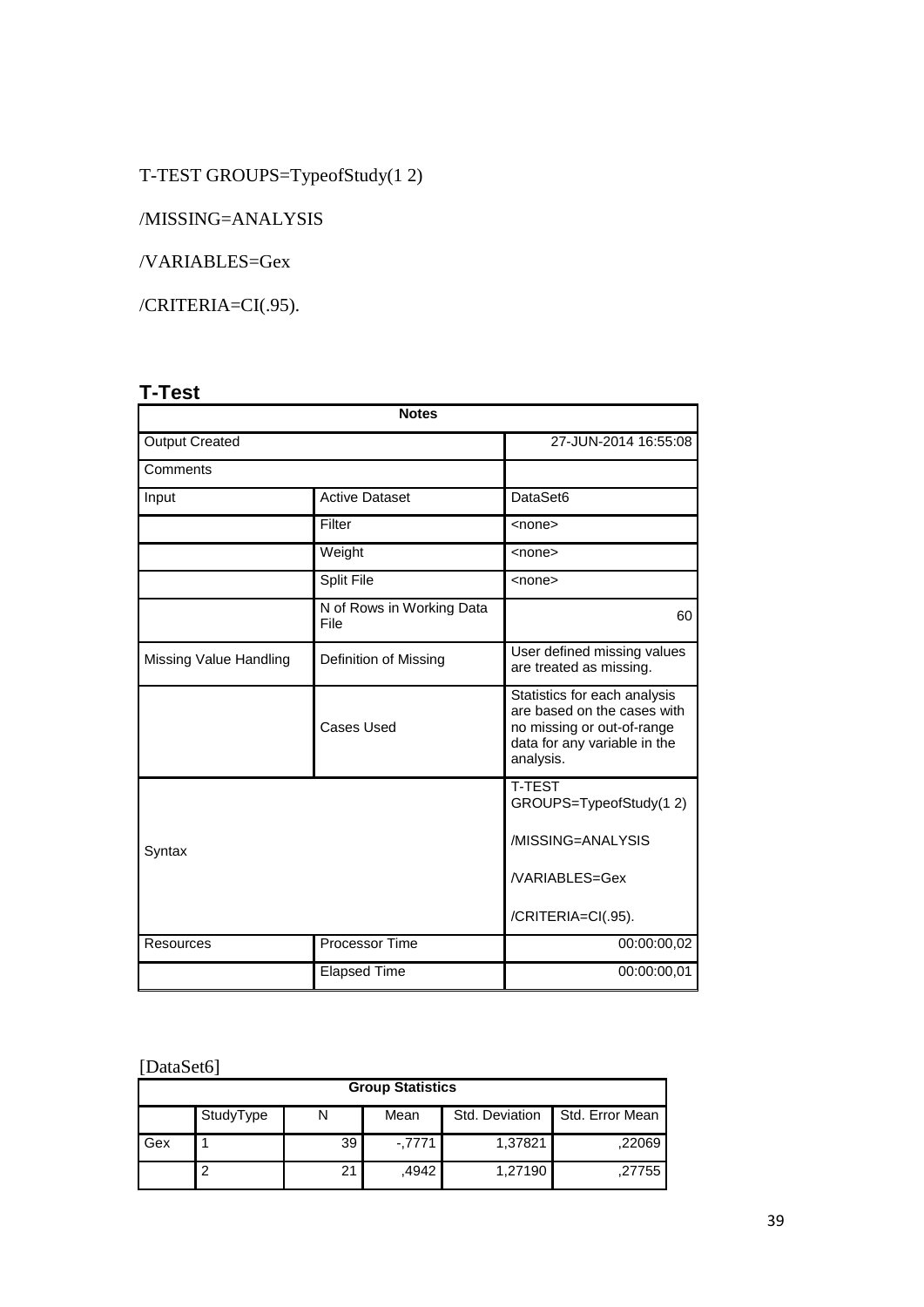|     | <b>Independent Samples Test</b> |                                            |      |                                 |        |  |
|-----|---------------------------------|--------------------------------------------|------|---------------------------------|--------|--|
|     |                                 | Levene's Test for Equality of<br>Variances |      | t-test for Equality of<br>Means |        |  |
|     |                                 |                                            | Sig. |                                 | df     |  |
| Gex | Equal variances assumed         | ,714                                       | ,402 | $-3,499$                        | 58     |  |
|     | Equal variances not<br>assumed  |                                            |      | $-3,585$                        | 44,022 |  |

|     | <b>Independent Samples Test</b> |                                                                                                   |            |        |            |  |  |
|-----|---------------------------------|---------------------------------------------------------------------------------------------------|------------|--------|------------|--|--|
|     |                                 | t-test for Equality of Means                                                                      |            |        |            |  |  |
|     |                                 | 95% Confidence<br>Std. Error<br>Sig. (2-tailed)<br>Mean<br><b>Difference</b><br><b>Difference</b> |            |        |            |  |  |
|     |                                 |                                                                                                   |            | Lower  |            |  |  |
| Gex | Equal variances assumed         | ,001                                                                                              | $-1,27131$ | ,36337 | $-1,99867$ |  |  |
|     | Equal variances not<br>assumed  | ,001                                                                                              | $-1,27131$ | ,35460 | $-1,98594$ |  |  |

| <b>Independent Samples Test</b> |                             |                                                     |  |  |
|---------------------------------|-----------------------------|-----------------------------------------------------|--|--|
| t-test for Equality of Means    |                             |                                                     |  |  |
|                                 |                             | 95% Confidence Interval of the<br><b>Difference</b> |  |  |
|                                 | Upper                       |                                                     |  |  |
| Gex                             | Equal variances assumed     | $-54394$                                            |  |  |
|                                 | Equal variances not assumed | $-0.55667$                                          |  |  |

T-TEST GROUPS=TypeofStudy(1 2)

/MISSING=ANALYSIS

/VARIABLES=NCS

/CRITERIA=CI(.95).

# **T-Test**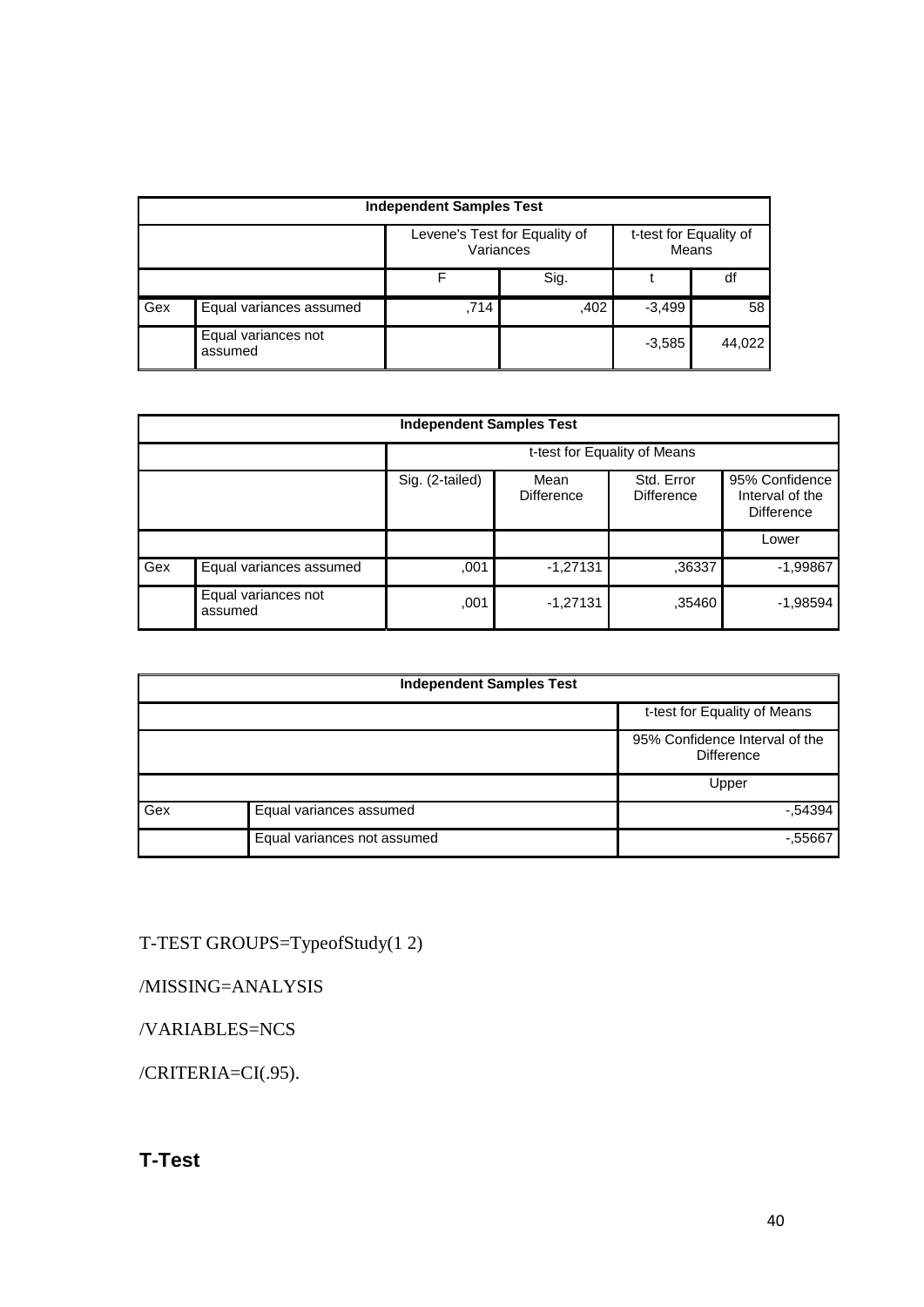|                        | <b>Notes</b>                      |                                                                                                                                        |  |  |  |
|------------------------|-----------------------------------|----------------------------------------------------------------------------------------------------------------------------------------|--|--|--|
| <b>Output Created</b>  |                                   | 27-JUN-2014 17:04:53                                                                                                                   |  |  |  |
| Comments               |                                   |                                                                                                                                        |  |  |  |
| Input                  | <b>Active Dataset</b>             | DataSet6                                                                                                                               |  |  |  |
|                        | Filter                            | <none></none>                                                                                                                          |  |  |  |
|                        | Weight                            | <none></none>                                                                                                                          |  |  |  |
|                        | Split File                        | <none></none>                                                                                                                          |  |  |  |
|                        | N of Rows in Working Data<br>File | 60                                                                                                                                     |  |  |  |
| Missing Value Handling | Definition of Missing             | User defined missing values<br>are treated as missing.                                                                                 |  |  |  |
|                        | Cases Used                        | Statistics for each analysis<br>are based on the cases with<br>no missing or out-of-range<br>data for any variable in the<br>analysis. |  |  |  |
|                        |                                   | <b>T-TEST</b><br>GROUPS=TypeofStudy(12)                                                                                                |  |  |  |
| Syntax                 | /MISSING=ANALYSIS                 |                                                                                                                                        |  |  |  |
|                        |                                   | /VARIABLES=NCS                                                                                                                         |  |  |  |
|                        |                                   | /CRITERIA=CI(.95).                                                                                                                     |  |  |  |
| <b>Resources</b>       | Processor Time                    | 00:00:00,02                                                                                                                            |  |  |  |
|                        | <b>Elapsed Time</b>               | 00:00:00,01                                                                                                                            |  |  |  |

# [DataSet6]

| <b>Group Statistics</b> |           |    |       |                |                 |  |
|-------------------------|-----------|----|-------|----------------|-----------------|--|
|                         | StudyType | N  | Mean  | Std. Deviation | Std. Error Mean |  |
| <b>NCS</b>              |           | 39 | .5427 | .85389         | .13673          |  |
|                         |           | 21 | .8968 | ,71304         | .15560          |  |

|            | <b>Independent Samples Test</b> |       |                                            |          |                                 |  |
|------------|---------------------------------|-------|--------------------------------------------|----------|---------------------------------|--|
|            |                                 |       | Levene's Test for Equality of<br>Variances |          | t-test for Equality of<br>Means |  |
|            |                                 |       | Sig.                                       |          | df                              |  |
| <b>NCS</b> | Equal variances assumed         | 1,346 | ,251                                       | $-1,619$ | 58                              |  |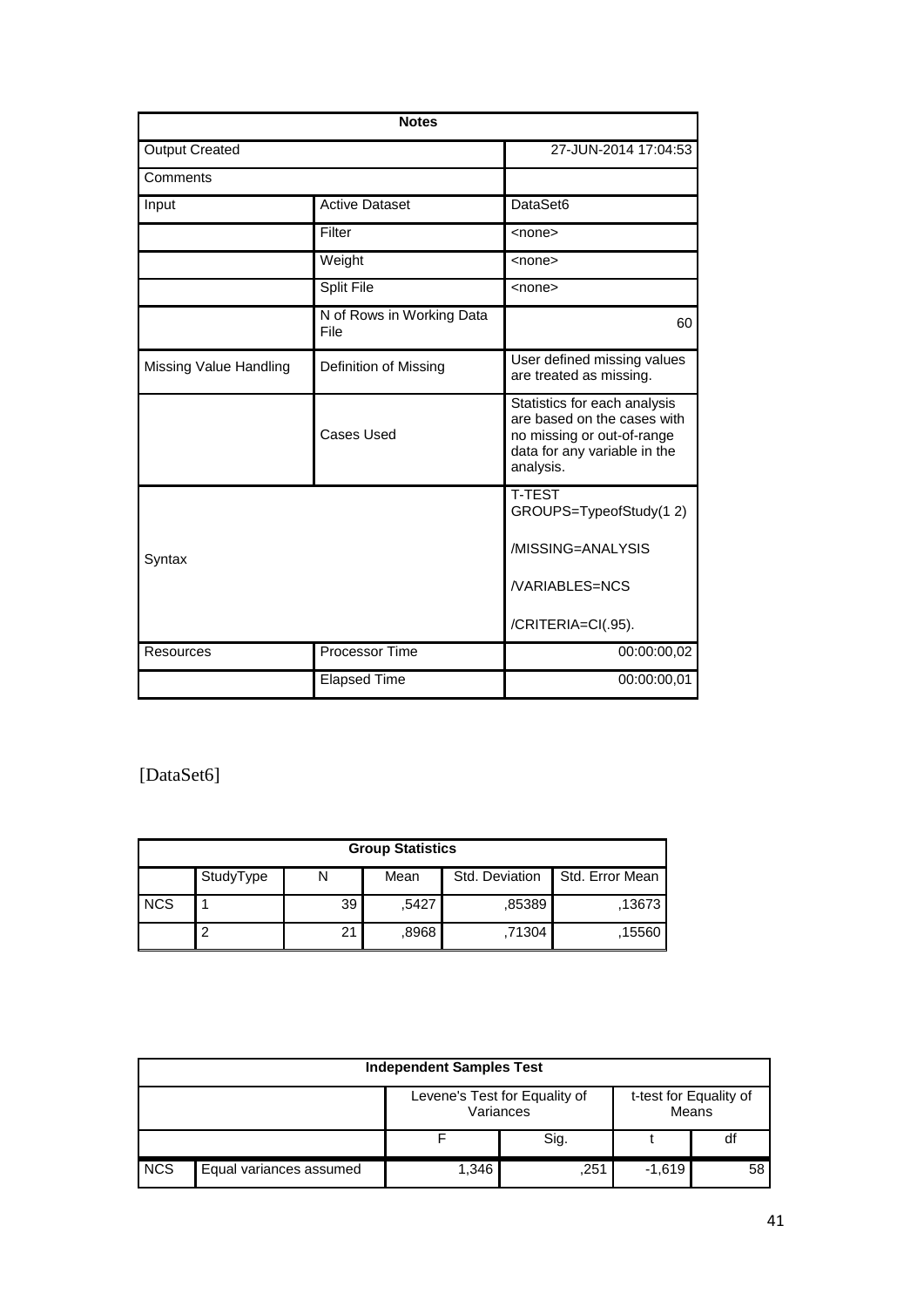|  | Equal variances not<br>assumed |  | 700<br>∪ะ<br>-<br>. . | ωı |
|--|--------------------------------|--|-----------------------|----|
|--|--------------------------------|--|-----------------------|----|

|            | <b>Independent Samples Test</b> |                              |                           |                                 |                                                        |  |  |  |
|------------|---------------------------------|------------------------------|---------------------------|---------------------------------|--------------------------------------------------------|--|--|--|
|            |                                 | t-test for Equality of Means |                           |                                 |                                                        |  |  |  |
|            |                                 | Sig. (2-tailed)              | Mean<br><b>Difference</b> | Std. Error<br><b>Difference</b> | 95% Confidence<br>Interval of the<br><b>Difference</b> |  |  |  |
|            |                                 |                              |                           |                                 | Lower                                                  |  |  |  |
| <b>NCS</b> | Equal variances assumed         | .111                         | $-0.35409$                | ,21872                          | $-79191$                                               |  |  |  |
|            | Equal variances not<br>assumed  | .094                         | $-.35409$                 | ,20714                          | $-77061$                                               |  |  |  |

| <b>Independent Samples Test</b> |                             |                                                     |  |  |
|---------------------------------|-----------------------------|-----------------------------------------------------|--|--|
|                                 |                             | t-test for Equality of Means                        |  |  |
|                                 |                             | 95% Confidence Interval of the<br><b>Difference</b> |  |  |
|                                 |                             | Upper                                               |  |  |
| <b>NCS</b>                      | Equal variances assumed     | ,08373                                              |  |  |
|                                 | Equal variances not assumed | .06243                                              |  |  |

# T-TEST GROUPS=TypeofStudy(1 2)

/MISSING=ANALYSIS

/VARIABLES=NCCR

/CRITERIA=CI(.95).

# **T-Test**

|                       | <b>Notes</b>              |                      |
|-----------------------|---------------------------|----------------------|
| <b>Output Created</b> |                           | 27-JUN-2014 17:09:02 |
| Comments              |                           |                      |
| Input                 | <b>Active Dataset</b>     | DataSet6             |
|                       | Filter                    | $none$               |
|                       | Weight                    | $none$               |
|                       | Split File                | $none$               |
|                       | N of Rows in Working Data | 60                   |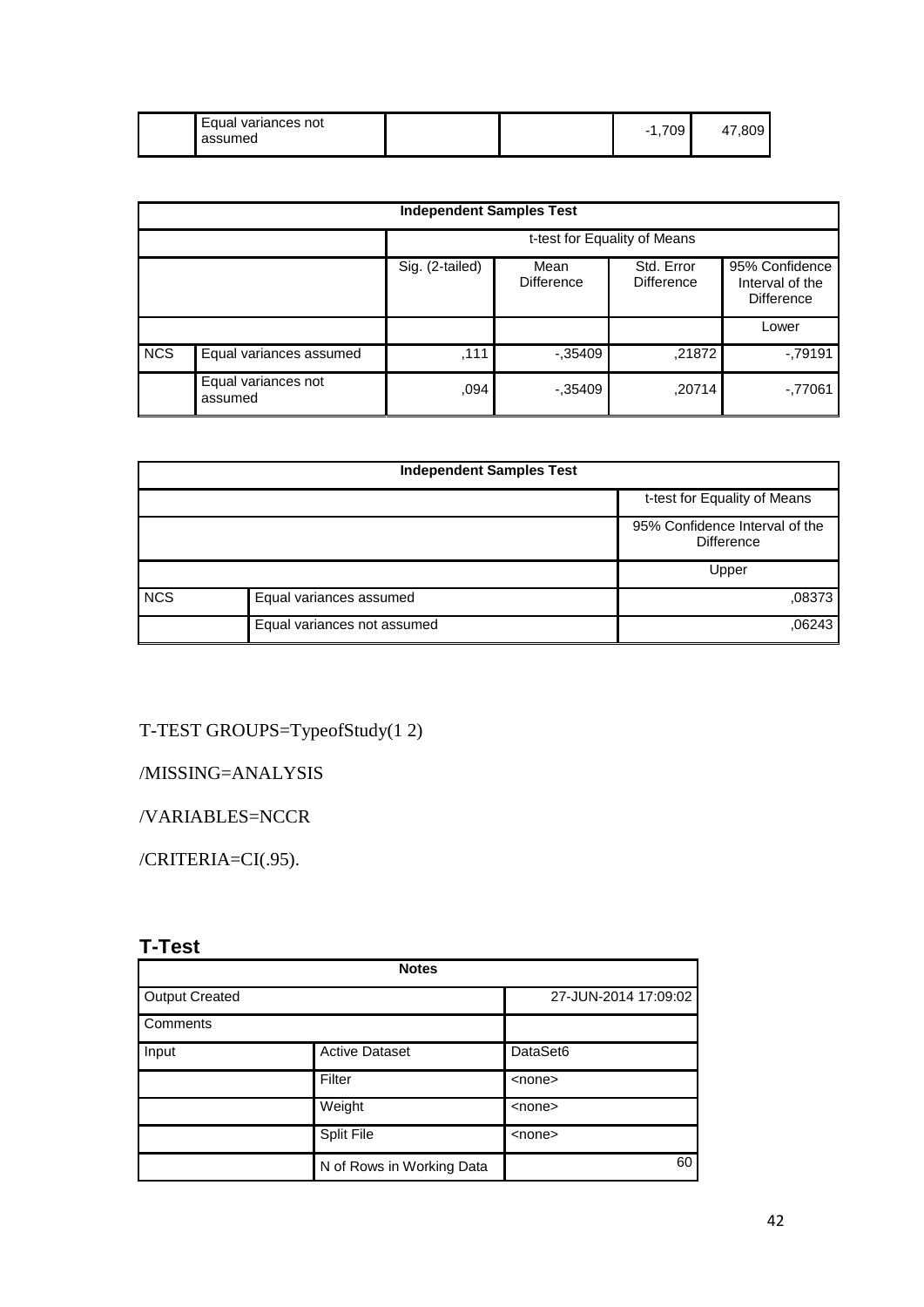|                        | File                  |                                                                                                                                        |
|------------------------|-----------------------|----------------------------------------------------------------------------------------------------------------------------------------|
| Missing Value Handling | Definition of Missing | User defined missing values<br>are treated as missing.                                                                                 |
|                        | Cases Used            | Statistics for each analysis<br>are based on the cases with<br>no missing or out-of-range<br>data for any variable in the<br>analysis. |
|                        |                       | <b>T-TEST</b><br>GROUPS=TypeofStudy(12)                                                                                                |
| Syntax                 |                       | /MISSING=ANALYSIS                                                                                                                      |
|                        |                       | /VARIABLES=NCCR                                                                                                                        |
|                        |                       | /CRITERIA=CI(.95).                                                                                                                     |
| Resources              | Processor Time        | 00:00:00,00                                                                                                                            |
|                        | <b>Elapsed Time</b>   | 00:00:00.01                                                                                                                            |

# [DataSet6]

| <b>Group Statistics</b> |           |    |          |                |                 |  |
|-------------------------|-----------|----|----------|----------------|-----------------|--|
|                         | StudyType |    | Mean     | Std. Deviation | Std. Error Mean |  |
| <b>NCCR</b>             |           | 38 | ,3219    | .57146         | .09270          |  |
|                         | 2         | 19 | $-.0708$ | .55071         | .12634          |  |

|             | <b>Independent Samples Test</b> |                                                                               |      |       |        |  |  |  |
|-------------|---------------------------------|-------------------------------------------------------------------------------|------|-------|--------|--|--|--|
|             |                                 | Levene's Test for Equality of<br>t-test for Equality of<br>Variances<br>Means |      |       |        |  |  |  |
|             |                                 |                                                                               |      | df    |        |  |  |  |
| <b>NCCR</b> | Equal variances assumed         | ,017                                                                          | .896 | 2,475 | 55     |  |  |  |
|             | Equal variances not<br>assumed  |                                                                               |      | 2,506 | 37,335 |  |  |  |

| <b>Independent Samples Test</b> |                         |                                                                                                                                           |        |        |        |  |
|---------------------------------|-------------------------|-------------------------------------------------------------------------------------------------------------------------------------------|--------|--------|--------|--|
|                                 |                         | t-test for Equality of Means                                                                                                              |        |        |        |  |
|                                 |                         | 95% Confidence<br>Sig. (2-tailed)<br>Std. Error<br>Mean<br>Interval of the<br><b>Difference</b><br><b>Difference</b><br><b>Difference</b> |        |        |        |  |
|                                 |                         |                                                                                                                                           |        |        | Lower  |  |
| <b>NCCR</b>                     | Equal variances assumed | ,016                                                                                                                                      | ,39272 | .15868 | .07471 |  |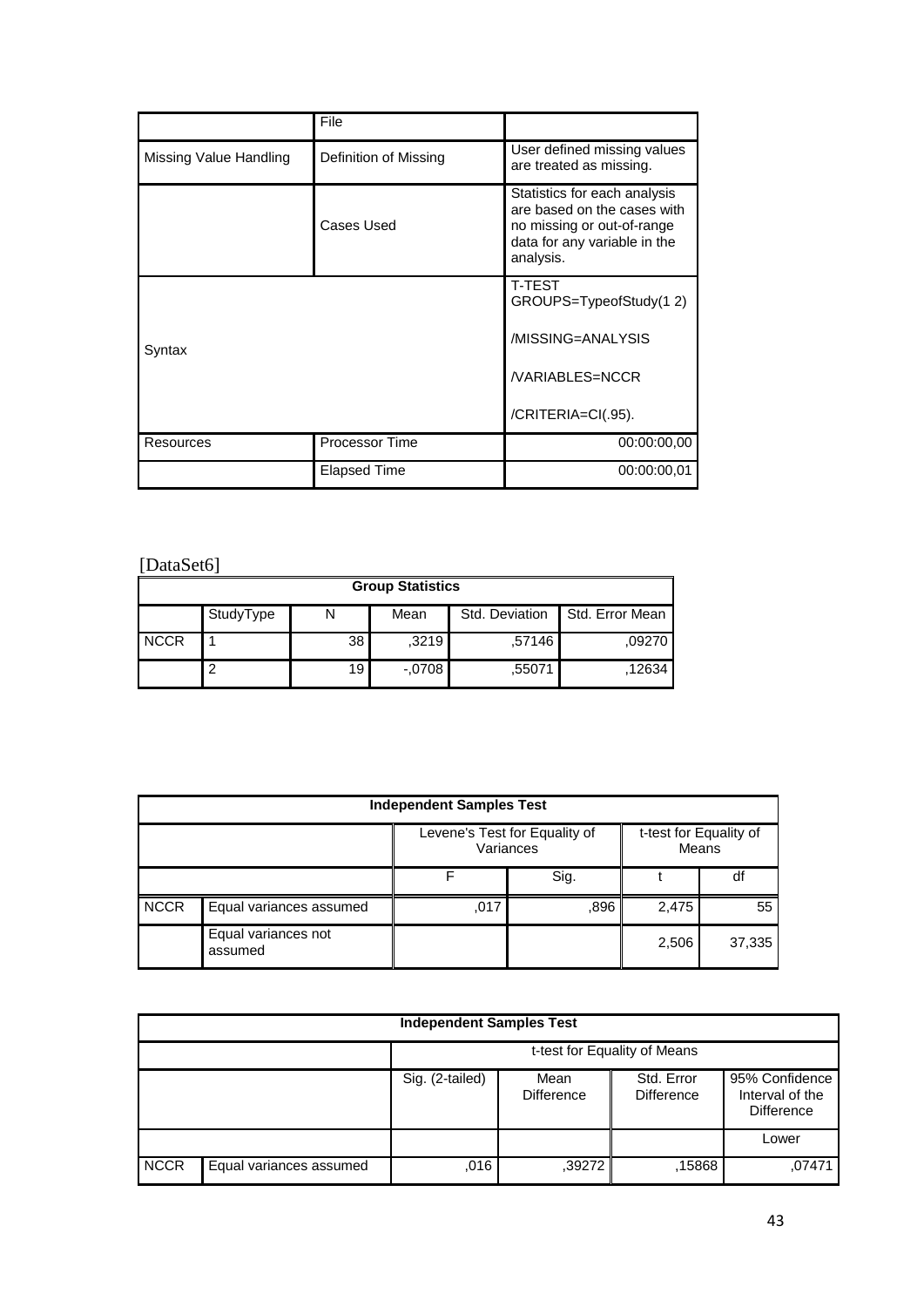| Equal<br>variances not<br>assumed | ,017 | .39272 | 1567 <sup>°</sup> | 710,<br>ັບບບ |
|-----------------------------------|------|--------|-------------------|--------------|
|-----------------------------------|------|--------|-------------------|--------------|

| <b>Independent Samples Test</b> |                             |                                                     |  |  |
|---------------------------------|-----------------------------|-----------------------------------------------------|--|--|
|                                 |                             | t-test for Equality of Means                        |  |  |
|                                 |                             | 95% Confidence Interval of the<br><b>Difference</b> |  |  |
|                                 |                             | Upper                                               |  |  |
| <b>NCCR</b>                     | Equal variances assumed     | .71073                                              |  |  |
|                                 | Equal variances not assumed | ,71013                                              |  |  |

# SORT CASES BY TypeofStudy.

# SPLIT FILE SEPARATE BY TypeofStudy.

### DESCRIPTIVES VARIABLES=Gex NCS NCCR

### /STATISTICS=MEAN STDDEV MIN MAX.

### **Descriptives**

| <b>Notes</b>           |                                   |                                                                                                       |  |  |  |  |
|------------------------|-----------------------------------|-------------------------------------------------------------------------------------------------------|--|--|--|--|
| <b>Output Created</b>  | 27-JUN-2014 17:10:58              |                                                                                                       |  |  |  |  |
| Comments               |                                   |                                                                                                       |  |  |  |  |
| Input                  | <b>Active Dataset</b>             | DataSet6                                                                                              |  |  |  |  |
|                        | Filter                            | <none></none>                                                                                         |  |  |  |  |
|                        | Weight                            | <none></none>                                                                                         |  |  |  |  |
|                        | Split File                        | StudyType                                                                                             |  |  |  |  |
|                        | N of Rows in Working Data<br>File | 60                                                                                                    |  |  |  |  |
| Missing Value Handling | Definition of Missing             | User defined missing values<br>are treated as missing.                                                |  |  |  |  |
|                        | Cases Used                        | All non-missing data are<br>used.                                                                     |  |  |  |  |
| Syntax                 |                                   | <b>DESCRIPTIVES</b><br><b>VARIABLES=Gex NCS</b><br><b>NCCR</b><br>/STATISTICS=MEAN<br>STDDEV MIN MAX. |  |  |  |  |
| Resources              | <b>Processor Time</b>             | 00:00:00,00                                                                                           |  |  |  |  |
|                        | <b>Elapsed Time</b>               | 00:00:00,04                                                                                           |  |  |  |  |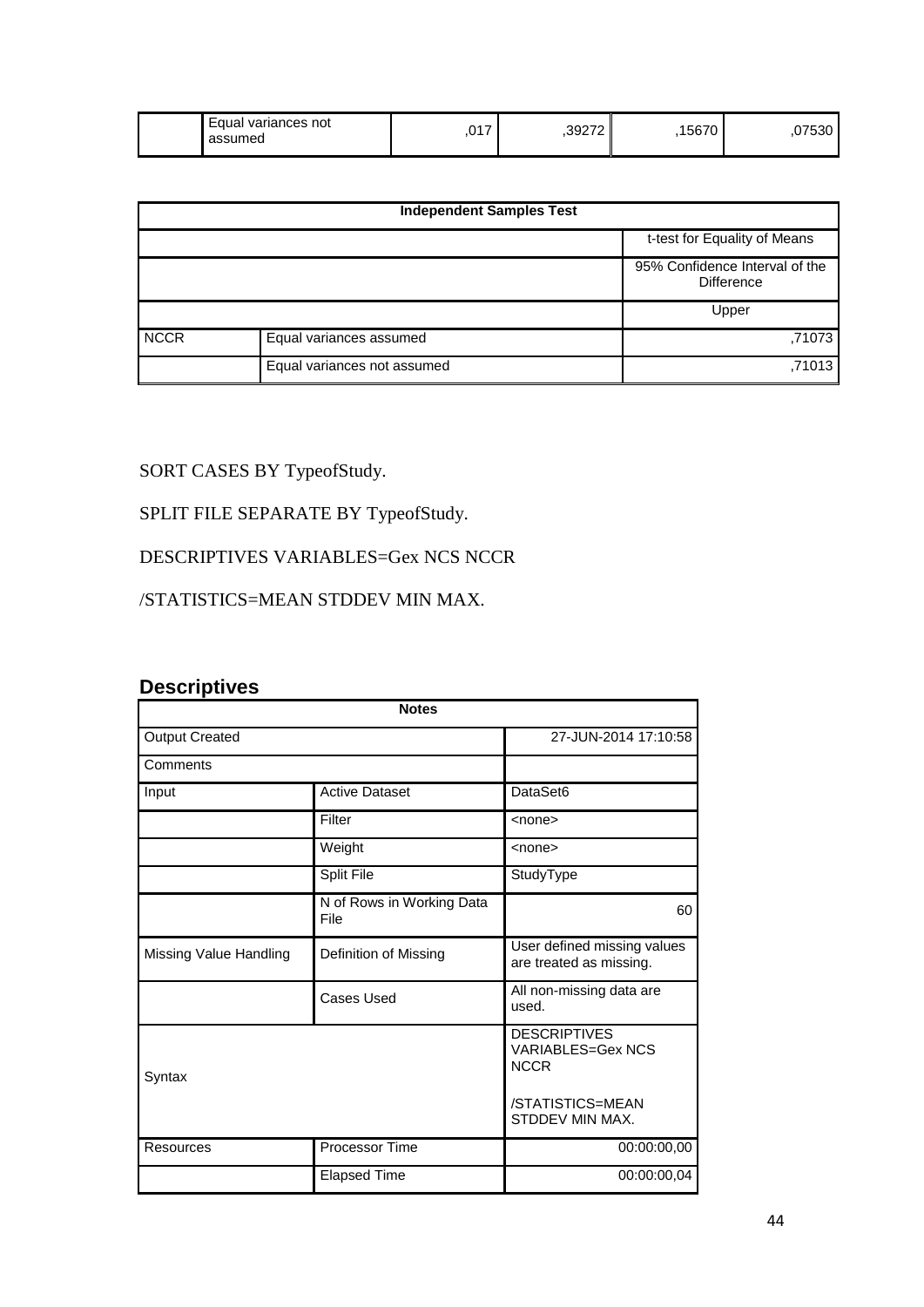[DataSet6]

# **StudyType = 1**

| <b>Descriptive Statistics<sup>a</sup></b> |    |         |         |         |                |  |
|-------------------------------------------|----|---------|---------|---------|----------------|--|
|                                           | Ν  | Minimum | Maximum | Mean    | Std. Deviation |  |
| Gex                                       | 39 | $-2,89$ | 2,04    | $-7771$ | 1,37821        |  |
| <b>NCS</b>                                | 39 | $-1,17$ | 2,28    | .5427   | ,85389         |  |
| <b>NCCR</b>                               | 38 | $-.72$  | 1,64    | .3219   | .57146         |  |
| Valid N (listwise)                        | 38 |         |         |         |                |  |

a. StudyType = 1

### **StudyType = 2**

| . .<br><b>Descriptive Statistics<sup>a</sup></b> |    |         |         |         |                |  |
|--------------------------------------------------|----|---------|---------|---------|----------------|--|
|                                                  | Ν  | Minimum | Maximum | Mean    | Std. Deviation |  |
| Gex                                              | 21 | $-1,89$ | 2,71    | ,4942   | 1,27190        |  |
| <b>NCS</b>                                       | 21 | $-0.33$ | 2,28    | .8968   | ,71304         |  |
| <b>NCCR</b>                                      | 19 | $-1,16$ | .99     | $-0708$ | ,55071         |  |
| Valid N (listwise)                               | 19 |         |         |         |                |  |

a. StudyType = 2

SPLIT FILE OFF.

DESCRIPTIVES VARIABLES=Gex NCS NCCR

/STATISTICS=MEAN STDDEV MIN MAX.

# **Descriptives**

| <b>Notes</b>   |                      |
|----------------|----------------------|
| Output Created | 27-JUN-2014 17:11:19 |
| Comments       |                      |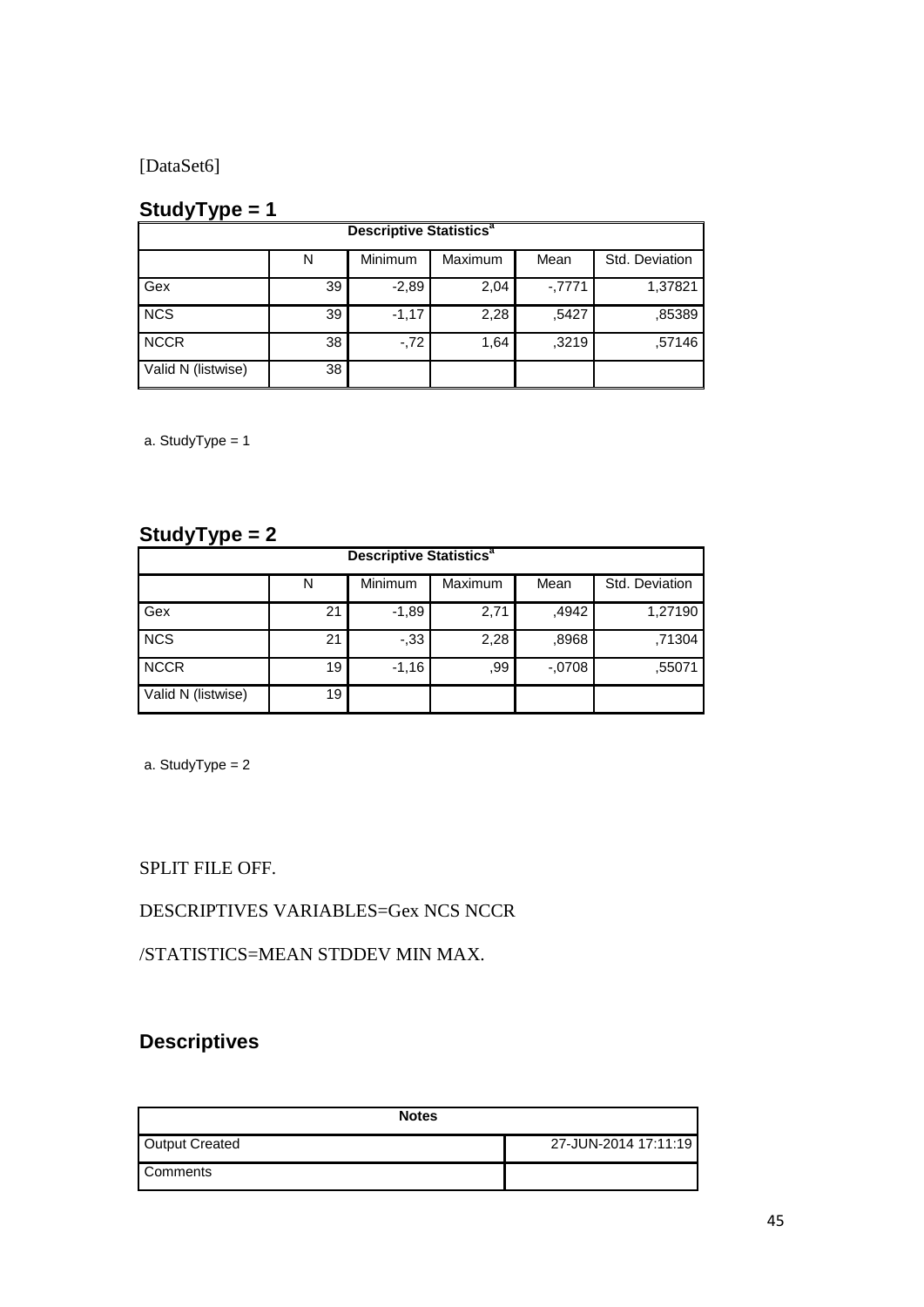| Input                  | <b>Active Dataset</b>             | DataSet6                                                       |
|------------------------|-----------------------------------|----------------------------------------------------------------|
|                        | Filter                            | <none></none>                                                  |
|                        | Weight                            | $nonez$                                                        |
|                        | Split File                        | <none></none>                                                  |
|                        | N of Rows in Working Data<br>File | 60                                                             |
| Missing Value Handling | Definition of Missing             | User defined missing values<br>are treated as missing.         |
|                        | Cases Used                        | All non-missing data are<br>used.                              |
| Syntax                 |                                   | <b>DESCRIPTIVES</b><br><b>VARIABLES=Gex NCS</b><br><b>NCCR</b> |
|                        |                                   | /STATISTICS=MEAN<br>STDDEV MIN MAX.                            |
| Resources              | Processor Time                    | 00:00:00,00                                                    |
|                        | Elapsed Time                      | 00:00:00,00                                                    |

### [DataSet6]

| <b>Descriptive Statistics</b> |    |         |         |         |                |  |
|-------------------------------|----|---------|---------|---------|----------------|--|
|                               | N  | Minimum | Maximum | Mean    | Std. Deviation |  |
| Gex                           | 60 | $-2,89$ | 2,71    | $-3322$ | 1,46481        |  |
| <b>NCS</b>                    | 60 | $-1,17$ | 2,28    | .6667   | .81912         |  |
| <b>NCCR</b>                   | 57 | $-1,16$ | 1,64    | .1910   | .59003         |  |
| Valid N (listwise)            | 57 |         |         |         |                |  |

**GET** 

FILE='C:\Users\Lea\dwhelper\Desktop\studie\3\BA-these\Exp\DATA\Main.sav'.

DATASET NAME DataSet1 WINDOW=FRONT.

MIXED response BY Gender TypeofStudy WITH Gex NCS NCCR

/CRITERIA=CIN(95) MXITER(100) MXSTEP(10) SCORING(1) SINGULAR(0.000000000001) HCONVERGE(0, ABSOLUTE) LCONVERGE(0, ABSOLUTE) PCONVERGE(0.000001, ABSOLUTE)

/FIXED=Gender TypeofStudy Gex NCS NCCR Gex\*NCS Gex\*NCCR TypeofStudy\*Gex TypeofStudy\*NCS TypeofStudy\*NCCR | SSTYPE(3)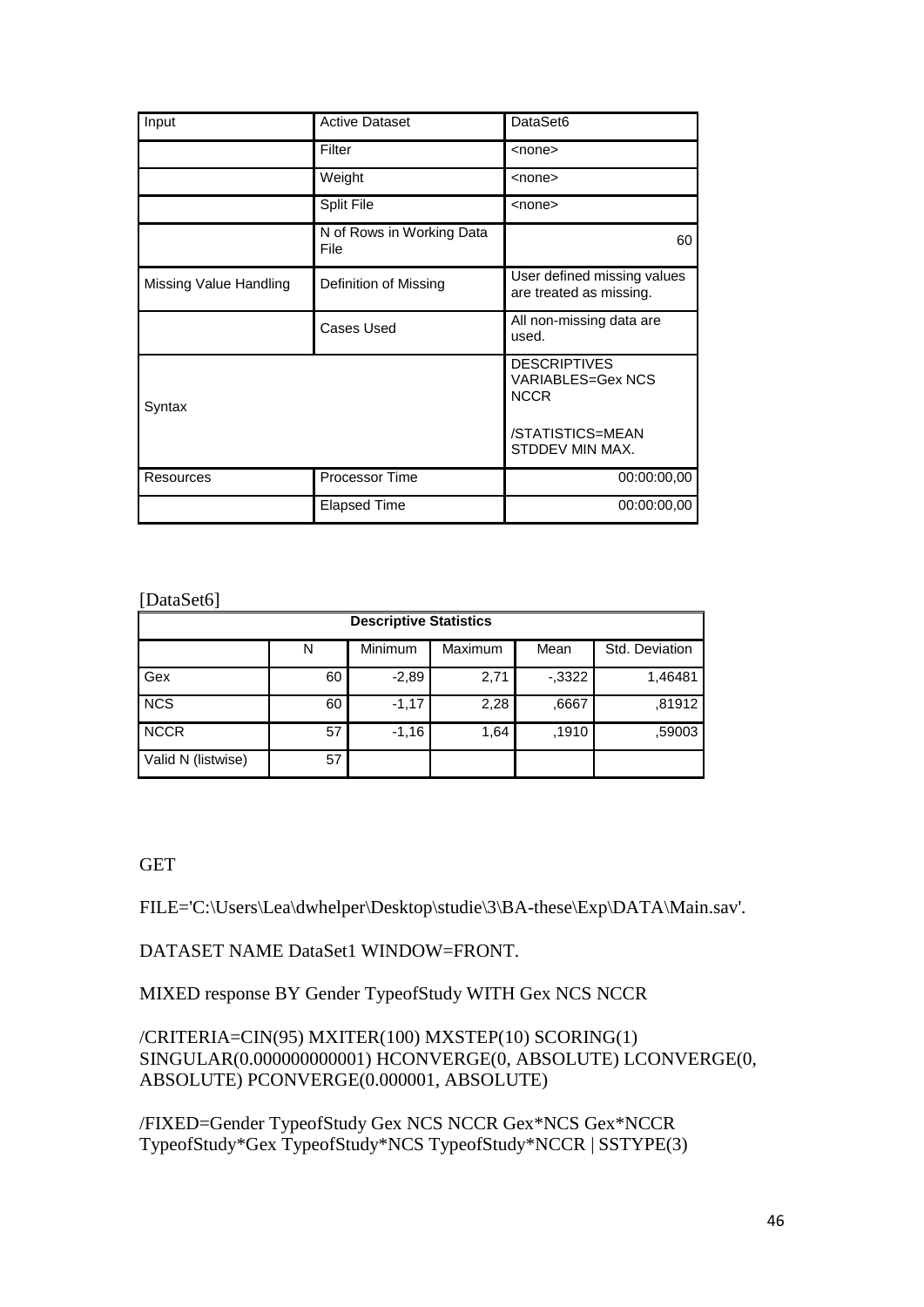### /METHOD=REML

/PRINT=SOLUTION

/RANDOM=INTERCEPT | SUBJECT(participant) COVTYPE(VC)

/RANDOM=INTERCEPT | SUBJECT(prime) COVTYPE(VC)

/RANDOM=INTERCEPT | SUBJECT(item) COVTYPE(VC).

## **Mixed Model Analysis**

|                           | <b>Notes</b>                      |                                                                                      |  |  |  |  |  |
|---------------------------|-----------------------------------|--------------------------------------------------------------------------------------|--|--|--|--|--|
| <b>Output Created</b>     |                                   | 01-JUL-2014 13:22:22                                                                 |  |  |  |  |  |
| Comments                  |                                   |                                                                                      |  |  |  |  |  |
| Input                     | Data                              | C:\Users\Lea\dwhelper\Desktop\studie\3\BA-<br>these\Exp\DATA\Main.sav                |  |  |  |  |  |
|                           | <b>Active Dataset</b>             | DataSet1                                                                             |  |  |  |  |  |
|                           | Filter                            | $none$                                                                               |  |  |  |  |  |
|                           | Weight                            | $nonez$                                                                              |  |  |  |  |  |
|                           | <b>Split File</b>                 | <none></none>                                                                        |  |  |  |  |  |
|                           | N of Rows in<br>Working Data File | 7200                                                                                 |  |  |  |  |  |
| Missing Value<br>Handling | Definition of Missing             | User-defined missing values are treated as<br>missing.                               |  |  |  |  |  |
|                           | Cases Used                        | Statistics are based on all cases with valid<br>data for all variables in the model. |  |  |  |  |  |

| <b>Notes</b> |                                                                                                                                                                                     |
|--------------|-------------------------------------------------------------------------------------------------------------------------------------------------------------------------------------|
|              | MIXED response BY Gender<br>TypeofStudy WITH Gex NCS<br><b>NCCR</b>                                                                                                                 |
| Syntax       | /CRITERIA=CIN(95)<br>MXITER(100) MXSTEP(10)<br>SCORING(1)<br>SINGULAR(0.000000000001)<br>HCONVERGE(0,<br>ABSOLUTE)<br>LCONVERGE(0,<br>ABSOLUTE)<br>PCONVERGE(0.000001,<br>ABSOLUTE) |
|              | /FIXED=Gender TypeofStudy<br>Gex NCS NCCR Gex*NCS<br>Gex*NCCR TypeofStudy*Gex                                                                                                       |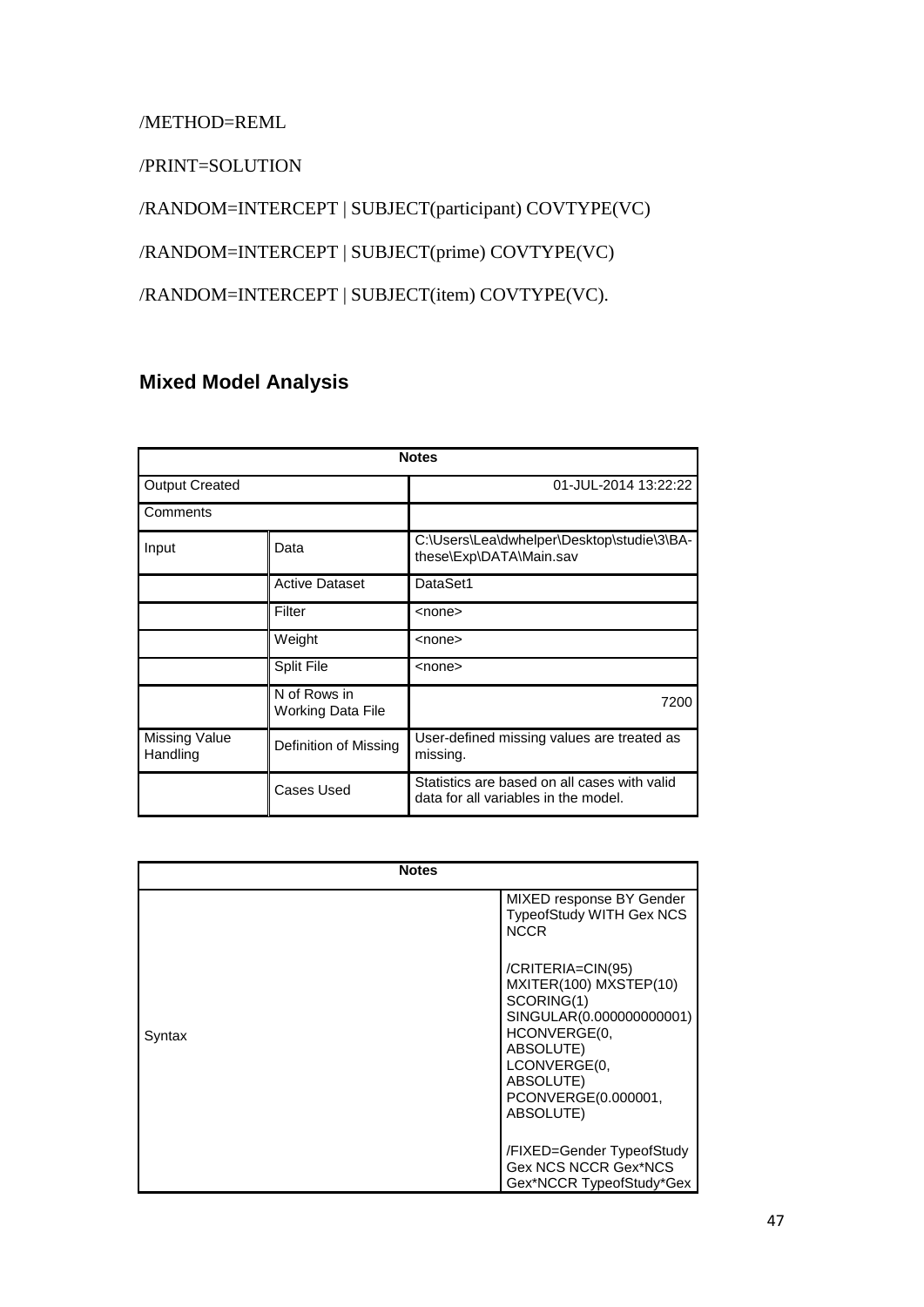|           | TypeofStudy*NCS<br>TypeofStudy*NCCR  <br>SSTYPE(3) |                                                            |
|-----------|----------------------------------------------------|------------------------------------------------------------|
|           |                                                    | /METHOD=REML                                               |
|           |                                                    | /PRINT=SOLUTION                                            |
|           |                                                    | /RANDOM=INTERCEPT  <br>SUBJECT(participant)<br>COVTYPE(VC) |
|           |                                                    | /RANDOM=INTERCEPT  <br>SUBJECT(prime)<br>COVTYPE(VC)       |
|           |                                                    | /RANDOM=INTERCEPT  <br>SUBJECT(item)<br>COVTYPE(VC).       |
| Resources | Processor Time                                     | 00:00:00.23                                                |
|           | <b>Elapsed Time</b>                                | 00:00:00,28                                                |

| <b>Model Dimension<sup>a</sup></b> |                        |                     |                         |                         |  |
|------------------------------------|------------------------|---------------------|-------------------------|-------------------------|--|
|                                    |                        | Number of<br>Levels | Covariance<br>Structure | Number of<br>Parameters |  |
| <b>Fixed Effects</b>               | Intercept              | 1                   |                         | $\overline{1}$          |  |
|                                    | Gender                 | $\overline{2}$      |                         | 1                       |  |
|                                    | TypeofStudy            | $\overline{c}$      |                         | 1                       |  |
|                                    | Gex                    | 1                   |                         | 1                       |  |
|                                    | <b>NCS</b>             | 1                   |                         | $\mathbf{1}$            |  |
|                                    | <b>NCCR</b>            | 1                   |                         | $\mathbf{1}$            |  |
|                                    | Gex * NCS              | 1                   |                         | $\mathbf{1}$            |  |
|                                    | Gex * NCCR             | 1                   |                         | 1                       |  |
|                                    | TypeofStudy * Gex      | $\overline{c}$      |                         | 1                       |  |
|                                    | TypeofStudy * NCS      | $\overline{c}$      |                         | $\mathbf{1}$            |  |
|                                    | TypeofStudy * NCCR     | $\overline{2}$      |                         | $\mathbf{1}$            |  |
| <b>Random Effects</b>              | Intercept <sup>b</sup> | 1                   | Variance<br>Components  | 1                       |  |
|                                    | Intercept <sup>b</sup> | 1                   | Variance<br>Components  | 1                       |  |
|                                    | Intercept <sup>b</sup> | 1                   | Variance<br>Components  | 1                       |  |
| Residual                           |                        |                     |                         | $\mathbf{1}$            |  |
| Total                              |                        | 19                  |                         | 15                      |  |

# [DataSet1] C:\Users\Lea\dwhelper\Desktop\studie\3\BA-these\Exp\DATA\Main.sav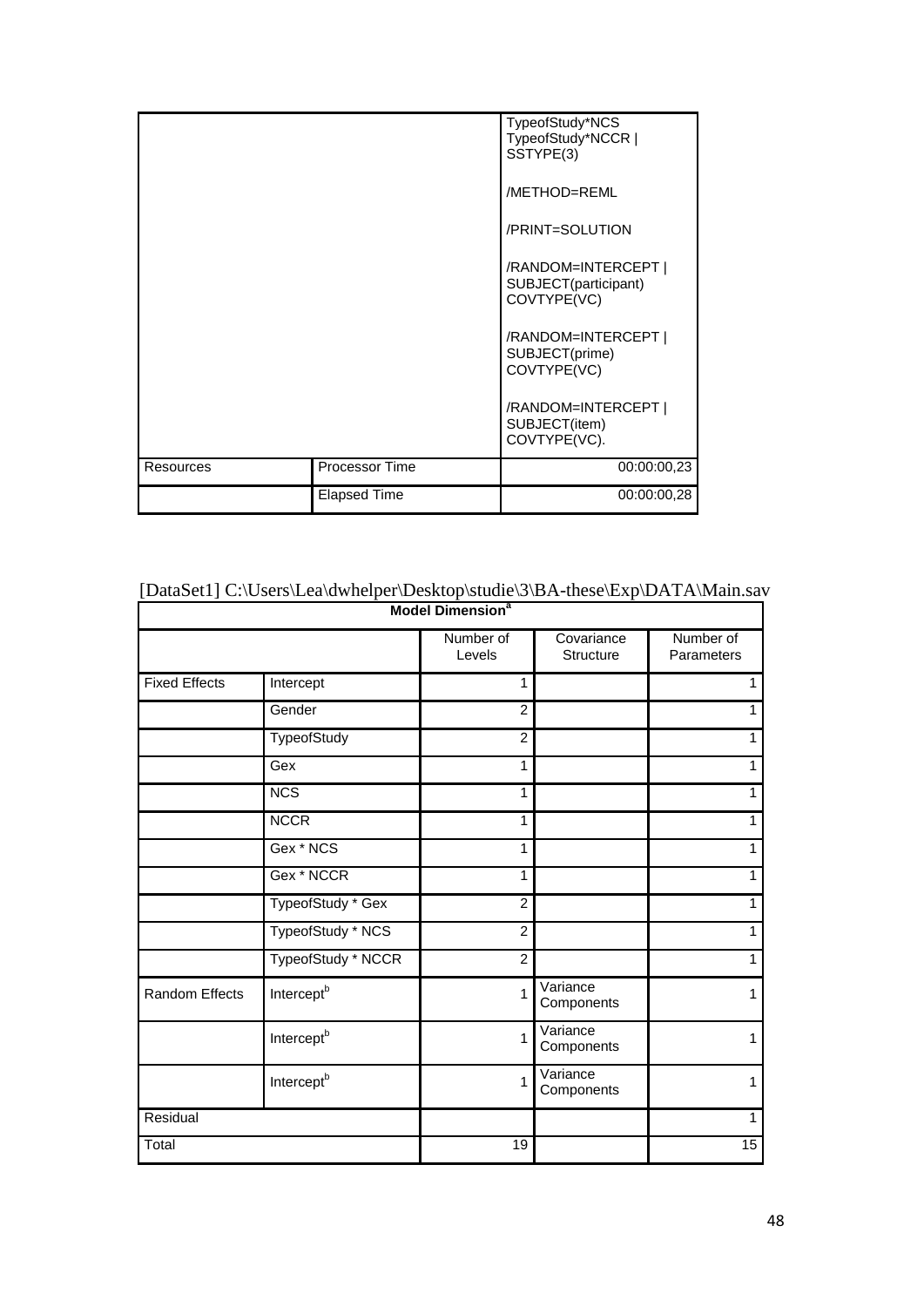| <b>Model Dimension<sup>a</sup></b> |                        |                          |  |
|------------------------------------|------------------------|--------------------------|--|
|                                    |                        | <b>Subject Variables</b> |  |
| <b>Fixed Effects</b>               | Intercept              |                          |  |
|                                    | Gender                 |                          |  |
|                                    | TypeofStudy            |                          |  |
|                                    | Gex                    |                          |  |
|                                    | <b>NCS</b>             |                          |  |
|                                    | <b>NCCR</b>            |                          |  |
|                                    | Gex * NCS              |                          |  |
|                                    | Gex * NCCR             |                          |  |
|                                    | TypeofStudy * Gex      |                          |  |
|                                    | TypeofStudy * NCS      |                          |  |
|                                    | TypeofStudy * NCCR     |                          |  |
| <b>Random Effects</b>              | Intercept <sup>b</sup> | participant              |  |
|                                    | Intercept <sup>b</sup> | prime                    |  |
|                                    | Intercept <sup>b</sup> | item                     |  |
| Residual                           |                        |                          |  |
| Total                              |                        |                          |  |

a. Dependent Variable: response.

b. As of version 11.5, the syntax rules for the RANDOM subcommand have changed. Your command syntax may yield results that differ from those produced by prior versions. If you are using version 11 syntax, please consult the current syntax reference guide for more information.

| <b>Information Criteria<sup>a</sup></b> |           |  |  |  |
|-----------------------------------------|-----------|--|--|--|
| -2 Restricted Log Likelihood            | 23790,407 |  |  |  |
| Akaike's Information<br>Criterion (AIC) | 23798,407 |  |  |  |
| Hurvich and Tsai's Criterion<br>(AICC)  | 23798,413 |  |  |  |
| Bozdogan's Criterion (CAIC)             | 23829,649 |  |  |  |
| Schwarz's Bayesian Criterion<br>(BIC)   | 23825,649 |  |  |  |

The information criteria are displayed in smaller-is-better forms.<sup>a</sup>

a. Dependent Variable: response.

## **Fixed Effects**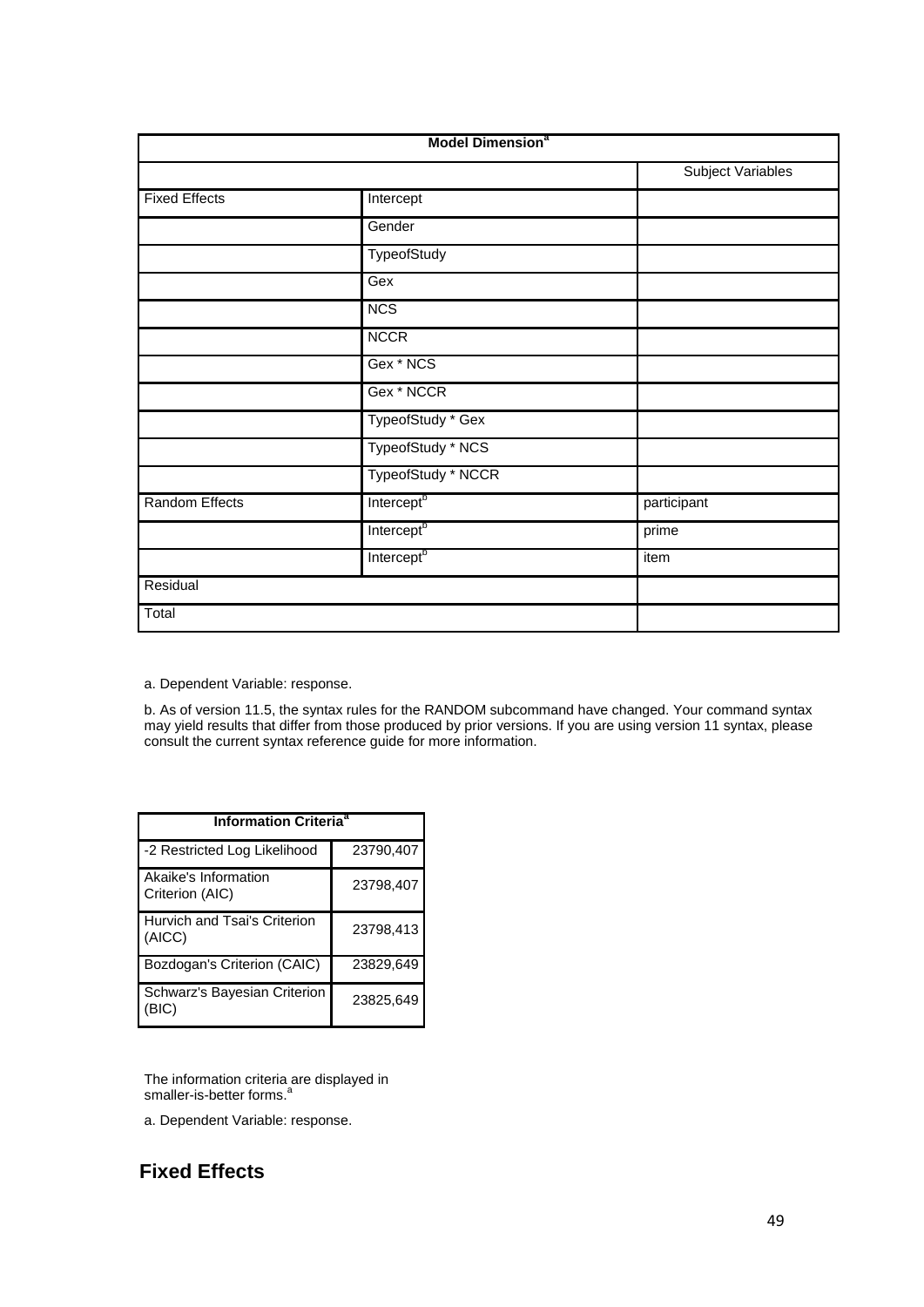| Type III Tests of Fixed Effects <sup>a</sup> |              |                |         |      |  |
|----------------------------------------------|--------------|----------------|---------|------|--|
| Source                                       | Numerator df | Denominator df | F       | Sig. |  |
| Intercept                                    |              | 40,463         | 120,032 | ,000 |  |
| Gender                                       | 1            | 45,002         | ,026    | ,874 |  |
| TypeofStudy                                  |              | 44,999         | 1,953   | ,169 |  |
| Gex                                          | 1            | 44,999         | ,002    | ,965 |  |
| <b>NCS</b>                                   | 1            | 44,999         | ,027    | ,871 |  |
| <b>NCCR</b>                                  | 1            | 45,000         | 2,057   | ,158 |  |
| Gex * NCS                                    |              | 45,000         | 1,026   | ,316 |  |
| Gex * NCCR                                   | 1            | 45,004         | 2,457   | ,124 |  |
| TypeofStudy * Gex                            |              | 44,999         | ,312    | ,579 |  |
| TypeofStudy * NCS                            |              | 45,000         | ,187    | .668 |  |
| TypeofStudy * NCCR                           |              | 45,002         | ,759    | ,388 |  |

a. Dependent Variable: response.

| <b>Estimates of Fixed Effects<sup>a</sup></b> |                |            |        |          |      |                               |
|-----------------------------------------------|----------------|------------|--------|----------|------|-------------------------------|
| Parameter                                     | Estimate       | Std. Error | df     | t        | Sig. | 95%<br>Confidence<br>Interval |
|                                               |                |            |        |          |      | Lower Bound                   |
| Intercept                                     | 3,322795       | ,376912    | 67,013 | 8,816    | ,000 | 2,570479                      |
| [Gender=1]                                    | $-0.035903$    | ,224242    | 45,002 | $-160$   | ,874 | $-0.487548$                   |
| [Gender=2]                                    | 0 <sub>p</sub> | 0          |        |          |      |                               |
| [TypeofStudy=1]                               | $-420878$      | ,301193    | 44,999 | $-1,397$ | ,169 | $-1,027512$                   |
| [TypeofStudy=2]                               | 0 <sub>p</sub> | 0          |        |          |      |                               |
| Gex                                           | ,048912        | ,146997    | 44,999 | ,333     | ,741 | $-247155$                     |
| <b>NCS</b>                                    | $-.041976$     | ,227533    | 44,999 | $-184$   | ,854 | $-0.500251$                   |
| <b>NCCR</b>                                   | ,420042        | ,299193    | 44,999 | 1,404    | ,167 | -,182563                      |
| Gex * NCS                                     | $-.078097$     | ,077096    | 45,000 | $-1,013$ | .316 | $-233377$                     |
| Gex * NCCR                                    | ,185246        | ,118169    | 45,004 | 1,568    | ,124 | $-052758$                     |
| [TypeofStudy=1] * Gex                         | $-.089100$     | ,159447    | 44,999 | $-0.559$ | ,579 | $-410242$                     |
| [TypeofStudy=2] * Gex                         | 0 <sub>p</sub> | 0          |        |          |      |                               |
| [TypeofStudy=1] * NCS                         | ,127349        | ,294599    | 45,000 | ,432     | ,668 | $-0.466005$                   |
| [TypeofStudy=2] * NCS                         | 0 <sub>p</sub> | $\Omega$   |        |          |      |                               |
| [TypeofStudy=1] * NCCR                        | $-0.315158$    | ,361789    | 45,002 | $-0.871$ | ,388 | $-1,043837$                   |
| [TypeofStudy=2] * NCCR                        | 0 <sub>p</sub> | 0          |        |          |      |                               |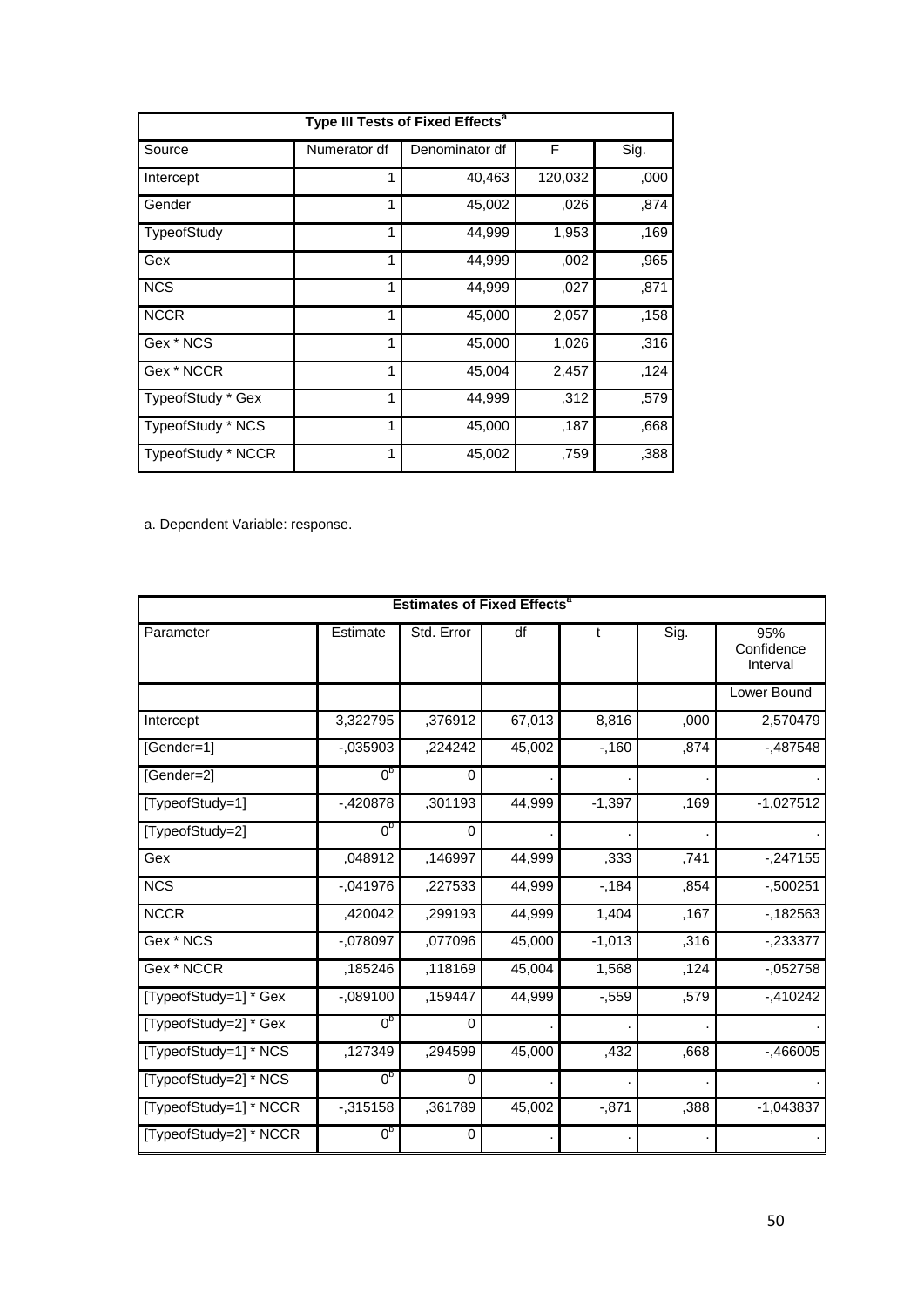| <b>Estimates of Fixed Effects<sup>a</sup></b> |                         |  |  |
|-----------------------------------------------|-------------------------|--|--|
| Parameter                                     | 95% Confidence Interval |  |  |
|                                               | <b>Upper Bound</b>      |  |  |
| Intercept                                     | 4,075111                |  |  |
| [Gender=1]                                    | ,415742                 |  |  |
| [Gender=2]                                    | b                       |  |  |
| [TypeofStudy=1]                               | ,185755                 |  |  |
| [TypeofStudy=2]                               | b                       |  |  |
| Gex                                           | ,344979                 |  |  |
| <b>NCS</b>                                    | ,416299                 |  |  |
| <b>NCCR</b>                                   | 1,022648                |  |  |
| Gex * NCS                                     | ,077182                 |  |  |
| Gex * NCCR                                    | ,423250                 |  |  |
| [TypeofStudy=1] * Gex                         | ,232043                 |  |  |
| [TypeofStudy=2] * Gex                         | þ                       |  |  |
| [TypeofStudy=1] * NCS                         | ,720703                 |  |  |
| [TypeofStudy=2] * NCS                         | þ                       |  |  |
| [TypeofStudy=1] * NCCR                        | ,413522                 |  |  |
| [TypeofStudy=2] * NCCR                        | b.                      |  |  |

a. Dependent Variable: response.

b. This parameter is set to zero because it is redundant.

## **Covariance Parameters**

| <b>Estimates of Covariance Parameters<sup>a</sup></b> |          |          |            |  |
|-------------------------------------------------------|----------|----------|------------|--|
| Parameter                                             |          | Estimate | Std. Error |  |
| Residual                                              |          | 1,933231 | .033562    |  |
| Intercept [subject $=$<br>participant]                | Variance | .357883  | ,078847    |  |
| $Intercept [subject = prime]$                         | Variance | .942792  | .307751    |  |
| Intercept [subject = item]                            | Variance | ,070830  | .045889    |  |

a. Dependent Variable: response.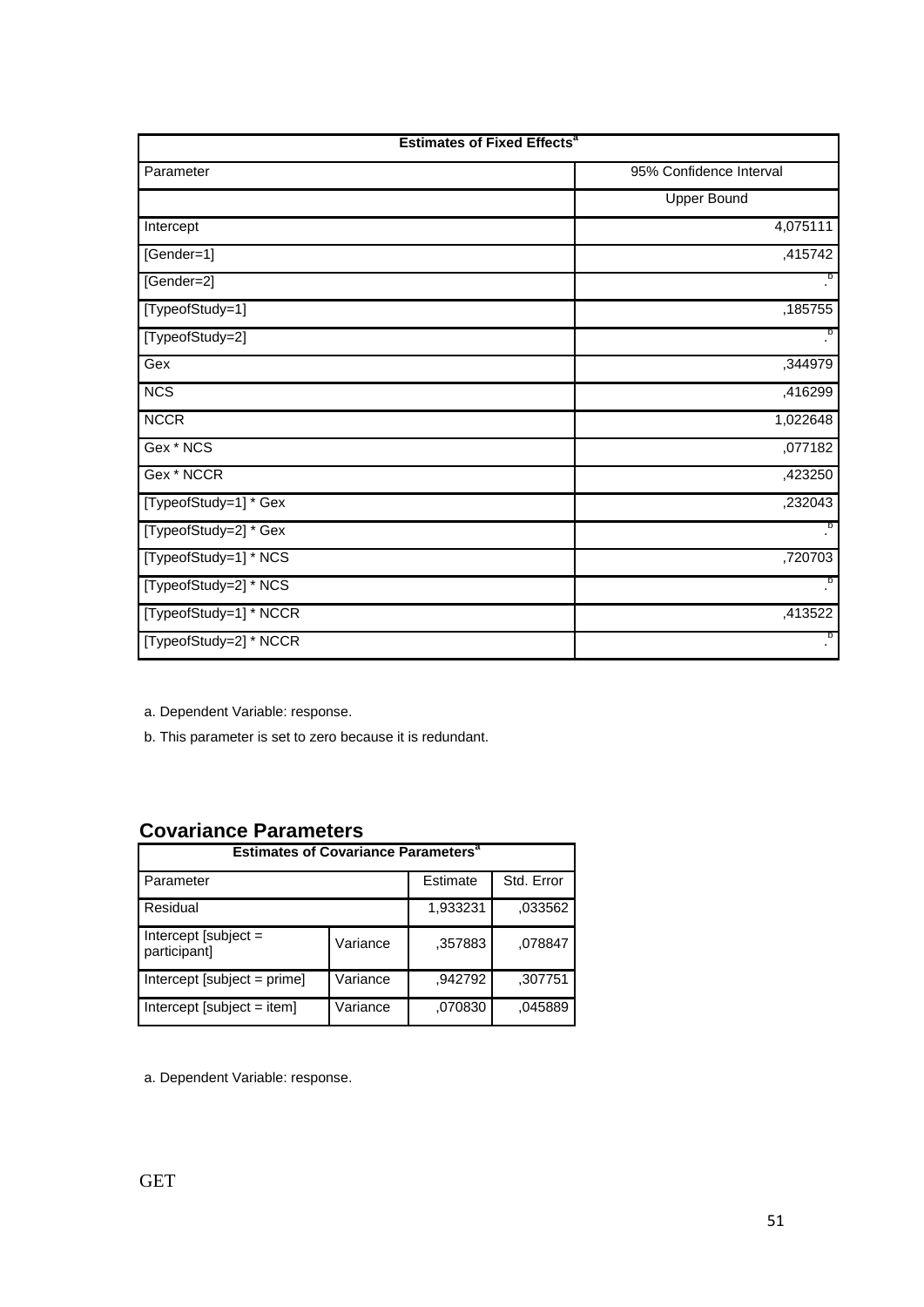STATA FILE='W:\Groups\BA Electric sheep\Data\D2.dta'.

DATASET NAME DataSet1 WINDOW=FRONT.

RECODE Study (1=2) (2=2) (3=2) (4=2) (5=2) (6=1) (7=2) (8=1) (9=2) (10=1)  $(11=2) (12=1) (13=2) (14=2) (15=2) (16=2) (17=2) (18=2)$  INTO TypeOfStudy.

VARIABLE LABELS TypeOfStudy 'StudyType'.

EXECUTE.

MIXED RT BY Gender wordCat TypeOfStudy WITH Gex NCS NCCR score

/CRITERIA=CIN(95) MXITER(100) MXSTEP(10) SCORING(1) SINGULAR(0.000000000001) HCONVERGE(0, ABSOLUTE) LCONVERGE(0, ABSOLUTE) PCONVERGE(0.000001, ABSOLUTE)

/FIXED=Gender wordCat TypeOfStudy Gex NCS NCCR score wordCat\*TypeOfStudy wordCat\*Gex wordCat\*NCS wordCat\*NCCR wordCat\*score wordCat\*TypeOfStudy\*Gex wordCat\*TypeOfStudy\*NCS wordCat\*TypeOfStudy\*NCCR | SSTYPE(3)

/METHOD=REML

/PRINT=SOLUTION

/RANDOM=INTERCEPT | SUBJECT(participant) COVTYPE(VC)

/RANDOM=INTERCEPT | SUBJECT(targetWord) COVTYPE(VC)

/RANDOM=INTERCEPT | SUBJECT(prime) COVTYPE(VC).

### **Mixed Model Analysis**

| <b>Notes</b>                      |                                   |                                                                                         |  |  |
|-----------------------------------|-----------------------------------|-----------------------------------------------------------------------------------------|--|--|
| <b>Output Created</b><br>Comments |                                   | 01-JUL-2014 18:36:38                                                                    |  |  |
|                                   |                                   |                                                                                         |  |  |
| Input                             | <b>Active Dataset</b>             | DataSet1                                                                                |  |  |
|                                   | Filter                            | <none></none>                                                                           |  |  |
|                                   | Weight                            | $none$                                                                                  |  |  |
|                                   | Split File                        | $none$                                                                                  |  |  |
|                                   | N of Rows in Working Data<br>File | 3226                                                                                    |  |  |
| Missing Value Handling            | Definition of Missing             | User-defined missing values<br>are treated as missing.                                  |  |  |
|                                   | Cases Used                        | Statistics are based on all<br>cases with valid data for all<br>variables in the model. |  |  |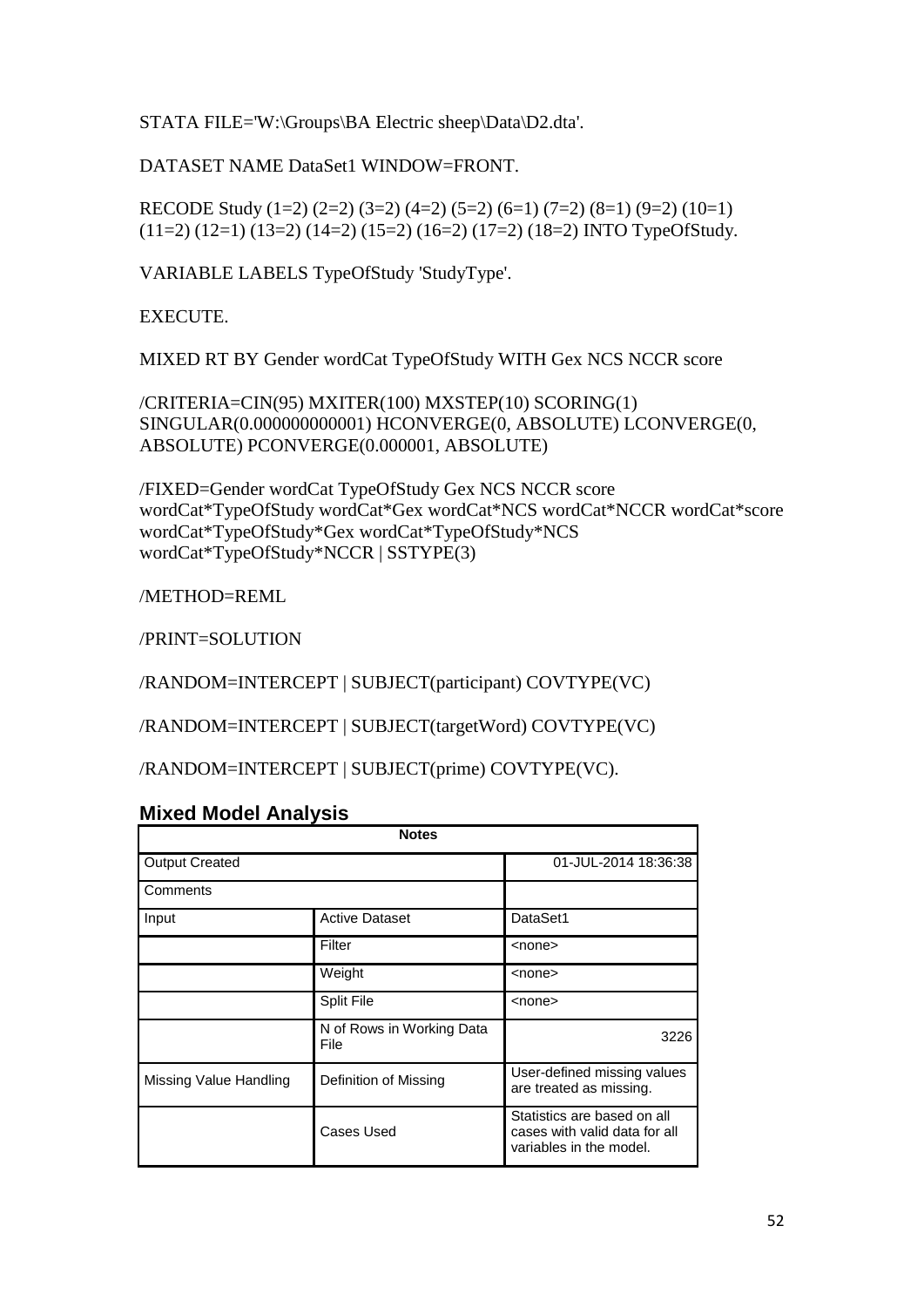| <b>Notes</b> |                       |                                                                                                                                                                                                                                                              |  |
|--------------|-----------------------|--------------------------------------------------------------------------------------------------------------------------------------------------------------------------------------------------------------------------------------------------------------|--|
|              |                       | MIXED RT BY Gender<br>wordCat TypeOfStudy WITH<br><b>Gex NCS NCCR score</b>                                                                                                                                                                                  |  |
|              |                       | /CRITERIA=CIN(95)<br>MXITER(100) MXSTEP(10)<br>SCORING(1)<br>SINGULAR(0.000000000001)<br>HCONVERGE(0,<br>ABSOLUTE)<br>LCONVERGE(0,<br>ABSOLUTE)<br>PCONVERGE(0.000001,<br>ABSOLUTE)                                                                          |  |
| Syntax       |                       | /FIXED=Gender wordCat<br><b>TypeOfStudy Gex NCS</b><br><b>NCCR</b> score<br>wordCat*TypeOfStudy<br>wordCat*Gex wordCat*NCS<br>wordCat*NCCR<br>wordCat*score<br>wordCat*TypeOfStudy*Gex<br>wordCat*TypeOfStudy*NCS<br>wordCat*TypeOfStudy*NCCR<br>  SSTYPE(3) |  |
|              |                       | /METHOD=REML                                                                                                                                                                                                                                                 |  |
|              |                       | /PRINT=SOLUTION                                                                                                                                                                                                                                              |  |
|              |                       | /RANDOM=INTERCEPT  <br>SUBJECT(participant)<br>COVTYPE(VC)                                                                                                                                                                                                   |  |
|              |                       | /RANDOM=INTERCEPT  <br>SUBJECT(targetWord)<br>COVTYPE(VC)                                                                                                                                                                                                    |  |
|              |                       | /RANDOM=INTERCEPT  <br>SUBJECT(prime)<br>COVTYPE(VC).                                                                                                                                                                                                        |  |
| Resources    | <b>Processor Time</b> | 00:00:00,98                                                                                                                                                                                                                                                  |  |
|              | <b>Elapsed Time</b>   | 00:00:01,00                                                                                                                                                                                                                                                  |  |

# [DataSet1]

| <b>Model Dimension<sup>a</sup></b>                                        |           |   |  |   |
|---------------------------------------------------------------------------|-----------|---|--|---|
| Number of<br>Number of<br>Covariance<br>Structure<br>Levels<br>Parameters |           |   |  |   |
| <b>Fixed Effects</b>                                                      | Intercept |   |  |   |
|                                                                           | Gender    |   |  |   |
|                                                                           | wordCat   | 3 |  | ◠ |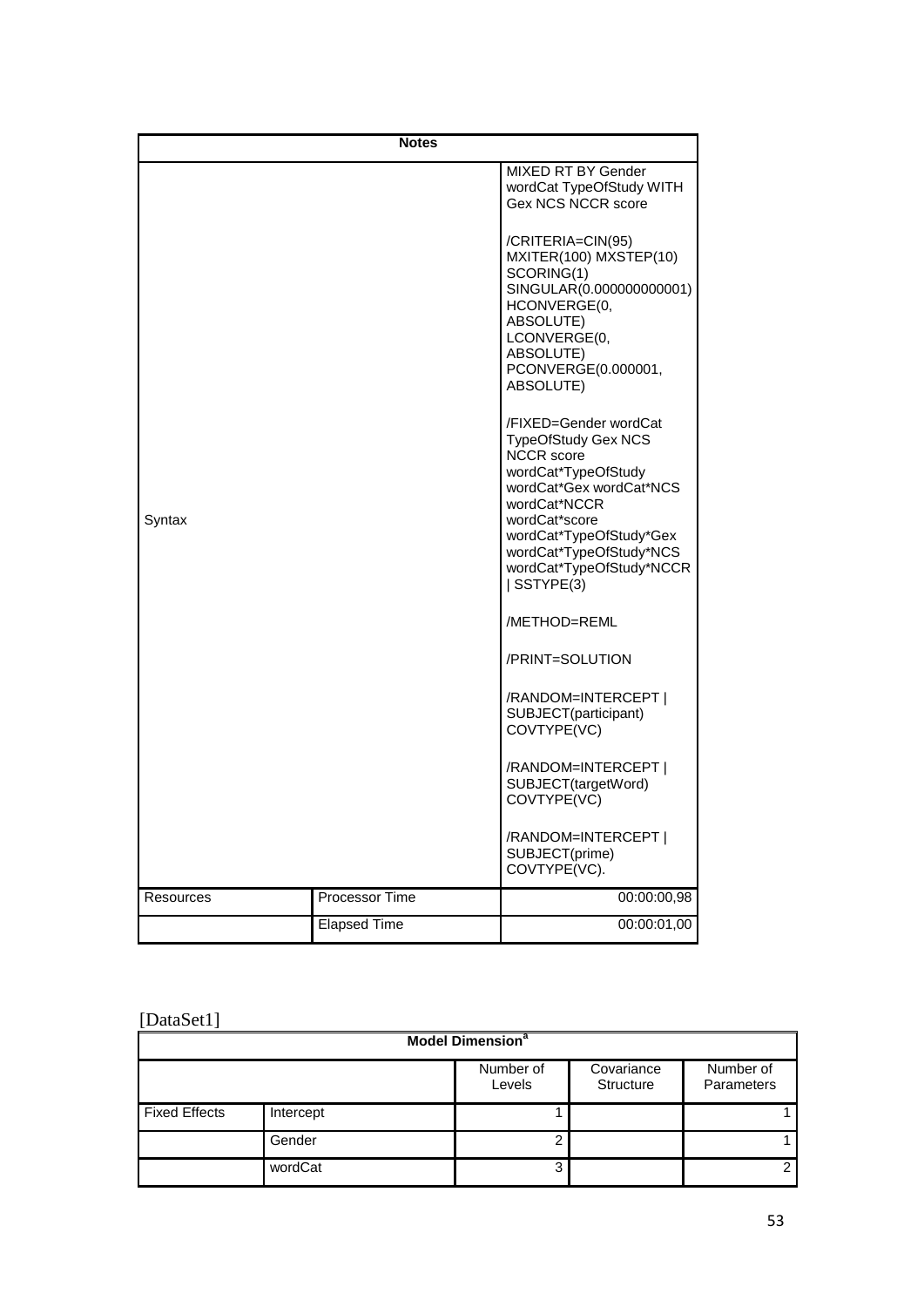|                | <b>TypeOfStudy</b>                     | $\overline{c}$ |                        | $\mathbf{1}$   |
|----------------|----------------------------------------|----------------|------------------------|----------------|
|                | Gex                                    | 1              |                        | 1              |
|                | <b>NCS</b>                             | 1              |                        | $\mathbf{1}$   |
|                | <b>NCCR</b>                            | 1              |                        | $\mathbf{1}$   |
|                | score                                  | 1              |                        | $\mathbf{1}$   |
|                | wordCat * TypeOfStudy                  | 6              |                        | $\overline{2}$ |
|                | wordCat * Gex                          | 3              |                        | $\overline{2}$ |
|                | wordCat * NCS                          | 3              |                        | $\overline{2}$ |
|                | wordCat * NCCR                         | $\mathbf{3}$   |                        | $\overline{2}$ |
|                | wordCat * score                        | $\overline{3}$ |                        | $\overline{2}$ |
|                | wordCat * TypeOfStudy *<br>Gex         | 6              |                        | 3              |
|                | wordCat * TypeOfStudy *<br><b>NCS</b>  | 6              |                        | 3              |
|                | wordCat * TypeOfStudy *<br><b>NCCR</b> | 6              |                        | $\mathbf{3}$   |
| Random Effects | Intercept <sup>b</sup>                 | 1              | Variance<br>Components | $\mathbf{1}$   |
|                | Intercept <sup>b</sup>                 | $\mathbf{1}$   | Variance<br>Components | 1              |
|                | Intercept <sup>b</sup>                 | $\mathbf{1}$   | Variance<br>Components | 1              |
| Residual       |                                        |                |                        | 1              |
| Total          |                                        | 51             |                        | 32             |

| <b>Model Dimension<sup>a</sup></b> |                       |                          |  |  |
|------------------------------------|-----------------------|--------------------------|--|--|
|                                    |                       | <b>Subject Variables</b> |  |  |
| <b>Fixed Effects</b>               | Intercept             |                          |  |  |
|                                    | Gender                |                          |  |  |
|                                    | wordCat               |                          |  |  |
|                                    | <b>TypeOfStudy</b>    |                          |  |  |
|                                    | Gex                   |                          |  |  |
|                                    | <b>NCS</b>            |                          |  |  |
|                                    | <b>NCCR</b>           |                          |  |  |
|                                    | score                 |                          |  |  |
|                                    | wordCat * TypeOfStudy |                          |  |  |
|                                    | wordCat * Gex         |                          |  |  |
|                                    | wordCat * NCS         |                          |  |  |
|                                    | wordCat * NCCR        |                          |  |  |
|                                    | wordCat * score       |                          |  |  |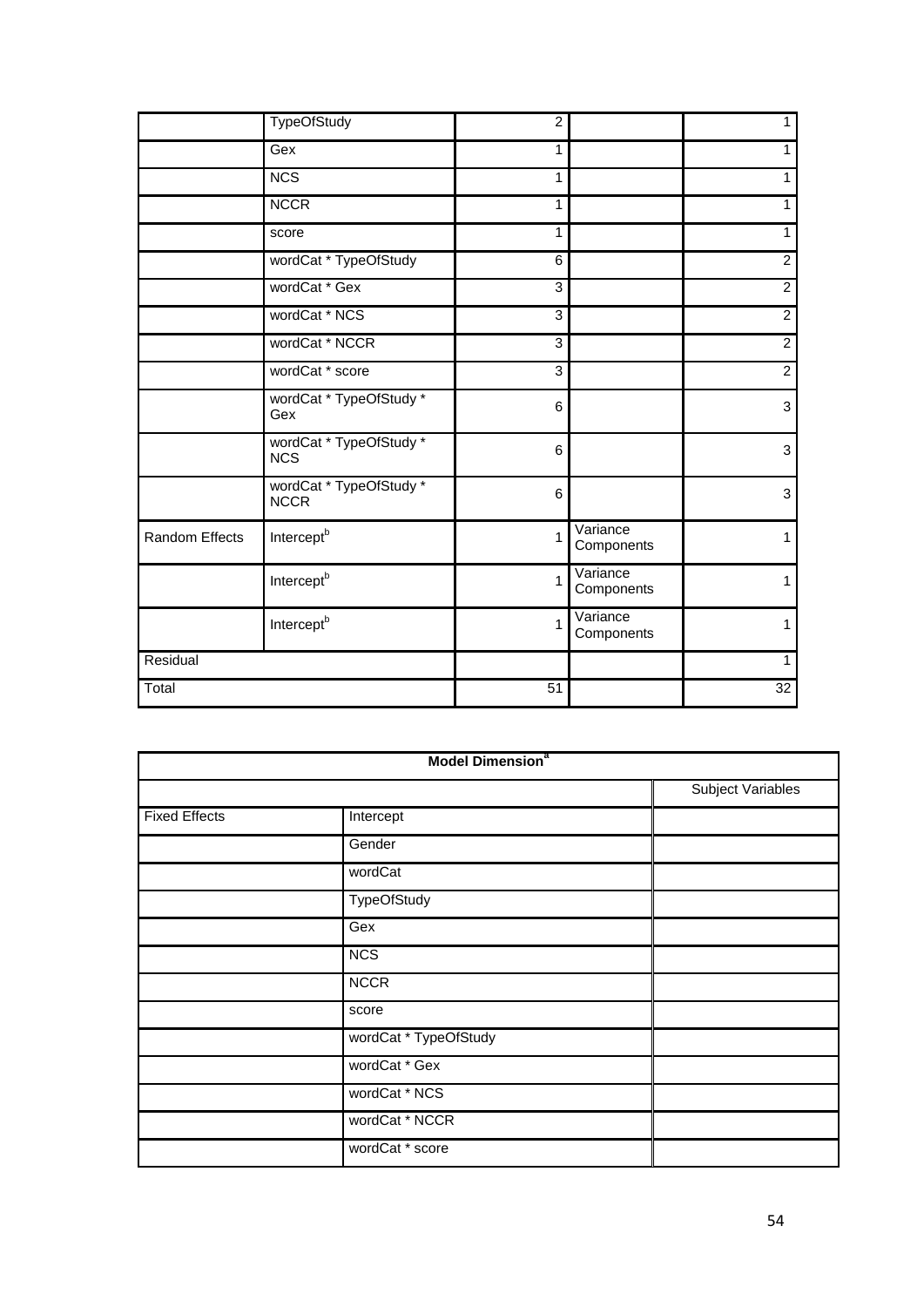|                       | wordCat * TypeOfStudy * Gex  |             |
|-----------------------|------------------------------|-------------|
|                       | wordCat * TypeOfStudy * NCS  |             |
|                       | wordCat * TypeOfStudy * NCCR |             |
| <b>Random Effects</b> | Intercept <sup>b</sup>       | participant |
|                       | Intercept <sup>b</sup>       | targetWord  |
|                       | Intercept <sup>b</sup>       | prime       |
| Residual              |                              |             |
| Total                 |                              |             |

a. Dependent Variable: RT.

b. As of version 11.5, the syntax rules for the RANDOM subcommand have changed. Your command syntax may yield results that differ from those produced by prior versions. If you are using version 11 syntax, please consult the current syntax reference guide for more information.

| <b>Information Criteria<sup>a</sup></b> |            |  |  |  |  |
|-----------------------------------------|------------|--|--|--|--|
| -2 Restricted Log Likelihood            | -928,597   |  |  |  |  |
| Akaike's Information<br>Criterion (AIC) | $-920,597$ |  |  |  |  |
| Hurvich and Tsai's Criterion<br>(AICC)  | $-920,583$ |  |  |  |  |
| Bozdogan's Criterion (CAIC)             | -892,930   |  |  |  |  |
| Schwarz's Bayesian Criterion<br>'BIC)   | $-896,930$ |  |  |  |  |

The information criteria are displayed in smaller-is-better forms.<sup>a</sup>

a. Dependent Variable: RT.

# **Fixed Effects**

| Type III Tests of Fixed Effects <sup>a</sup> |               |                |         |      |  |  |
|----------------------------------------------|---------------|----------------|---------|------|--|--|
| Source                                       | Numerator df  | Denominator df | F       | Sig. |  |  |
| Intercept                                    |               | 11,092         | 124,529 | ,000 |  |  |
| Gender                                       |               | 9,954          | 3,830   | ,079 |  |  |
| wordCat                                      | $\mathcal{P}$ | 1225,931       | 1,539   | ,215 |  |  |
| <b>TypeOfStudy</b>                           |               | 10,011         | 1,410   | ,262 |  |  |
| Gex                                          |               | 10,007         | ,095    | ,764 |  |  |
| <b>NCS</b>                                   |               | 10,000         | .046    | ,835 |  |  |
| <b>NCCR</b>                                  |               | 10,025         | 1,268   | ,286 |  |  |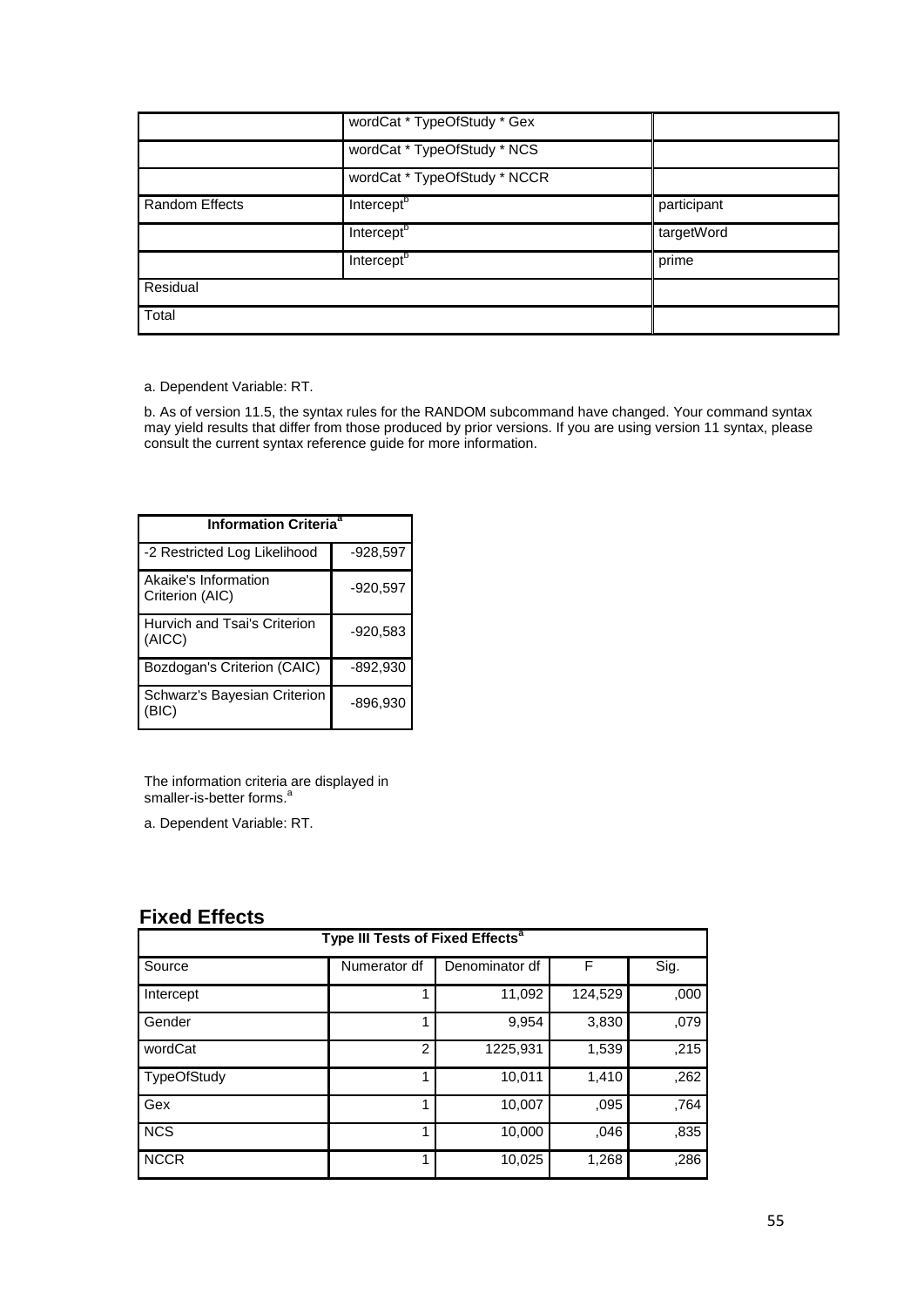| score                                  |                | 81,935   | ,304  | ,583 |
|----------------------------------------|----------------|----------|-------|------|
| wordCat * TypeOfStudy                  | $\mathfrak{p}$ | 2696,295 | 1,570 | ,208 |
| wordCat * Gex                          | $\mathcal{P}$  | 2700,102 | .756  | ,470 |
| wordCat * NCS                          | $\overline{c}$ | 2696,740 | .599  | .549 |
| wordCat * NCCR                         | $\mathcal{P}$  | 2699,819 | .196  | ,822 |
| wordCat * score                        | $\mathcal{P}$  | 2725,270 | 2,330 | .098 |
| wordCat * TypeOfStudy *<br>Gex         | 3              | 25,856   | .396  | .757 |
| wordCat * TypeOfStudy *<br><b>NCS</b>  | 3              | 25,861   | 1,391 | .268 |
| wordCat * TypeOfStudy *<br><b>NCCR</b> | 3              | 25,840   | 1,008 | .405 |

a. Dependent Variable: RT.

|                                          | <b>Estimates of Fixed Effects<sup>a</sup></b> |             |          |          |       |                               |
|------------------------------------------|-----------------------------------------------|-------------|----------|----------|-------|-------------------------------|
| Parameter                                | Estimate                                      | Std. Error  | df       | t        | Sig.  | 95%<br>Confidence<br>Interval |
|                                          |                                               |             |          |          |       | Lower Bound                   |
| Intercept                                | ,480424                                       | ,094084     | 10,983   | 5,106    | ,000  | ,273308                       |
| [Gender=1]                               | ,179466                                       | ,091702     | 9,954    | 1,957    | ,079  | $-0.024987$                   |
| [Gender=2]                               | 0 <sub>p</sub>                                | 0           |          |          |       |                               |
| [wordCat=human]                          | $-030959$                                     | ,028501     | 1605,236 | $-1,086$ | ,278  | $-086863$                     |
| [wordCat=neutral]                        | $-013822$                                     | ,034866     | 1639,619 | $-0.396$ | ,692  | $-082208$                     |
| [wordCat=system]                         | 0 <sub>p</sub>                                | 0           |          |          |       |                               |
| [TypeOfStudy=1,00]                       | ,092763                                       | ,095546     | 10,657   | ,971     | , 353 | $-118362$                     |
| [TypeOfStudy=2,00]                       | 0 <sub>p</sub>                                | 0           |          |          |       |                               |
| Gex                                      | ,031873                                       | ,036292     | 10,557   | ,878     | ,399  | $-0.048417$                   |
| <b>NCS</b>                               | $-023760$                                     | ,063287     | 10,582   | $-0.375$ | ,715  | $-163727$                     |
| <b>NCCR</b>                              | ,202152                                       | ,109400     | 10,295   | 1,848    | ,094  | $-.040661$                    |
| score                                    | ,000765                                       | ,005204     | 265,237  | ,147     | ,883  | $-.009481$                    |
| [wordCat=human]*<br>[TypeOfStudy=1,00]   | $-002954$                                     | ,031521     | 2699,749 | $-0.094$ | ,925  | $-064763$                     |
| [wordCat=human]*<br>[TypeOfStudy=2,00]   | 0 <sup>b</sup>                                | $\Omega$    |          |          |       |                               |
| [wordCat=neutral]*<br>[TypeOfStudy=1,00] | ,059795                                       | ,038046     | 2693,605 | 1,572    | ,116  | $-014807$                     |
| [wordCat=neutral]*<br>[TypeOfStudy=2,00] | 0 <sup>b</sup>                                | $\mathbf 0$ |          |          |       |                               |
| [wordCat=system] *                       | 0 <sub>p</sub>                                | 0           |          |          |       |                               |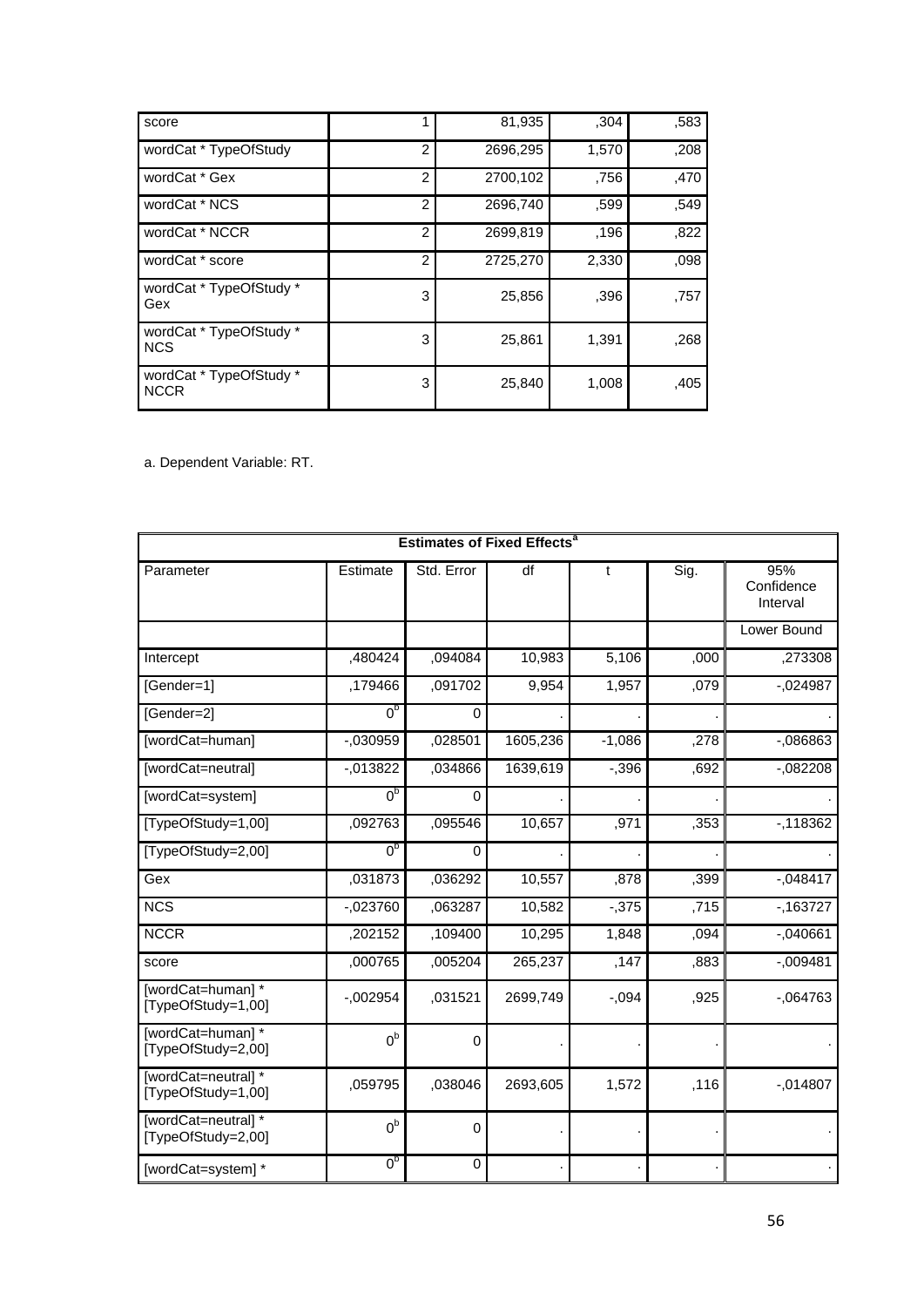| [TypeOfStudy=1,00]                       |                |         |          |        |      |                  |
|------------------------------------------|----------------|---------|----------|--------|------|------------------|
| [wordCat=system] *<br>[TypeOfStudy=2,00] | $0^{\rm b}$    | 0       |          |        |      |                  |
| [wordCat=human] * Gex                    | $-.004770$     | ,011268 | 2698,141 | $-423$ | ,672 | $-0.026864$      |
| [wordCat=neutral] * Gex                  | ,008130        | .013633 | 2689,381 | ,596   | ,551 | $-0.018601$      |
| [wordCat=system] * Gex                   | 0 <sub>p</sub> | 0       |          |        |      |                  |
| [wordCat=human] * NCS                    | ,019617        | .020358 | 2698,165 | .964   | .335 | $-0.020302$      |
| [wordCat=neutral] * NCS                  | .048360        | ,024697 | 2695,047 | 1,958  | .050 | $-6,614374E-005$ |
| [wordCat=system] * NCS                   | 0 <sup>b</sup> | 0       |          |        |      |                  |
| [wordCat=human] * NCCR                   | .039504        | ,026019 | 2694,904 | 1,518  | .129 | $-0.011515$      |
| [wordCat=neutral] * NCCR                 | .049641        | .031156 | 2689,571 | 1,593  | ,111 | $-011452$        |
| [wordCat=system] * NCCR                  | 0 <sup>b</sup> | 0       |          |        |      |                  |

| <b>Estimates of Fixed Effects<sup>a</sup></b> |                         |  |  |  |
|-----------------------------------------------|-------------------------|--|--|--|
| Parameter                                     | 95% Confidence Interval |  |  |  |
|                                               | <b>Upper Bound</b>      |  |  |  |
| Intercept                                     | ,687539                 |  |  |  |
| [Gender=1]                                    | ,383919                 |  |  |  |
| [Gender=2]                                    | þ                       |  |  |  |
| [wordCat=human]                               | ,024945                 |  |  |  |
| [wordCat=neutral]                             | ,054564                 |  |  |  |
| [wordCat=system]                              | þ                       |  |  |  |
| [TypeOfStudy=1,00]                            | ,303889                 |  |  |  |
| [TypeOfStudy=2,00]                            | þ                       |  |  |  |
| Gex                                           | ,112162                 |  |  |  |
| <b>NCS</b>                                    | ,116206                 |  |  |  |
| <b>NCCR</b>                                   | ,444966                 |  |  |  |
| score                                         | ,011010                 |  |  |  |
| [wordCat=human] * [TypeOfStudy=1,00]          | ,058855                 |  |  |  |
| [wordCat=human] * [TypeOfStudy=2,00]          | b                       |  |  |  |
| [wordCat=neutral] * [TypeOfStudy=1,00]        | ,134398                 |  |  |  |
| [wordCat=neutral] * [TypeOfStudy=2,00]        | þ                       |  |  |  |
| [wordCat=system] * [TypeOfStudy=1,00]         | b                       |  |  |  |
| [wordCat=system] * [TypeOfStudy=2,00]         | þ                       |  |  |  |
| [wordCat=human] * Gex                         | ,017324                 |  |  |  |
| [wordCat=neutral] * Gex                       | ,034862                 |  |  |  |
| [wordCat=system] * Gex                        | .<br>.                  |  |  |  |
| [wordCat=human] * NCS                         | ,059535                 |  |  |  |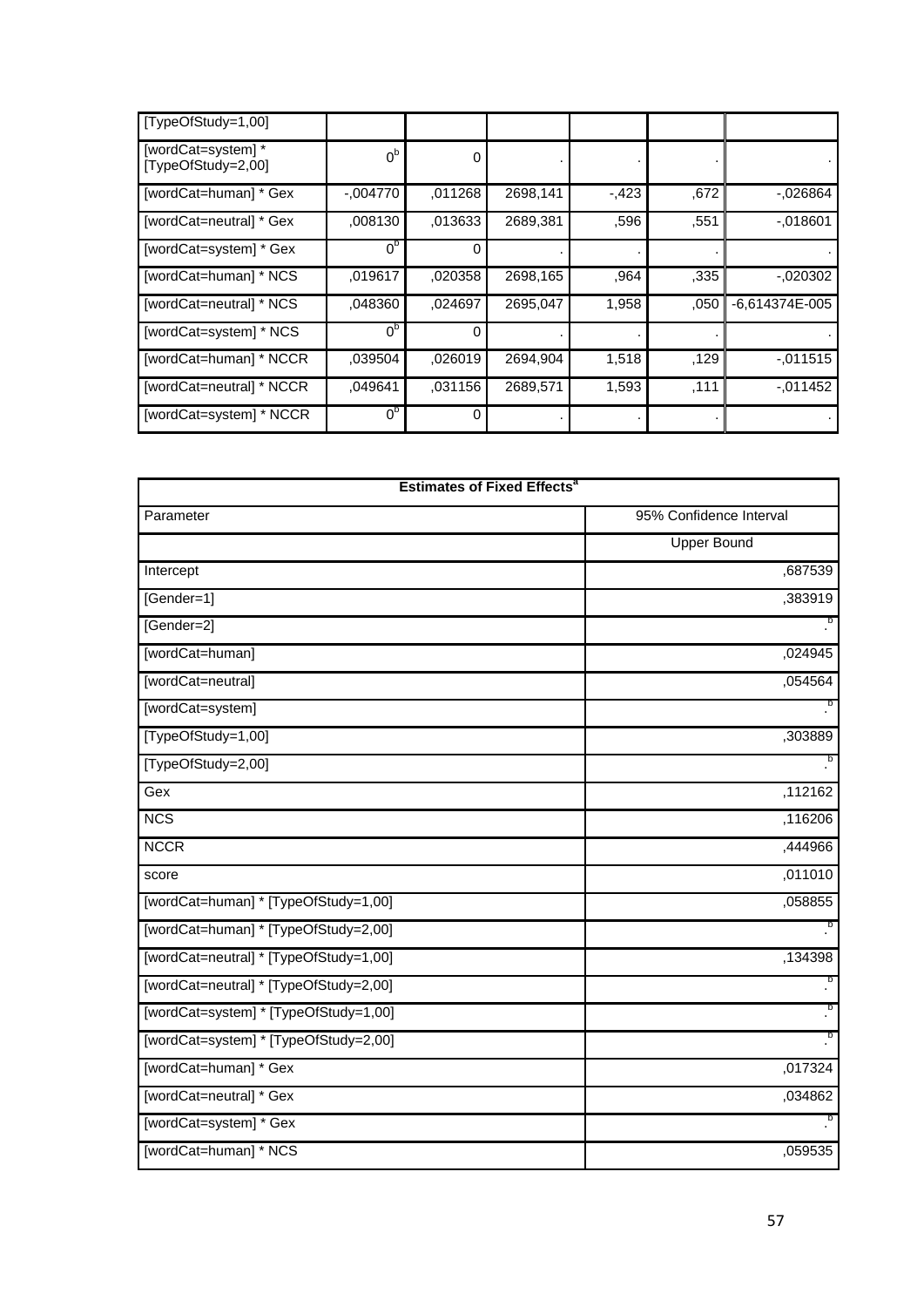| [wordCat=neutral] * NCS  | .096787 |
|--------------------------|---------|
| [wordCat=system] * NCS   |         |
| [wordCat=human] * NCCR   | .090523 |
| [wordCat=neutral] * NCCR | .110733 |
| [wordCat=system] * NCCR  |         |

| <b>Estimates of Fixed Effects<sup>a</sup></b>            |                      |                  |          |          |      |                               |
|----------------------------------------------------------|----------------------|------------------|----------|----------|------|-------------------------------|
| Parameter                                                | Estimate             | Std. Error       | df       | t        | Sig. | 95%<br>Confidence<br>Interval |
|                                                          |                      |                  |          |          |      | Lower Bound                   |
| [wordCat=human] * score                                  | ,004040              | ,006479          | 2730,487 | ,623     | ,533 | $-0.008665$                   |
| [wordCat=neutral] * score                                | $-012762$            | ,007907          | 2719,932 | $-1,614$ | ,107 | $-0.028266$                   |
| [wordCat=system] * score                                 | 0 <sub>p</sub>       | 0                |          |          |      |                               |
| [wordCat=human]*<br>[TypeOfStudy=1,00] * Gex             | $-032727$            | ,199581          | 10,456   | $-164$   | ,873 | -,474809                      |
| [wordCat=human]*<br>[TypeOfStudy=2,00] * Gex             | 0                    | 0                |          |          |      |                               |
| [wordCat=neutral] *<br>[TypeOfStudy=1,00] * Gex          | $-0.019126^{b}$      | ,203036          | 11,198   | $-0.094$ | ,927 | $-0.465040$                   |
| [wordCat=neutral]*<br>[TypeOfStudy=2,00] * Gex           | 0                    | 0                |          |          |      |                               |
| [wordCat=system] *<br>TypeOfStudy=1,00] * Gex            | ,026646 <sup>b</sup> | ,199642          | 10,468   | ,133     | ,896 | $-415502$                     |
| [wordCat=system]*<br>TypeOfStudy=2,00] * Gex             | $\mathbf 0$          | $\mathbf 0$      |          |          |      |                               |
| [wordCat=human]*<br>TypeOfStudy=1,00] * NCS              | ,000969              | ,093166          | 10,622   | ,010     | ,992 | -,204982                      |
| [wordCat=human]*<br>[TypeOfStudy=2,00] * NCS             | 0                    | 0                |          |          |      |                               |
| [wordCat=neutral]*<br>[TypeOfStudy=1,00] * NCS           | $-062326$            | ,095396          | 11,676   | $-0.653$ | ,526 | $-270818$                     |
| [wordCat=neutral] *<br>[TypeOfStudy=2,00] * NCS          | 0                    | 0                |          |          |      |                               |
| [wordCat=system] *<br>[TypeOfStudy=1,00] * NCS           | $,008628^{\rm b}$    | ,093096          | 10,590   | ,093     | ,928 | $-197246$                     |
| [wordCat=system]*<br>[TypeOfStudy=2,00] * NCS            | 0                    | 0                |          |          |      |                               |
| [wordCat=human]*<br>[TypeOfStudy=1,00] *<br><b>NCCR</b>  | $-223917^{b}$        | ,311455          | 10,444   | $-719$   | ,488 | $-0.913907$                   |
| [wordCat=human] *<br>[TypeOfStudy=2,00] *<br><b>NCCR</b> | $0^{\rm b}$          | $\boldsymbol{0}$ |          |          |      |                               |
| [wordCat=neutral]*<br>TypeOfStudy=1,00]*                 | $-.213220^{b}$       | ,316764          | 11,174   | $-0.673$ | ,515 | $-0.909090$                   |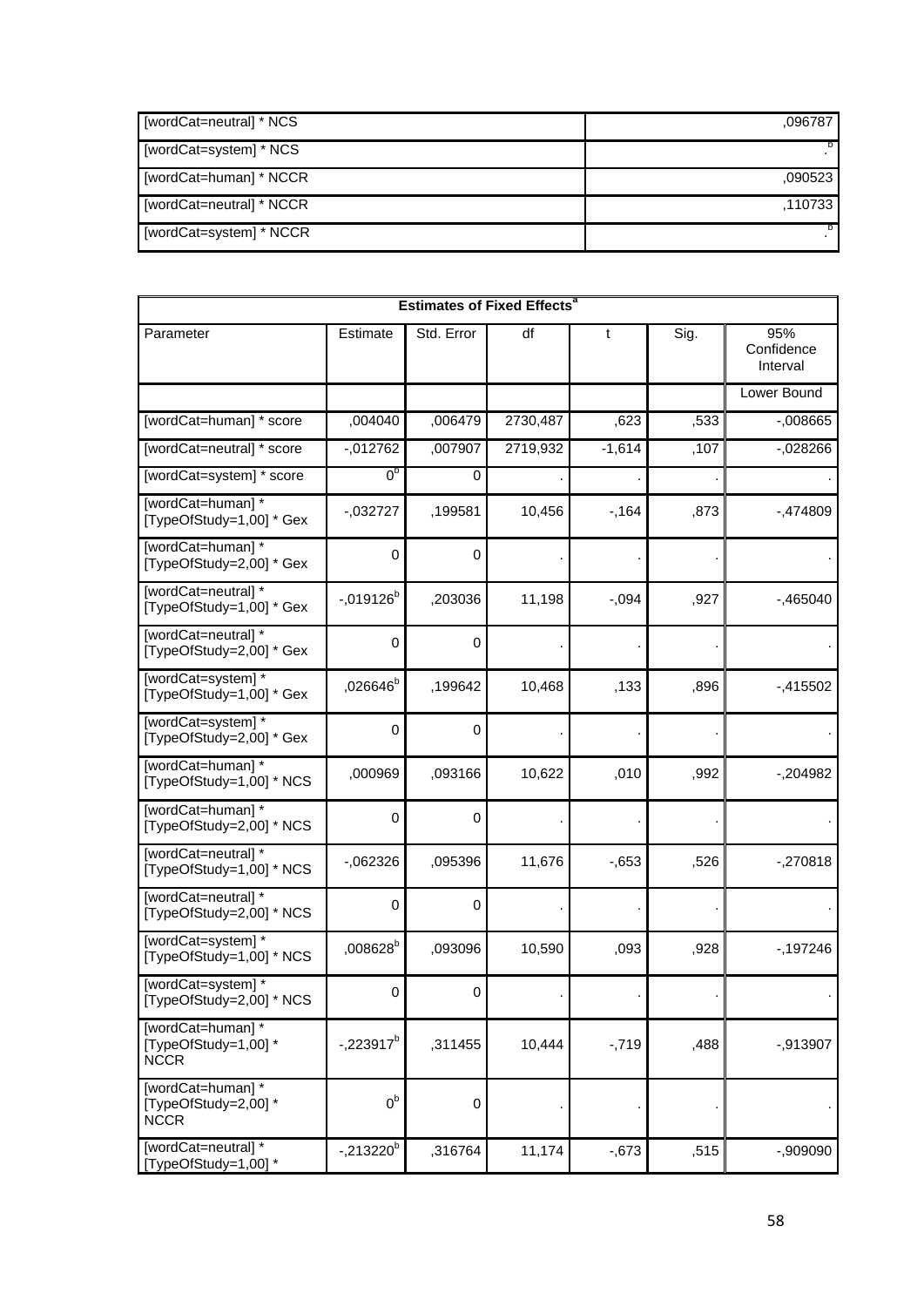| <b>NCCR</b> |  |  |  |
|-------------|--|--|--|
|             |  |  |  |

| <b>Estimates of Fixed Effects<sup>a</sup></b> |                         |  |  |  |
|-----------------------------------------------|-------------------------|--|--|--|
| Parameter                                     | 95% Confidence Interval |  |  |  |
|                                               | <b>Upper Bound</b>      |  |  |  |
| [wordCat=human] * score                       | ,016744                 |  |  |  |
| [wordCat=neutral] * score                     | ,002743                 |  |  |  |
| [wordCat=system] * score                      |                         |  |  |  |
| [wordCat=human] * [TypeOfStudy=1,00] * Gex    | ,409355                 |  |  |  |
| [wordCat=human] * [TypeOfStudy=2,00] * Gex    |                         |  |  |  |
| [wordCat=neutral] * [TypeOfStudy=1,00] * Gex  | ,426788 <sup>b</sup>    |  |  |  |
| [wordCat=neutral] * [TypeOfStudy=2,00] * Gex  |                         |  |  |  |
| [wordCat=system] * [TypeOfStudy=1,00] * Gex   | ,468793 <sup>b</sup>    |  |  |  |
| [wordCat=system] * [TypeOfStudy=2,00] * Gex   |                         |  |  |  |
| [wordCat=human] * [TypeOfStudy=1,00] * NCS    | ,206920                 |  |  |  |
| [wordCat=human] * [TypeOfStudy=2,00] * NCS    |                         |  |  |  |
| [wordCat=neutral] * [TypeOfStudy=1,00] * NCS  | ,146166                 |  |  |  |
| [wordCat=neutral] * [TypeOfStudy=2,00] * NCS  |                         |  |  |  |
| [wordCat=system] * [TypeOfStudy=1,00] * NCS   | $,214503^b$             |  |  |  |
| [wordCat=system] * [TypeOfStudy=2,00] * NCS   |                         |  |  |  |
| [wordCat=human] * [TypeOfStudy=1,00] * NCCR   | $,466072^b$             |  |  |  |
| [wordCat=human] * [TypeOfStudy=2,00] * NCCR   |                         |  |  |  |
| [wordCat=neutral] * [TypeOfStudy=1,00] * NCCR | ,482649 <sup>b</sup>    |  |  |  |

| <b>Estimates of Fixed Effects<sup>a</sup></b>              |                |            |        |        |      |                               |  |  |
|------------------------------------------------------------|----------------|------------|--------|--------|------|-------------------------------|--|--|
| Parameter                                                  | Estimate       | Std. Error | df     |        | Sig. | 95%<br>Confidence<br>Interval |  |  |
|                                                            |                |            |        |        |      | Lower Bound                   |  |  |
| [wordCat=neutral] *<br>[TypeOfStudy=2,00] *<br><b>NCCR</b> | 0              | 0          |        |        |      |                               |  |  |
| [wordCat=system] *<br>[TypeOfStudy=1,00]*<br><b>NCCR</b>   | $-0.090539$    | ,311486    | 10,448 | $-291$ | ,777 | $-780561$                     |  |  |
| [wordCat=system] *<br>[TypeOfStudy=2,00] *<br><b>NCCR</b>  | 0 <sup>b</sup> | 0          |        |        |      |                               |  |  |

| <b>Estimates of Fixed Effects</b> |
|-----------------------------------|
|                                   |